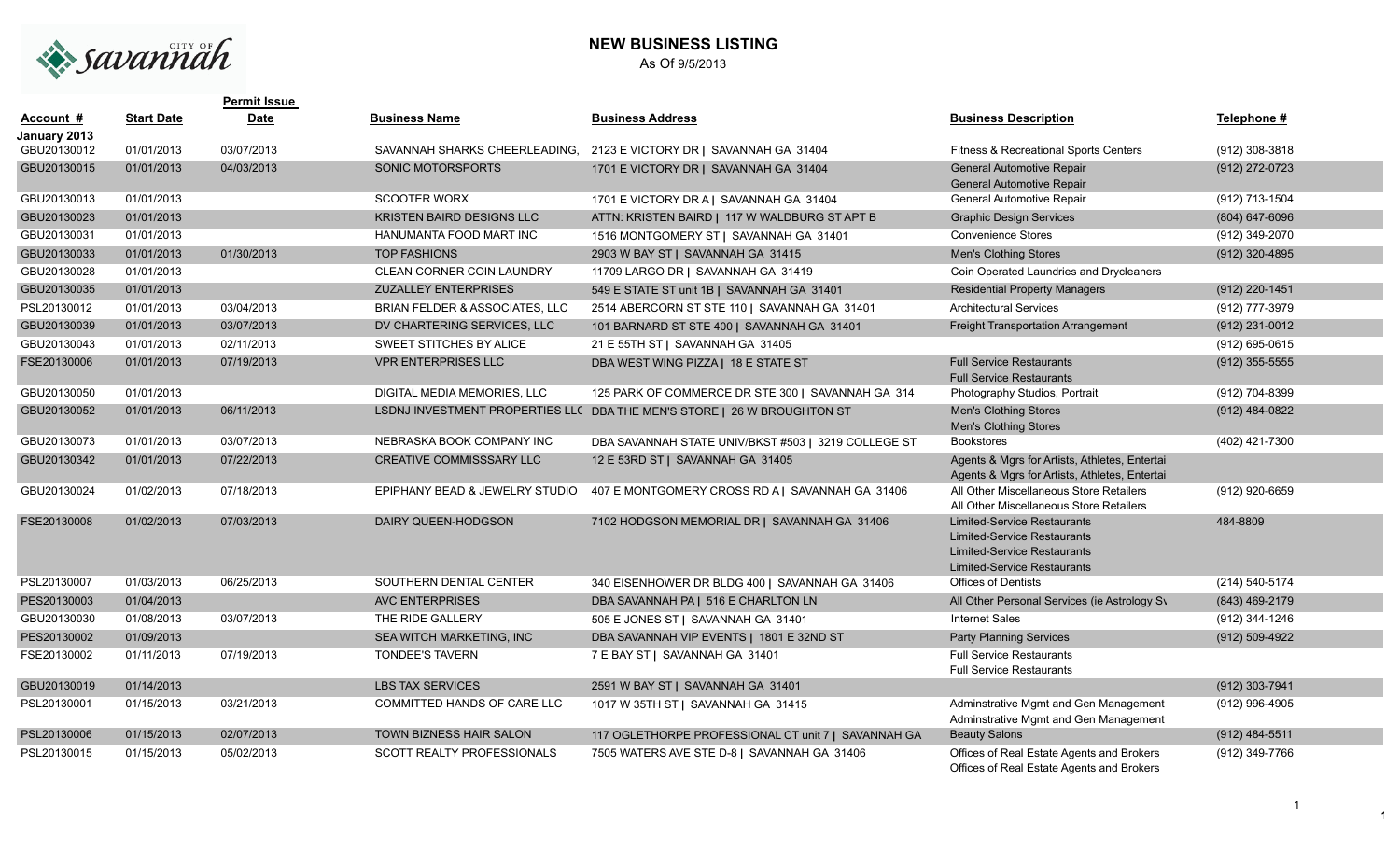|                              |                   | <b>Permit Issue</b> |                                                             |                                                                                 |                                                                            |                    |
|------------------------------|-------------------|---------------------|-------------------------------------------------------------|---------------------------------------------------------------------------------|----------------------------------------------------------------------------|--------------------|
| Account #                    | <b>Start Date</b> | <b>Date</b>         | <b>Business Name</b>                                        | <b>Business Address</b>                                                         | <b>Business Description</b>                                                | Telephone #        |
| GBU20130053                  | 01/15/2013        | 07/12/2013          | <b>WITHERS DIGITAL</b>                                      | 512 E WALDBURG ST   UPPER UNIT                                                  | Motion Picture and Video Production<br>Motion Picture and Video Production | (203) 927-6731     |
| GBU20130082                  | 01/15/2013        |                     | <b>GENINA DESIGNS</b>                                       | GENINA RAMIREZ   512 E WALDBURG ST                                              | <b>Graphic Design Services</b>                                             | (305) 877-9477     |
| GBU20130002                  | 01/16/2013        | 04/05/2013          | SHREE VEDAI GOGA LLC                                        | DBA 7-21 FOOD MART   2203 SKIDAWAY RD                                           | <b>Convenience Stores</b><br><b>Convenience Stores</b>                     | (912) 349-0380     |
| TRA20130001                  | 01/16/2013        | 02/01/2013          | <b>SESCO SHIPPING LLC</b>                                   | 125 PARK OF COMMERCE DR STE 203   SAVANNAH GA 314                               | Freight Transportation Arrangement                                         | 233-4227           |
| GBU20130037                  | 01/17/2013        |                     | ALICE GREEN CLEANING                                        | 2 VERSAILLES CT   SAVANNAH GA 31419                                             | <b>Janitorial Services</b>                                                 | (912) 927-9610     |
| PSL20130014                  | 01/17/2013        | 03/07/2013          |                                                             | COLLABORATIVE NURSING SERVICES 277 WILLOW POINT CIR   POOLER GA 31322           | Home Health Care Services                                                  | (912) 312-9542     |
| INS20130023                  | 01/17/2013        | 07/03/2013          | PERICO LIFE INSURANCE COMPANY                               | 225 TOWNPARK DR STE 350   KENNESAW GA 30144                                     |                                                                            | (770) 973-9851     |
| GBU20130017                  | 01/18/2013        | 02/07/2013          | OREO CLEANPRO, LLC                                          | DBA OREO CLEANPRO   7 TAVERN CIR                                                | <b>Janitorial Services</b>                                                 | (678) 548-3406     |
| GBU20130018                  | 01/18/2013        | 01/31/2013          | TYBEE SALT COTTAGE, LLC                                     | 308 E HALL ST   SAVANNAH GA 31401                                               | <b>Bath Salt Manufacturing</b>                                             | (912) 507-5243     |
| TRA20130004                  | 01/21/2013        |                     | WE CARE TRANSPORTATION LLC                                  | 101 N GAMBLE RD STE C   SAVANNAH GA 31405                                       | Special Needs Transportation                                               | (229) 424-0051     |
| PSL20130004                  | 01/22/2013        |                     | <b>GOLDEN &amp; ASSOCIATES, P.C.</b>                        | 1805 MARTIN L KING JR BLVD   SAVANNAH GA 31401                                  | Offices of Lawyers<br>Offices of Lawyers<br>Offices of Lawyers             |                    |
| INS20130038                  | 01/22/2013        |                     |                                                             | CMG MORTGAGE INSURANCE COMPA 3003 OAK RD   WALNUT CREEK CA 94597                |                                                                            |                    |
| UME20130001                  | 01/23/2013        | 02/23/2013          | <b>CLUTTER, LLC</b>                                         | 1100 EISENHOWER DR 8   SAVANNAH GA 31406                                        | <b>Used Merchandise Stores</b>                                             | $(912)$ 354-7556   |
| PSL20130005                  | 01/23/2013        | 03/01/2013          | <b>JIMMY TARPLEY PLUMBING</b>                               | 40 1/2 WESLEY ST   SAVANNAH GA 31406                                            | Plumbing, Heating, A/C Contractors                                         | (912) 412-1657     |
| GBU20130025                  | 01/23/2013        |                     | <b>D &amp; C CLEANING SERVICES</b>                          | 504 LUCIAN CT   SAVANNAH GA 31406                                               | <b>Janitorial Services</b>                                                 | (912) 996-0514     |
| GBU20130026                  | 01/23/2013        | 02/19/2013          | <b>SUDS LAUNDROMAT</b>                                      | 4601 SKIDAWAY RD STE 502   SAVANNAH GA 31406                                    | Coin Operated Laundries and Drycleaners                                    | 644-7560           |
| PSL20130020                  | 01/23/2013        | 02/06/2013          | <b>CREATIVE HOME SERVICES</b>                               | 2237 GABLE ST   SAVANNAH GA 31404                                               | <b>Residential Remodelers</b>                                              | (912) 323-7219     |
| FSE20130003                  | 01/24/2013        |                     | <b>JOE'S CRAB SHACK</b>                                     | 504 E RIVER ST   SAVANNAH GA 31401                                              |                                                                            |                    |
| TRA20130003                  | 01/25/2013        |                     | JLM TRANSPORT SERVICES, INC                                 | 2611 MARTIN L KING JR BLVD   SAVANNAH GA 31401                                  | Special Needs Transportation                                               | $(912)$ 233-6236   |
| GBU20130027                  | 01/25/2013        |                     | WALKER MEDIA MANAGEMENT, LLC                                | 1110 E 52ND ST   SAVANNAH GA 31404                                              | Motion Picture and Video Production                                        | (912) 484-2040     |
| GBU20130029                  | 01/25/2013        |                     | <b>DRESS FOR LESS</b>                                       | 1601 WHITAKER ST   SAVANNAH GA 31401                                            |                                                                            | (912) 234-7977     |
| TRA20130010                  | 01/25/2013        |                     | <b>HIGGINS WALKING TOURS</b>                                | SUSAN HIGGINS/ANTHONY HIGGINS   13336 CHESTERFIELD                              | All Other Amusement and Recreation Indus                                   | $(912) 656 - 5619$ |
| GBU20130034                  | 01/28/2013        |                     | BEAUTY & BEYOND, INC                                        | DBA LINENS & MORE   2010 MARTIN L KING JR BLVD                                  | All Other Home Furnishing Stores                                           | (912) 236-4776     |
| PSL20130023                  | 01/28/2013        | 07/30/2013          | OSC ARCHITECTS PC                                           | GREGORY PHILLIP SKINNER   526 E 48TH ST APT A                                   | <b>Architectural Services</b>                                              | (912) 695-9619     |
| GBU20130038                  | 01/30/2013        |                     | <b>LBS TAX SERVICES</b>                                     | ATTENTION JEROME BODY   2101 SHELL DR APT A                                     | <b>Tax Preparation Services</b>                                            | 303-8373           |
| GBU20130041                  | 01/30/2013        | 03/07/2013          | THE PAXEN GROUP                                             | 6606 ABERCORN ST STE 114   SAVANNAH GA 31405                                    | Professional & Management Development                                      | (321) 724-4047     |
| GBU20130065                  | 01/30/2013        |                     | JOHNSON'S CLEANING SERVICES                                 | 1936 BEECH ST   SAVANNAH GA 31404                                               | <b>Janitorial Services</b>                                                 | $(912) 604 - 4560$ |
| CAF20130003                  | 01/30/2013        | 07/18/2013          |                                                             | WILLING TO CARE HOMECARE SERVI( JAZLYN S WILLIAMS   511 WHEELER ST              | Home Health Care Services<br>Home Health Care Services                     | (912) 713-7657     |
| TRA20130005                  | 01/31/2013        |                     |                                                             | PERSONALIZED HOME HEALTH CARE DBA PERSONALIZED TRANSPORTATION SERVICES   6811 F | <b>Special Needs Transportation</b>                                        | $(912)$ 354-8368   |
| TRA20130006                  | 01/31/2013        |                     |                                                             | PERSONALIZED HOME HEALTH CARE DBA AAA TAXI OF SAVANNAH   6811 FOREST PARK DR    | Taxi Service                                                               | (912) 201-1287     |
| February 2013<br>PSL20130010 | 02/01/2013        | 03/06/2013          | MASSAGE THERAPY OF SAVANNAH                                 | 6605 ABERCORN ST STE 211   SAVANNAH GA 31405                                    | Massage Therapist/Masseuse                                                 | $(912)$ 401-6418   |
| GBU20130044                  | 02/01/2013        | 02/07/2013          | NOBLE JONES TOURS                                           | 1901 KANSAS AVE   SAVANNAH GA 31404                                             | All Other Amusement and Recreation Indus                                   | (912) 232-9155     |
| GBU20130047                  | 02/01/2013        |                     | ACCESSORIZE IT INTERNATIONAL, INC DBA LIKE   211 W RIVER ST |                                                                                 | <b>Clothing Accessories Stores</b>                                         | (954) 924-3421     |
| WAT20130001                  | 02/01/2013        |                     | JUSTIN FOREMANS LANDSCAPING                                 | 805 JAMESTOWN RD   SAVANNAH GA 31419                                            | <b>Landscaping Services</b>                                                | (912) 210-7209     |
| GBU20130100                  | 02/01/2013        | 03/07/2013          | LZ ANDREWS LLC                                              | DBA HOME SMART   4101 BULL ST STE B                                             | <b>Internet Sales</b><br><b>Internet Sales</b>                             | $(912)$ 659-2660   |
| FSE20130011                  | 02/01/2013        | 03/07/2013          | CHINA STAR RESTAURANT                                       | ZHENFENG QIU   1163 WHEATON ST                                                  | Limited-Service Restaurants                                                | (912) 232-4328     |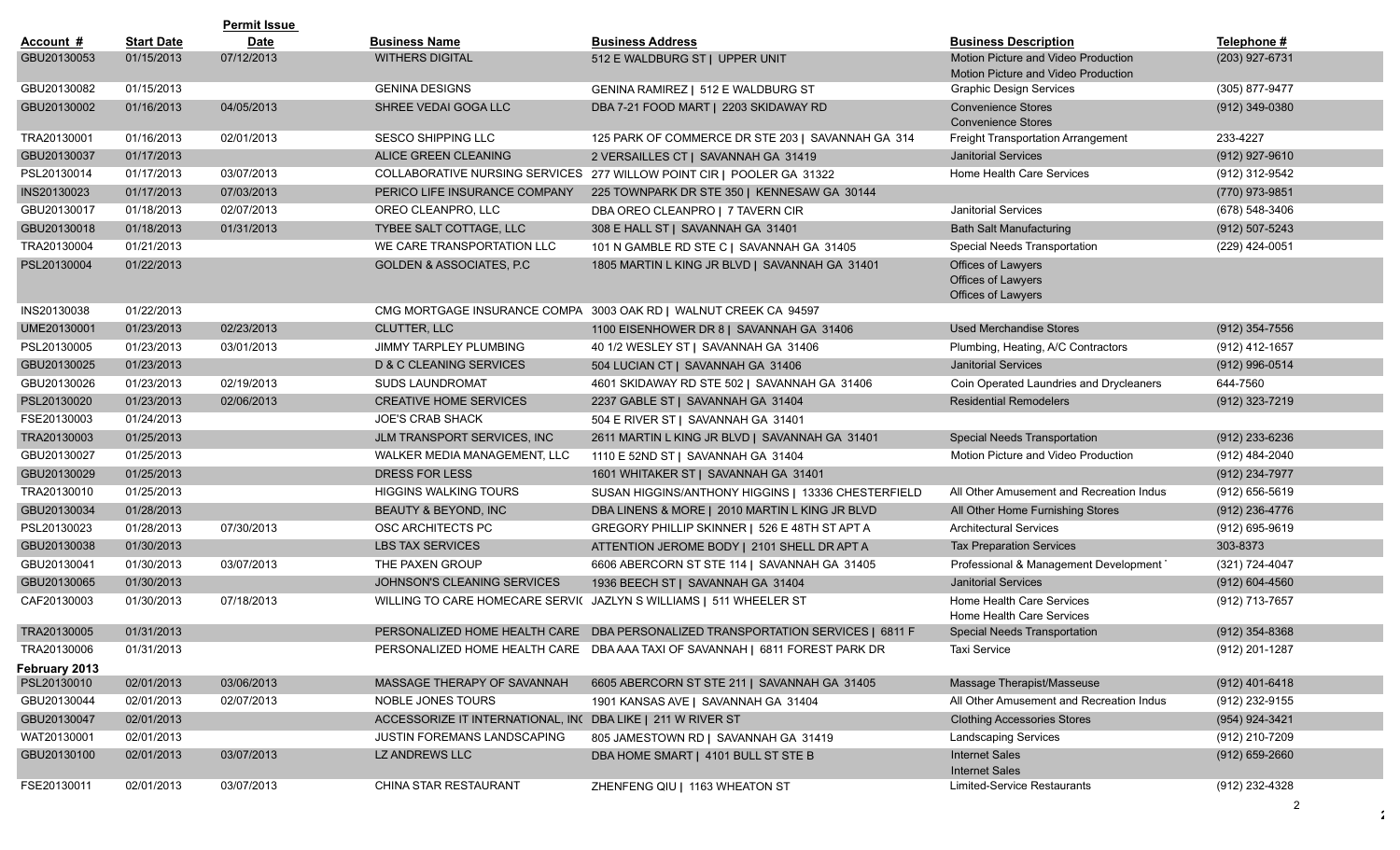|             |                   | <b>Permit Issue</b> |                                  |                                                                             |                                                                                                                                                                                                  |                  |
|-------------|-------------------|---------------------|----------------------------------|-----------------------------------------------------------------------------|--------------------------------------------------------------------------------------------------------------------------------------------------------------------------------------------------|------------------|
| Account #   | <b>Start Date</b> | <b>Date</b>         | <b>Business Name</b>             | <b>Business Address</b>                                                     | <b>Business Description</b>                                                                                                                                                                      | Telephone #      |
| GBU20130068 | 02/01/2013        |                     | <b>DISCOUNT CORNER#3</b>         | 10401 ABERCORN ST   SAVANNAH GA 31419                                       | Convenience Store w/Gas Station<br>Convenience Store w/Gas Station                                                                                                                               | 401-4303         |
| GBU20130113 | 02/01/2013        | 03/07/2013          | 119 E JONES LLC                  | 440 LINCOLN ST   SAVANNAH GA 31401                                          | <b>Residential Property Managers</b>                                                                                                                                                             | (912) 220-1844   |
| PSL20130016 | 02/04/2013        |                     | <b>OASIS HAIR STUDIO</b>         | 1911 MARTIN L KING JR BLVD   SAVANNAH GA 31401                              | <b>Beauty Salons</b>                                                                                                                                                                             | (912) 631-9996   |
| GBU20130046 | 02/04/2013        | 04/02/2013          | Troy Complete Care Care          | 1501 Montgomery ST   Savannah GA 31401                                      | All Other Automotive Repair and Maintenan<br>All Other Automotive Repair and Maintenan                                                                                                           | 912-4282 ext 367 |
| PSL20130017 | 02/04/2013        |                     |                                  | AMY'S AFRICAN HAIR BRAIDING SALO 8000 WATERS AVE APT 15   SAVANNAH GA 31406 | <b>Beauty Salons</b>                                                                                                                                                                             | (912) 272-0525   |
| GBU20130094 | 02/04/2013        |                     | ALL ABOUT DETAIL                 | KEITH A GLADIN SR   128 RANDOLPH ST                                         | Auto Body Paint Interior Repair and Maint                                                                                                                                                        | (912) 658-4135   |
| PSL20130018 | 02/05/2013        | 03/07/2013          | <b>FROM VICTIM TO VICTORY</b>    | 5 ROCKINGHAM CT   SAVANNAH GA 31419                                         | Other Individual & Family Services                                                                                                                                                               | $(912)$ 433-4500 |
| GBU20130048 | 02/05/2013        |                     | <b>SALTYMOSS</b>                 | 553 E JONES ST   SAVANNAH GA 31401                                          | Motion Picture and Video Production                                                                                                                                                              | (615) 400-6466   |
| PES20130005 | 02/05/2013        |                     | <b>TAN-TASTIC 3 LLC</b>          | DBA TAN-TASTIC TANNING   11617 ABERCORN ST                                  | Other Personal Care Services (Baths, stear                                                                                                                                                       | $(912)$ 349-0040 |
| PSL20130019 | 02/05/2013        |                     | HAIRS TO YOU SALON               | 115 OGLETHORPE PROFESSIONAL CT STE 1   SAVANNAH G                           | <b>Beauty Salons</b>                                                                                                                                                                             | (912) 665-3758   |
| CAF20130002 | 02/05/2013        | 07/18/2013          | FIRST LADY RESIDENTIAL SERVICES, | 401 BARNHILL DR   SAVANNAH GA 31406                                         | Nursing Care Facilities (Skilled Nursing Fac<br>Nursing Care Facilities (Skilled Nursing Fac                                                                                                     | $(912)$ 925-5515 |
| PSL20130037 | 02/05/2013        | 03/07/2013          | JAQUEST INNOVATION               | 1403 E 40TH ST   SAVANNAH GA 31404                                          | <b>Residential Remodelers</b>                                                                                                                                                                    | (912) 508-9615   |
| GBU20130055 | 02/07/2013        | 03/07/2013          | ATLANTIC COAST CONSTRUCTION      | C/O JACK GREGORY   455 MALL BLVD UNIT #82                                   | <b>Residential Remodelers</b><br><b>Residential Remodelers</b>                                                                                                                                   | 667-6158         |
| INS20130001 | 02/07/2013        | 02/28/2013          | ATLANTA EMPIRE GROUP             | RANDALL FLUELLEN   645 INDIAN ST STE 204                                    | Insurance Agencies & Brokerages<br>Insurance Agencies & Brokerages                                                                                                                               | (404) 587-6456   |
| GBU20130056 | 02/07/2013        |                     | <b>MULBERRY INN</b>              | 601 E BAY ST   SAVANNAH GA 31401                                            | Hotels (except Casino Hotels) and Motels<br>Hotels (except Casino Hotels) and Motels                                                                                                             | (407) 629-4776   |
| FSE20130007 | 02/07/2013        | 02/07/2013          | <b>JOE'S CRAB SHACK</b>          | 504 E RIVER ST   SAVANNAH GA 31401                                          | <b>Full Service Restaurants</b><br><b>Full Service Restaurants</b>                                                                                                                               |                  |
| PED20130003 | 02/07/2013        | 03/15/2013          | TOM COOPER, ARTIST               | 309 W ST JULIAN ST   CITY MARKET                                            |                                                                                                                                                                                                  | 247-0239         |
| GBU20130063 | 02/07/2013        |                     | THE FINAL TOUCH                  | 603 W 38TH ST   SAVANNAH GA 31415                                           | <b>Janitorial Services</b>                                                                                                                                                                       | (912) 412-0946   |
| GBU20130071 | 02/07/2013        |                     | THE GULLAH PRESS                 | 4629 SYLVAN DR   SAVANNAH GA 31405                                          | <b>Book Publishers</b>                                                                                                                                                                           | $(912)$ 352-7173 |
| PSL20130021 | 02/08/2013        |                     | JACKSON QUALITY PAINTING         | 2221 LORRAINE CT   SAVANNAH GA 31404                                        | Painting & Wall Covering Contractors                                                                                                                                                             | (602) 826-5534   |
| GBU20130066 | 02/08/2013        | 03/04/2013          | <b>DIGGY DESIGNS</b>             | 12409 LARGO DR APT 69   SAVANNAH GA 31419                                   | <b>Graphic Design Services</b>                                                                                                                                                                   | (407) 373-5287   |
| PED20130005 | 02/08/2013        | 02/08/2013          | <b>VALENTINE GIFTS</b>           | TONY MARKS   2815 MONTGOMERY ST                                             | Other Direct Selling Establishments                                                                                                                                                              | (912) 844-9519   |
| GBU20130069 | 02/11/2013        |                     | <b>BENWBROWN</b>                 | 301 E 40TH unit A   SAVANNAH GA 31401                                       | <b>Graphic Design Services</b>                                                                                                                                                                   | $(253)$ 318-6545 |
| GBU20130074 | 02/11/2013        |                     | TRUNK SHOW APPAREL COMPANY       | DONIKA A GOLPHIN   517 FORREST AVE                                          |                                                                                                                                                                                                  | (912) 272-2482   |
| GBU20130084 | 02/11/2013        |                     | <b>BOSAV, LLC</b>                | DBA SAVANNAH BELLE   206 E BAY ST                                           | Women's/Girl's Clothing Store                                                                                                                                                                    | (912) 232-9449   |
| GBU20130075 | 02/12/2013        |                     | ON DEMAND WINDSHIELD REPAIR      | 16 VENTURA BLVD   SAVANNAH GA 31419                                         | Automotive Glass Replacement Shops<br>Automotive Glass Replacement Shops                                                                                                                         | 404-2283 ext 675 |
| GBU20130076 | 02/12/2013        | 06/17/2013          | ecoATM, INC                      | 7804 ABERCORN ST   SAVANNAH GA 31406                                        |                                                                                                                                                                                                  | 858-3815 ext 552 |
| GBU20130077 | 02/12/2013        | 03/07/2013          | ECOATM, INC                      | 14045 ABERCORN ST   SAVANNAH GA 31419                                       | Other Activities Related to Credit Intermedia<br>Other Activities Related to Credit Intermedia<br>Other Activities Related to Credit Intermedia<br>Other Activities Related to Credit Intermedia |                  |
| PSL20130022 | 02/12/2013        | 03/21/2013          |                                  | TERRA FIRMA COUNSELING CENTER LAURIE HELLER   127 ABERCORN ST STE 301A      | Offices of Mental Health Practioners (exc PI)<br>Offices of Mental Health Practioners (exc PI                                                                                                    | 257-2222         |
| GBU20130078 | 02/12/2013        |                     | INTERCOASTAL WATERWAY LLC        | LOW COUNTRY EVENT RENTAL   8115 WATERS AVE                                  | <b>General Rental Centers</b><br><b>General Rental Centers</b><br><b>General Rental Centers</b><br><b>General Rental Centers</b>                                                                 | 503-2700         |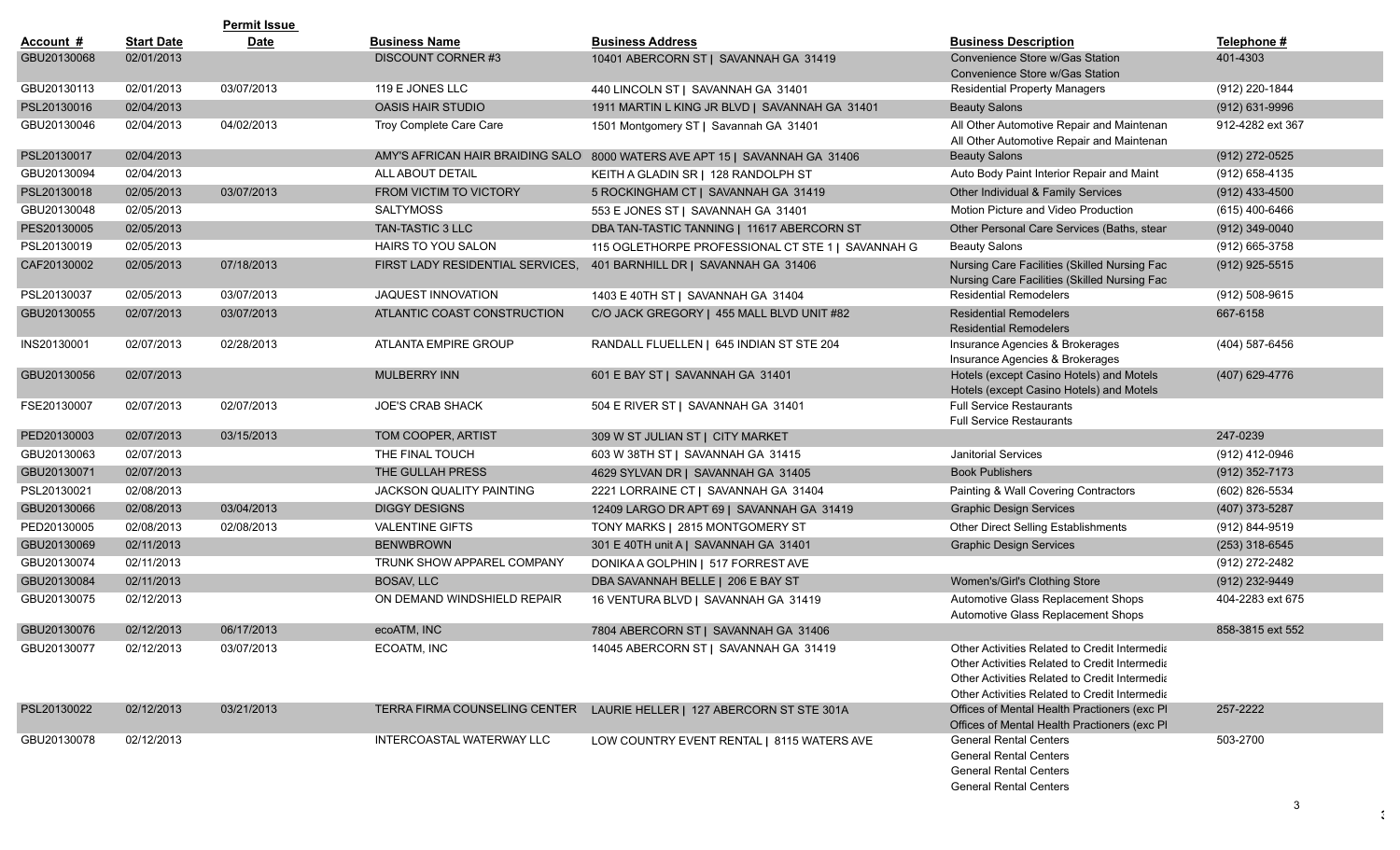|             |                   | <b>Permit Issue</b> |                                                                 |                                                                                     |                                                                                                                                                                                  |                    |
|-------------|-------------------|---------------------|-----------------------------------------------------------------|-------------------------------------------------------------------------------------|----------------------------------------------------------------------------------------------------------------------------------------------------------------------------------|--------------------|
| Account #   | <b>Start Date</b> | <b>Date</b>         | <b>Business Name</b>                                            | <b>Business Address</b>                                                             | <b>Business Description</b>                                                                                                                                                      | Telephone #        |
| PSL20130024 | 02/12/2013        |                     |                                                                 | MOORE, CLARKE, DUVALL & RODGER! 114 BARNARD ST STE 2B   SAVANNAH GA 31401           | Offices of Lawyers<br>Offices of Lawyers                                                                                                                                         | (229) 888-3338     |
| PSL20130025 | 02/12/2013        |                     |                                                                 | INTEGRATED MEDICAL INSTITUTE LLC DAVID WIZNITZER   310 EISENHOWER DR BLDG 12        | Offices of Chiropractors<br>Offices of Chiropractors                                                                                                                             | 341-6006           |
| TRA20130008 | 02/12/2013        |                     | <b>USB EXPORT CORP</b>                                          | VIDAS DAPSYS   400 MAGAZINE AVE                                                     | Freight Transportation Arrangement                                                                                                                                               | 232-6090           |
| GBU20130079 | 02/12/2013        | 07/19/2013          |                                                                 | LABORATORY CORPORATION OF AME 4700 WATERS AVE STE L   SAVANNAH GA 31404             | <b>Medical Laboratories</b><br><b>Medical Laboratories</b><br><b>Medical Laboratories</b>                                                                                        | $(336)$ 436-4396   |
|             | 02/12/2013        | 07/03/2013          | <b>ROSS PLUMBING</b>                                            | TERRY F ROSS/T.F.R. INC   930 THOMAS AVE                                            | Plumbing, Heating, A/C Contractors<br>Plumbing, Heating, A/C Contractors                                                                                                         | $(352)$ 728-6053   |
|             | 02/13/2013        | 02/13/2013          | <b>B W SIGNS INC</b>                                            | RYAN BROADWATER   3111 MEETING RD unit B                                            |                                                                                                                                                                                  | (843) 746-0970     |
| GBU20130083 | 02/13/2013        |                     | YOUNG ABOUT BUSINESS CLEANING                                   | GARY YOUNG   401 W MONTGOMERY CROSS RD APT D7                                       | <b>Janitorial Services</b>                                                                                                                                                       | (912) 715-0109     |
| CAF20130004 | 02/13/2013        | 07/18/2013          | PERRY SENIOR SERVICE                                            | KATINA PERRY   3 REDWALL CIR                                                        | Home Health Care Services<br>Home Health Care Services                                                                                                                           | (912) 306-6057     |
| GBU20130081 | 02/13/2013        | 04/02/2013          | RAC ACCEPTANCE #06691                                           | 8108 ABERCORN ST   SAVANNAH GA 31406                                                | <b>General Rental Centers</b><br><b>General Rental Centers</b>                                                                                                                   | (972) 801-1904     |
| GBU20130080 | 02/13/2013        |                     | RAC ACCEPTANCE #06107                                           | 7575 ABERCORN ST   SAVANNAH GA 31406                                                | <b>General Rental Centers</b><br><b>General Rental Centers</b>                                                                                                                   | (972) 801-1904     |
| PSL20130118 | 02/13/2013        | 06/05/2013          | <b>B W SIGNS INC</b>                                            | RYAN BROADWATER   3111 MEETING RD unit B                                            | Elect Contractors/Oth Wiring Install Contrac<br>Elect Contractors/Oth Wiring Install Contrac                                                                                     | (843) 746-0970     |
|             | 02/15/2013        | 02/15/2013          | SUNSTATES SECURITY LLC                                          | GLENN & KATHRYN BURRELL   801 CORPORATE CENTER D                                    | Security Guard and Patrol Services<br>Security Guard and Patrol Services                                                                                                         | (919) 398-6445     |
| FSE20130010 | 02/15/2013        | 07/19/2013          | <b>BROOKTENN, LLC</b>                                           | DBA GREAT AMERICAN COOKIES   7804 ABERCORN EXT BO                                   | <b>Retail Bakeries</b>                                                                                                                                                           | (912) 355-7927     |
| GBU20130095 | 02/15/2013        |                     | C LEIGH PHOTOGRAPHY                                             | CANDICE ANGE   15 BERKELEY PL APT 1                                                 | Independent Artists, Writers, and Performer                                                                                                                                      | (252) 619-2263     |
| GBU20130061 | 02/19/2013        |                     | RAC ACCEPTANCE EAST LLC                                         | DBA RAC ACCEPTANCE #09007   7805 ABERCORN ST STE 1                                  | All Other Consumer Goods Rental                                                                                                                                                  | $(972) 801 - 1904$ |
| TRA20130009 | 02/19/2013        |                     | SAVANNAH RIVER LOGISTICS                                        | 128 COLEMAN BLVD   SAVANNAH GA 31408                                                | Local Messengers and Local Delivery                                                                                                                                              | (912) 964-7340     |
| GBU20130085 | 02/19/2013        |                     | MAINSTREAM HOTEL GROUP INC                                      | DBA HAWTHORN SUITES   4 STEPHEN S GREEN DR                                          | Hotels (except Casino Hotels) and Motels                                                                                                                                         | $(912)$ 966-0020   |
| GBU20130086 | 02/19/2013        | 02/24/2013          | <b>AFTERLIFE TOURS</b>                                          | 313 W BOLTON ST   SAVANNAH GA 31401                                                 | All Other Amusement and Recreation Indus                                                                                                                                         | 596-0824           |
| GBU20130087 | 02/19/2013        |                     | DATA MATTERS, LLC                                               | 125 PARK OF COMMERCE DR   SAVANNAH GA 31405                                         | Proc, Phy Dist, Logistics Consulting Service                                                                                                                                     | $(912)$ 665-6292   |
| GBU20130088 | 02/20/2013        |                     | <b>JMCKAY LLC</b>                                               | DBA REAL DEALZ PRESSURE WASHING   18 ALFRED ST                                      | Other Services to Buildings and Dwellings                                                                                                                                        | (912) 224-4563     |
| GBU20130089 | 02/20/2013        | 07/19/2013          | HANES COMPANIES, INC.                                           | DBA HANES GEO COMPONENTS   27-4 ARTLEY RD                                           | Lessors Of Mini Warehouses and Self-Stora<br>Lessors Of Mini Warehouses and Self-Stora                                                                                           | 988-1399           |
| GBU20130090 | 02/20/2013        |                     | THE WALKING COMPANY                                             | 229 W BROUGHTON ST   SAVANNAH GA 31401                                              |                                                                                                                                                                                  | (805) 963-8727     |
| UME20130002 | 02/20/2013        |                     | <b>WILEY'S BOOK EXCHANGE</b>                                    | 8408 ABERCORN ST   SAVANNAH GA 31406                                                | <b>Used Merchandise Stores</b><br><b>Used Merchandise Stores</b>                                                                                                                 | (770) 789-8874     |
| GBU20130092 | 02/21/2013        |                     |                                                                 | CORPORATE PROFESSIONALS THE T/ DBA SAVANNAH TAX SERVICE   510 MARTIN L KING JR BLVD | <b>Tax Preparation Services</b>                                                                                                                                                  | (912) 480-0242     |
| GBU20130096 | 02/21/2013        | 02/27/2013          | RECOVERY PLACE COMMUNITY SERV 515 E 63RD ST   SAVANNAH GA 31405 |                                                                                     | Outpatient Mental Health and Substance At                                                                                                                                        | $(912)$ 355-1440   |
| GBU20130097 | 02/22/2013        |                     | A & J CLEANING SERVICE                                          | ANNA ARNOLD   3612 DUANE CT APT A                                                   | <b>Janitorial Services</b>                                                                                                                                                       | (912) 272-0281     |
| GBU20130101 | 02/22/2013        |                     | <b>GMA TECH GROUP LLC</b>                                       | DBA THE TECHNOLOGY GROUP   5501 WATERS AVE                                          | Telemarketing Bureaus & Other Contact Ce                                                                                                                                         | $(912)$ 209-0861   |
| GBU20130098 | 02/22/2013        | 03/21/2013          | SUGAR WORKS BATH AND BODY                                       | 1 E BROUGHTON ST   SAVANNAH GA 31401                                                | Cosmetics, Beauty Supplies, and Perfume \<br>Cosmetics, Beauty Supplies, and Perfume !<br>Cosmetics, Beauty Supplies, and Perfume !<br>Cosmetics, Beauty Supplies, and Perfume \ | 401-8770           |
| GBU20130108 | 02/22/2013        | 03/05/2013          | SIMONS FORMAL WEAR, LLC                                         | 5521 ABERCORN ST STE 300   SAVANNAH GA 31405                                        | Men's Clothing Stores                                                                                                                                                            | (912) 352-1251     |
|             |                   |                     |                                                                 |                                                                                     |                                                                                                                                                                                  |                    |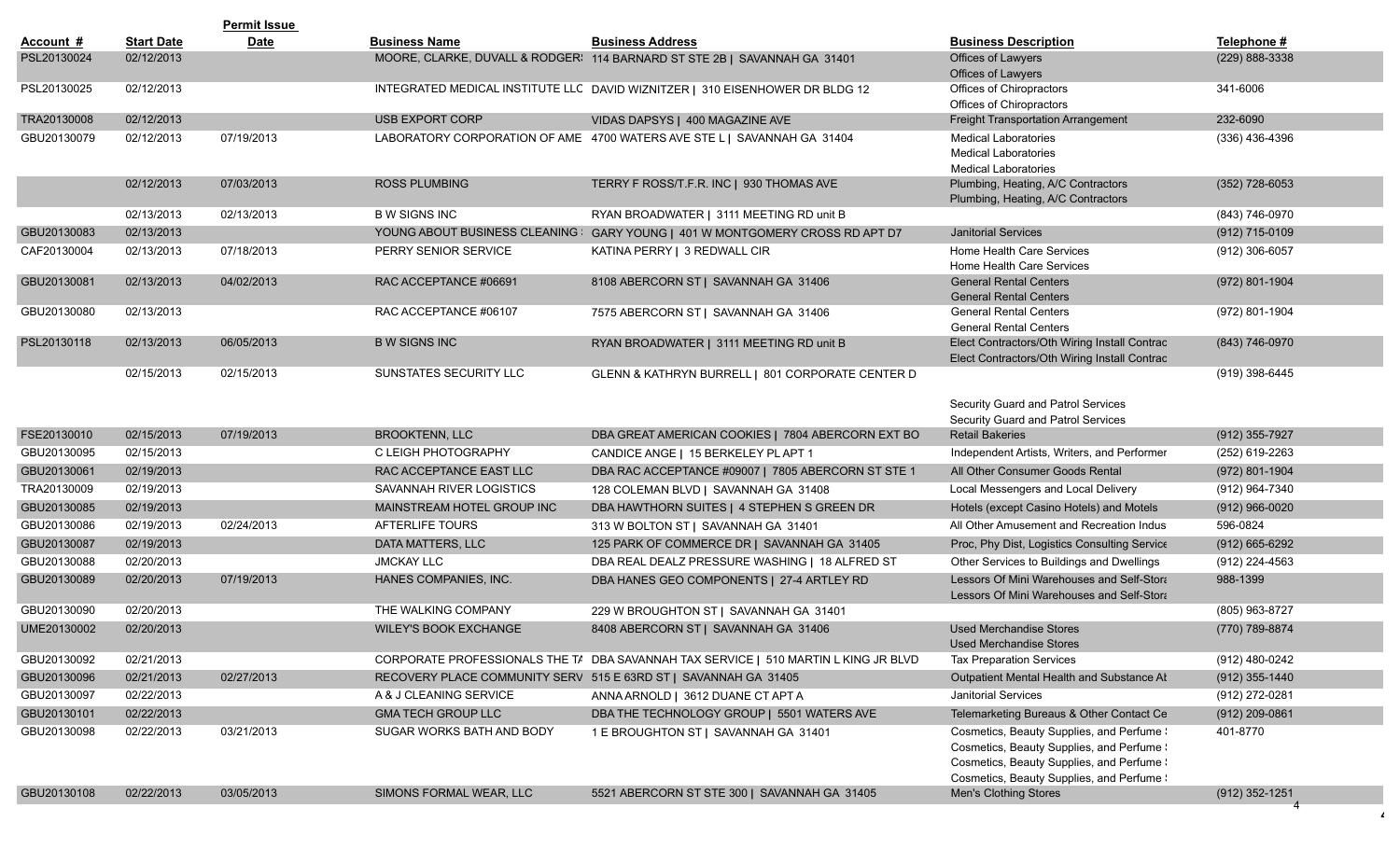|                   |                   | <b>Permit Issue</b> |                              |                                                                                |                                                                                          |                    |
|-------------------|-------------------|---------------------|------------------------------|--------------------------------------------------------------------------------|------------------------------------------------------------------------------------------|--------------------|
| Account #         | <b>Start Date</b> | Date                | <b>Business Name</b>         | <b>Business Address</b>                                                        | <b>Business Description</b>                                                              | Telephone #        |
| GBU20130103       | 02/23/2013        | 03/05/2013          |                              | SAVANNAH BEACH VACATION RENTAL 2021 WESSELS AVE   SAVANNAH GA 31404            | <b>Residential Property Managers</b>                                                     | (912) 667-2669     |
| GBU20130105       | 02/25/2013        |                     | NUBARTER INC                 | GARY FIELD   315 COMMERCIAL DR                                                 | All Other Support Services<br>All Other Support Services                                 |                    |
| GBU20130102       | 02/25/2013        | 03/05/2013          | FURRY FACES PET BOUTIQUE     | RACHEL RENFRO   502 E RIVER ST                                                 | All Other Miscellaneous Store Retailers                                                  | (256) 415-2345     |
| 000000004         | 02/25/2013        |                     | THE CLAYTON GROUP INC        | 8313 N KIMMEL RD   CLAYTON OH 45315                                            |                                                                                          | $(937) 836 - 8683$ |
| PSL20130093       | 02/25/2013        | 06/05/2013          | THE CLAYTON GROUP INC        | 8313 N KIMMEL RD   CLAYTON OH 45315                                            | Commercial and Industrial Building Constru<br>Commercial and Industrial Building Constru | (937) 836-8683     |
| FSE20130073       | 02/25/2013        | 07/18/2013          | <b>BRICKHOUSE</b>            | 514 MARTIN L. KING JR BLVD   SAVANNAH GA 31401                                 | <b>Full Service Restaurants</b><br><b>Full Service Restaurants</b>                       | $(912)$ 480-0007   |
| PSL20130032       | 02/27/2013        | 03/05/2013          | MPPG, INC                    | ACI-SURGICAL ASSOCIATES   4700 WATERS AVE STE 405                              | Offices of Physicians (Except Mental Health                                              | 350-8599           |
| PED20130008       | 02/28/2013        | 05/22/2013          | SWANN KIMBERLY D             | 204 FORREST AVE   SAVANNAH GA 31404                                            |                                                                                          |                    |
| PED20130007       | 02/28/2013        |                     | <b>SEIDL ALBERT</b>          | 344 BARNARD ST   SAVANNAH GA 31401                                             |                                                                                          |                    |
| PED20130010       | 02/28/2013        |                     | <b>MACBRAND FOODS</b>        | 265 HILL POINT RD   RICHMOND VA 23238                                          |                                                                                          |                    |
| PED20130011       | 02/28/2013        |                     | <b>RAYMOND KALLAS</b>        | PO BOX 58266   RALEIGH NC 27658                                                |                                                                                          |                    |
| PED20130012       | 02/28/2013        |                     | <b>APRIL POWELL</b>          | 148 MERCADO AVE   ORLANDO FL 32807                                             |                                                                                          |                    |
| PSL20130033       | 02/28/2013        | 03/18/2013          | RUBNITZ & ZIBLUT             | 617 STEPHENSON AVE STE 202   SAVANNAH GA 31405                                 | Offices of Lawyers                                                                       | 353-9300           |
| PED20130014       | 02/28/2013        |                     |                              | CRAFTS BY SUE & ZOLE/ PARACORD : 38 NORTHLAKE DR   STATESBORO GA 30458         |                                                                                          |                    |
| PED20130015       | 02/28/2013        |                     | <b>GEORGE MILLER</b>         | 126 VICKERY LN   SAVANNAH GA 31410                                             |                                                                                          |                    |
| PED20130016       | 02/28/2013        |                     | DEBBIE SUE MUMFORD           | 200 OYSTER CIR   BRUNSWICK GA 31523                                            |                                                                                          |                    |
| PED20130017       | 02/28/2013        |                     | <b>HELEN HILL</b>            | 127 FAIRMONT AVE   JACKSON TN 38301                                            |                                                                                          |                    |
| PED20130018       | 02/28/2013        |                     | <b>JENNIFER GRIMES</b>       | 5100 OCEANSIDE DR   MELBOURNE BEACH FL 32951                                   |                                                                                          |                    |
| PED20130019       | 02/28/2013        |                     | <b>JANET MOSES</b>           | 241 LIVINGSTON ST NE   MADISON FL 32340                                        |                                                                                          |                    |
| PED20130020       | 02/28/2013        |                     | <b>LINDA BROWN</b>           | 4503 ANTELOPE LN   CHARLOTTE NC 28269                                          |                                                                                          |                    |
| PED20130024       | 02/28/2013        | 05/03/2013          | <b>SEAN BECKER</b>           | 1118 WALTHOUR RD   SAVANNAH GA 31410                                           |                                                                                          |                    |
| PSL20130038       | 02/28/2013        | 03/07/2013          | <b>TRANSPORT STUDIO, LLC</b> | 35 BARNARD ST STE 300   SAVANNAH GA 31401                                      | <b>Engineering Services</b>                                                              | $(912)$ 677-0430   |
| <b>March 2013</b> |                   |                     |                              |                                                                                |                                                                                          |                    |
| PSL20130034       | 03/01/2013        | 03/01/2013          | HIGH DEFINITION HAIR STUDIO  | 814 PENNSYLVANIA AVE unit A   SAVANNAH GA 31404                                | <b>Beauty Salons</b>                                                                     | 704-5090           |
| PSL20130035       | 03/01/2013        | 03/05/2013          | K & A AUTO BROKERS, LLC      | 7002 HODGSON MEMORIAL DR   SAVANNAH GA 31406                                   | <b>Used Car Dealers</b>                                                                  | $(912)$ 356-1558   |
| GBU20130109       | 03/01/2013        | 03/05/2013          | PERFECT TOUCH CLEANING       | 18 SILVERSTONE CIR   SAVANNAH GA 31406                                         | <b>Janitorial Services</b>                                                               | (912) 675-4197     |
| PED20130027       | 03/01/2013        |                     | <b>SAM STEVENS</b>           | 3 DORESETT CT   GREENVILLE SC 29609                                            |                                                                                          |                    |
| PSL20130039       | 03/01/2013        | 03/12/2013          | <b>GORE LAW FIRM, LLC</b>    | 35 BARNARD ST STE 300   SAVANNAH GA 31401                                      | Offices of Lawyers                                                                       | (912) 335-3640     |
| GBU20130121       | 03/01/2013        | 03/12/2013          | R & R CONVENIENCE STORE      | 1602 WATERS AVE   SAVANNAH GA 31404                                            | <b>Convenience Stores</b>                                                                | (912) 570-0273     |
| GBU20130123       | 03/01/2013        | 03/12/2013          | TECH YEAH DOWNTOWN, LLC      | 35 ABERCORN ST STE 210   SAVANNAH GA 31401                                     | Computer and Office Machine Repair and N                                                 | (912) 220-2298     |
| GBU20130124       | 03/01/2013        | 03/21/2013          | SICKY NAR NAR, LLC           | 125 W DUFFY ST   SAVANNAH GA 31401                                             | Art Dealers<br><b>Art Dealers</b><br><b>Art Dealers</b>                                  | (804) 357-8251     |
| PSL20130045       | 03/01/2013        | 04/10/2013          |                              | A VISIBLE DIFFERENCE BEAUTY CON( 13051 ABERCORN ST STE B-1   SAVANNAH GA 31419 | <b>Beauty Salons</b><br><b>Beauty Salons</b>                                             | (912) 352-0200     |
| PES20130010       | 03/01/2013        | 08/06/2013          |                              | PAUL B STAVELY DBA AMORE TANNIN(113 E PRESIDENT ST   SAVANNAH GA 31401         | Other Personal Care Services (Baths, stear<br>Other Personal Care Services (Baths, stear | (912) 429-0547     |
| GBU20130132       | 03/01/2013        | 03/19/2013          | SOUTHEAST CORRECTIONS, LLC   | 7216 SKIDAWAY RD STE A   SAVANNAH GA 31406                                     | Parole Offices and Probation Offices                                                     | (912) 433-6172     |
| GBU20130134       | 03/01/2013        | 03/19/2013          | CHOOSE'S #5 DBA OPT MARKET   | 209 E BROAD ST   SAVANNAH GA 31401                                             | <b>Grocery Stores</b>                                                                    | (912) 236-3883     |
| PSL20130051       | 03/01/2013        | 03/21/2013          | IT'S DINNER THYME            | 459 MALL BLVD APT 55   SAVANNAH GA 31406                                       | Adminstrative Mgmt and Gen Management<br>Adminstrative Mgmt and Gen Management           | (912) 704-5817     |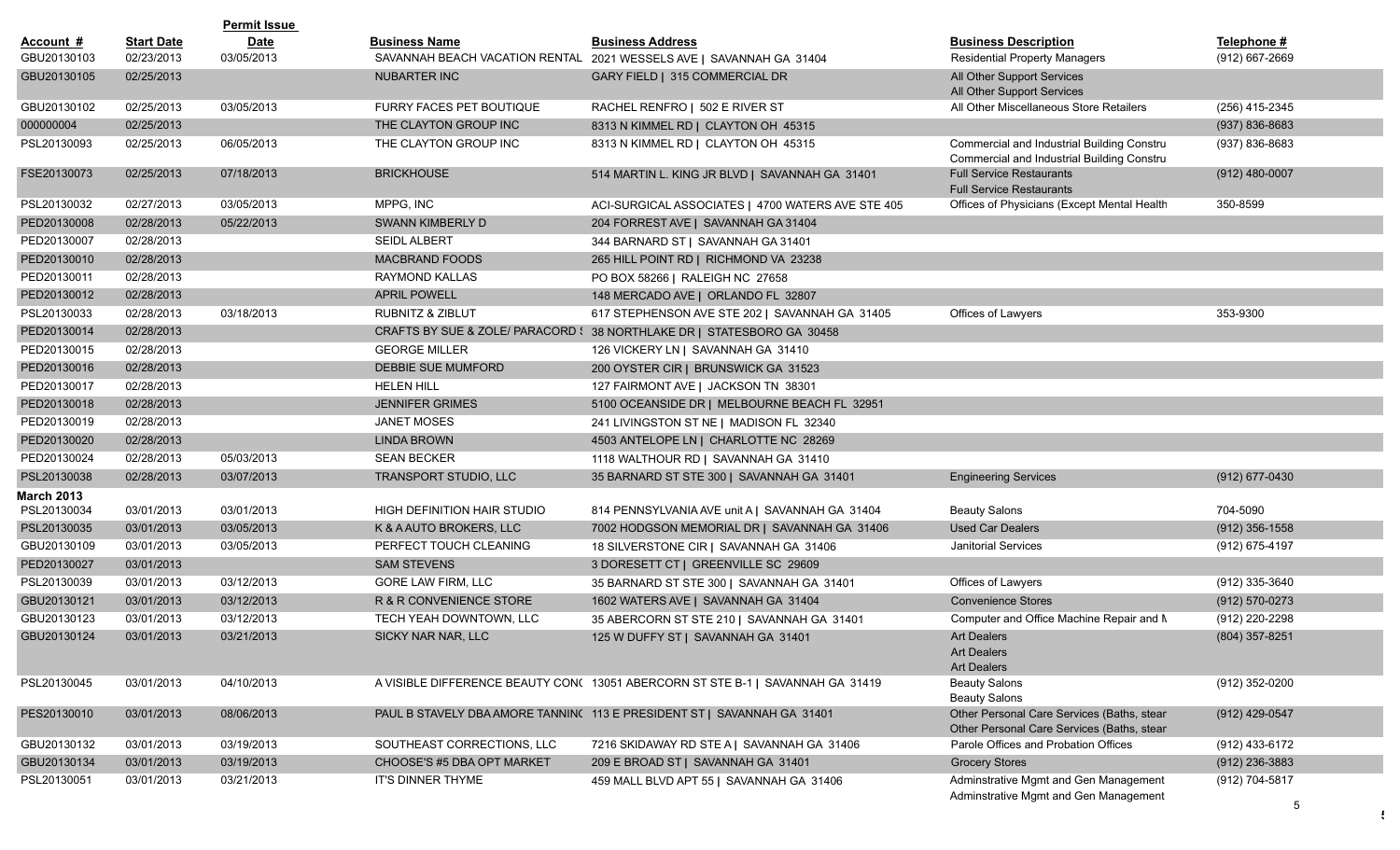|             |                   | <b>Permit Issue</b> |                                      |                                                                                  |                                                                                                                                              |                    |
|-------------|-------------------|---------------------|--------------------------------------|----------------------------------------------------------------------------------|----------------------------------------------------------------------------------------------------------------------------------------------|--------------------|
| Account #   | <b>Start Date</b> | <b>Date</b>         | <b>Business Name</b>                 | <b>Business Address</b>                                                          | <b>Business Description</b>                                                                                                                  | Telephone #        |
| WAT20130004 | 03/01/2013        | 03/26/2013          | LJ'S CAR WASH                        | 2601 W BAY ST   SAVANNAH GA 31415                                                | <b>Car Washes</b><br>Car Washes                                                                                                              | (912) 964-7764     |
| PES20130012 | 03/01/2013        | 03/26/2013          |                                      | SAVANNAH'S DESIGNATED DRIVER, LL 703 WHITAKER ST   SAVANNAH GA 31401             | All Other Personal Services (ie Astrology Sv<br>All Other Personal Services (ie Astrology Sv<br>All Other Personal Services (ie Astrology Sv | (912) 344-5667     |
| GBU20130163 | 03/01/2013        | 03/28/2013          |                                      | DSP LTD CO dba ST PATRICK'S DAY GII 7804 ABERCORN ST unit 94   SAVANNAH GA 31406 | Gift Novelty & Souvenir Stores<br>Gift Novelty & Souvenir Stores                                                                             | (803) 477-6311     |
| CAF20130010 | 03/01/2013        | 04/02/2013          | CHOICES OF CHANGE, LLC               | 645 INDIAN ST STE 109   SAVANNAH GA 31401                                        | Services for the Elderly and Persons With D<br>Services for the Elderly and Persons With D                                                   | (912) 234-3600     |
| FSE20130068 | 03/01/2013        | 07/19/2013          | VEGHEADS SAVANNAH, INC               | 35 WHITAKER ST   SAVANNAH GA 31401                                               | <b>Limited-Service Restaurants</b><br><b>Limited-Service Restaurants</b>                                                                     | (912) 232-4834     |
| GBU20130383 | 03/01/2013        | 08/06/2013          | OGLETHORPE LODGE                     | THE FAYETTE CO., LTD   117 E BAY ST                                              | Hotels (except Casino Hotels) and Motels<br>Hotels (except Casino Hotels) and Motels                                                         | (513) 943-6266     |
| TRA20130011 | 03/04/2013        | 03/05/2013          | ONE CALL TRANSPORTATION              | 703 W 39TH ST   SAVANNAH GA 31405                                                | All Other Transit and Ground Passenger Tra                                                                                                   | (912) 272-6834     |
| TRA20130012 | 03/04/2013        | 03/07/2013          | JP DELIVERY SERVICE                  | 2250 E GWINETT ST   SAVANNAH GA 31404                                            | Couriers and Express Delivery Services                                                                                                       | (912) 234-5217     |
| INS20130002 | 03/04/2013        | 03/07/2013          | <b>GD WORMBANKS LLC DBA INSUR-US</b> | 7409 ABERCORN ST   SAVANNAH GA 31406                                             | Insurance Agencies & Brokerages                                                                                                              | $(912)$ 385-2607   |
| FSE20130013 | 03/04/2013        | 03/28/2013          |                                      | SIDEWAYS PRODUCTIONS, LLC DBA R 125 E BROUGHTON ST   SAVANNAH GA 31401           | <b>Full Service Restaurants</b><br><b>Full Service Restaurants</b>                                                                           | (912) 200-4258     |
| FSE20130014 | 03/04/2013        | 03/21/2013          |                                      | TS & HS ENTERPRISES INC DBA MY F/ 10419 ABERCORN ST   SAVANNAH GA 31419          | <b>Full Service Restaurants</b><br><b>Full Service Restaurants</b>                                                                           | (912) 925-7110     |
| GBU20130114 | 03/05/2013        | 03/06/2013          | <b>OLGARITM SERVICE GROUP</b>        | 109 COASTAL PL APT B   SAVANNAH GA 31406                                         | <b>Janitorial Services</b><br><b>Janitorial Services</b>                                                                                     | (912) 377-4284     |
| GBU20130122 | 03/05/2013        | 03/12/2013          | <b>TRAXX SHOP &amp; GO</b>           | 1504 GEORGIA AVE   SAVANNAH GA 31404                                             | <b>Convenience Stores</b>                                                                                                                    | $(912)$ 631-6515   |
| PSL20130069 | 03/05/2013        | 04/02/2013          | CPPI OF GEORGIA, LLC                 | 31 W CONGRESS ST STE 303   SAVANNAH GA 31401                                     | Commercial and Industrial Building Constru<br>Commercial and Industrial Building Constru                                                     | (912) 232-4544     |
| GBU20130115 | 03/06/2013        | 03/07/2013          | <b>HEIDELDESIGN</b>                  | 6711 FOREST PARK DR   SAVANNAH GA 31406                                          | <b>Custom Computer Programming Services</b><br><b>Custom Computer Programming Services</b>                                                   | (912) 373-6728     |
| GBU20130116 | 03/06/2013        | 03/07/2013          | SUN ANGEL ART DECO                   | 502 E RIVER ST   SAVANNAH GA 31401                                               | All Other Miscellaneous Store Retailers<br>All Other Miscellaneous Store Retailers                                                           | (770) 639-0904     |
| GBU20130118 | 03/06/2013        | 03/08/2013          | <b>GULF STATES COLD STORAGE CO</b>   | 106 ELI WHITNEY BLVD   SAVANNAH GA 31412                                         | Refrigerated Warehousing and Storage<br>Refrigerated Warehousing and Storage                                                                 | (229) 924-6136     |
| GBU20130135 | 03/06/2013        | 03/19/2013          | ALTECH NETWORKING SOLUTIONS          | 220 PRESERVATION DR   SAVANNAH GA 31419                                          | Other Scientific and Technical Consulting S                                                                                                  | (912) 398-4276     |
| PSL20130050 | 03/06/2013        | 03/21/2013          | CAROLE CHRISTENSEN HANDYMAN          | 1314 E 52ND ST   SAVANNAH GA 31404                                               | <b>Residential Remodelers</b><br><b>Residential Remodelers</b>                                                                               | (912) 210-1590     |
| FSE20130015 | 03/07/2013        | 03/12/2013          | PJT INC                              | DBA RIVER STREET SWEETS   P.O. BOX 1265                                          | Confectionery and Nut Store                                                                                                                  | 980-5605           |
| GBU20130119 | 03/07/2013        | 03/12/2013          | MATSON LOGISTICS WAREHOUSING, I      | 102 NORWEST CT   SAVANNAH GA 31322                                               | General Warehousing and Storage<br>General Warehousing and Storage                                                                           | (912) 330-7689     |
| GBU20130120 | 03/07/2013        | 07/03/2013          | MARSH PROPERTY SERVICES              | 413 E LIBERTY ST   SAVANNAH GA 31401                                             | <b>Residential Property Managers</b><br><b>Residential Property Managers</b>                                                                 | 349-7303           |
| PSL20130040 | 03/07/2013        | 03/12/2013          | <b>GUY'S FAMILY HAIR CENTER</b>      | 8408 MARCUS PL STE A   SAVANNAH GA 31406                                         | <b>Barber Shops</b>                                                                                                                          | $(912)$ 658-8440   |
| PED20130071 | 03/07/2013        | 04/16/2013          |                                      | THIRDMAN ROLLING RECORD STORE, 623 7TH AVE S   NASHVILLE TN 37203                | Other Direct Selling Establishments<br>Other Direct Selling Establishments                                                                   | (615) 891-4393     |
| GBU20130059 | 03/08/2013        | 03/21/2013          | <b>ELSI'S TOUCH</b>                  | 12413 DEERFIELD RD   SAVANNAH GA 31419                                           | <b>Party Planning Service</b><br>Party Planning Service                                                                                      | $(912) 596 - 0239$ |
| TRA20130013 | 03/08/2013        | 03/21/2013          | DF SHIPPING EXPRESS                  | 6205 ABERCORN ST STE 219   SAVANNAH GA 31405                                     | Packing & Crating<br>Packing & Crating<br>Packing & Crating                                                                                  | (912) 373-4285     |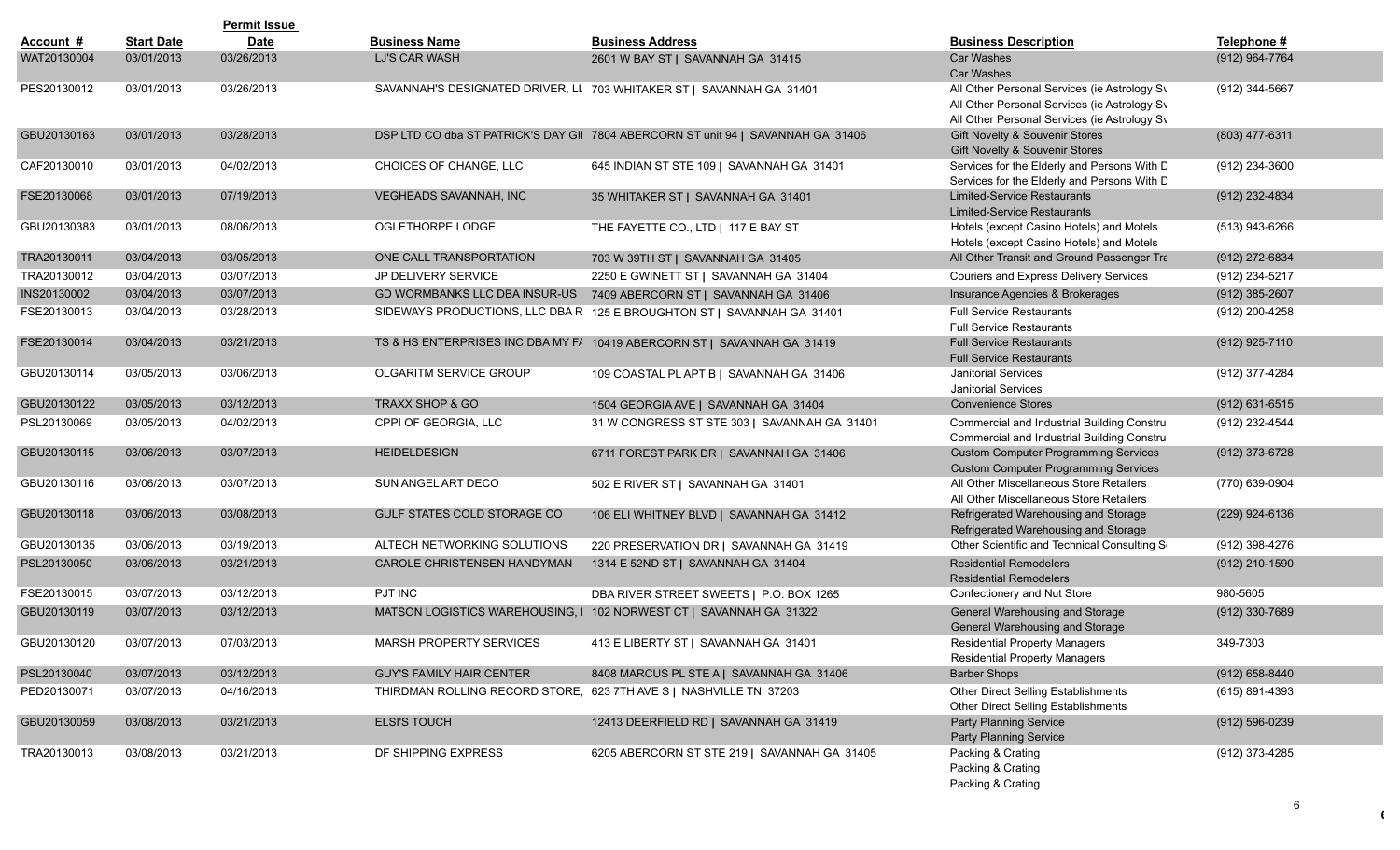|             |                   | <b>Permit Issue</b> |                                                               |                                                                              |                                                                                              |                    |
|-------------|-------------------|---------------------|---------------------------------------------------------------|------------------------------------------------------------------------------|----------------------------------------------------------------------------------------------|--------------------|
| Account #   | <b>Start Date</b> | <b>Date</b>         | <b>Business Name</b>                                          | <b>Business Address</b>                                                      | <b>Business Description</b>                                                                  | Telephone #        |
| PSL20130042 | 03/08/2013        | 03/12/2013          | NATURAL HEALING CENTER INC                                    | 7804 ABERCORN ST unit 184   SAVANNAH GA 31406                                | Massage Therapist/Masseuse                                                                   | $(912) 660 - 0816$ |
| GBU20130128 | 03/08/2013        | 03/15/2013          | <b>GLASS SLIPPER PHOTOGRAPHY</b>                              | 406 SHARONDALE RD   SAVANNAH GA 31419                                        | Independent Artists, Writers, and Performer                                                  | (631) 804-3489     |
| FSE20130017 | 03/11/2013        | 03/12/2013          | JOE LOVES LOBSTER ROLLS                                       | ROUSAKIS PLAZA   1-99 W RIVER ST                                             | <b>Mobile Food Services</b>                                                                  | $(912)$ 257-3623   |
| PSL20130043 | 03/11/2013        | 03/12/2013          | POMAIKAI SERVICES                                             | 8604 LYN AVE   SAVANNAH GA 31406                                             | <b>Residential Remodelers</b>                                                                | (912) 596-0876     |
| PSL20130044 | 03/11/2013        | 03/12/2013          | <b>RUTH M FOSTER</b>                                          | 127 ABERCORN ST STE 301A   SAVANNAH GA 31401                                 | Other Individual & Family Services                                                           | (912) 996-0776     |
| GBU20130126 | 03/11/2013        | 03/15/2013          | TWINS & SONS INC                                              | 11400 ABERCORN ST   SAVANNAH GA 31419                                        | Cosmetics, Beauty Supplies, and Perfume !<br>Cosmetics, Beauty Supplies, and Perfume !       | (912) 927-0202     |
| PES20130008 | 03/11/2013        | 03/19/2013          | MLR ELDERLY CARE SERVICES                                     | 128 FOREST RIDGE DR   SAVANNAH GA 31406                                      | All Other Personal Services (ie Astrology Sv                                                 | (912) 373-5031     |
| PES20130024 | 03/11/2013        | 07/10/2013          | LOTUS SENIOR HOME HEALTHCARE                                  | 128 FOREST RIDGE DR   SAVANNAH GA 31406                                      | All Other Personal Services (ie Astrology Sv<br>All Other Personal Services (ie Astrology Sv | (912) 373-5031     |
| PES20130009 | 03/12/2013        | 03/15/2013          | EXCLUSIVE DECORATION AND MORE 101 FAIR ST   SAVANNAH GA 31408 |                                                                              | All Other Personal Services (ie Astrology Sv                                                 | (912) 346-4871     |
| GBU20130129 | 03/12/2013        | 03/15/2013          | <b>BOUDOIR BY TIFFANY</b>                                     | 2405 BULL ST   SAVANNAH GA 31401                                             | Women's/Girl's Clothing Store                                                                | (912) 507-0280     |
| GBU20130130 | 03/12/2013        | 03/15/2013          | <b>EXCLUSIVE RENTALS</b>                                      | 101 FAIR ST   SAVANNAH GA 31408                                              | All Other Consumer Goods Rental                                                              | (912) 346-4871     |
| GBU20130099 | 03/14/2013        | 03/07/2013          | <b>HARMONIE'S HALL</b>                                        | HERMAN HALL   4004 MONTGOMERY ST                                             | Men's & Boy's Clothing                                                                       | (912) 677-0546     |
| GBU20130168 | 03/15/2013        | 03/28/2013          | SAVANNAH SILVERWORKS                                          | 110 E YORK ST   SAVANNAH GA 31401                                            | <b>Jewelry Stores</b><br>Jewelry Stores                                                      | (912) 777-3778     |
| PES20130007 | 03/15/2013        | 03/12/2013          | LENI SKINCARE & COSMETICS                                     | 1 JOHNSTON ST STE 7   SAVANNAH GA 31405                                      | Other Personal Care Services (Baths, stear                                                   | (912) 376-9398     |
| GBU20130131 | 03/15/2013        | 03/19/2013          | STILL WATERS ARTS AND CRAFTS                                  | 215 E 56TH ST   SAVANNAH GA 31405                                            | Independent Artists, Writers, and Performer                                                  | (912) 441-6159     |
| PSL20130047 | 03/15/2013        | 03/19/2013          |                                                               | NEW WINE LLC DBA DISTINGUISHED (4501 MONTGOMERY ST STE D   SAVANNAH GA 31405 | <b>Barber Shops</b>                                                                          | (404) 931-9571     |
| AMU20130001 | 03/15/2013        | 04/12/2013          |                                                               | FUN BRANDS CAROUSELS SAVANNAH 14045 ABERCORN ST   SAVANNAH GA 31419          | All Other Amusement & Recreation Industrio<br>All Other Amusement & Recreation Industrio     | (480) 371-1222     |
| GBU20130127 | 03/16/2013        | 03/12/2013          |                                                               | SHERRY'S HAIR, ACCESSORIES & MOI 3125 1/2 SKIDAWAY RD   SAVANNAH GA 31404    | Cosmetics, Beauty Supplies, and Perfume !                                                    | (843) 997-0637     |
| PSL20130048 | 03/18/2013        | 03/19/2013          | <b>STUCKEY PAINTING</b>                                       | 245 HOLLAND DR APT 907   SAVANNAH GA 31419                                   | Painting & Wall Covering Contractors                                                         | $(912)$ 667-2159   |
| GBU20130133 | 03/18/2013        | 03/19/2013          | WET WHIPZ BODY, FENDER & TIRES                                | 804 WHEATON ST   SAVANNAH GA 31404                                           | General Automotive Repair                                                                    | (912) 272-4980     |
| FSE20130018 | 03/18/2013        | 03/19/2013          |                                                               | COASTAL PIZZA LLC DBA LITTLE CAES 11517 ABERCORN ST   SAVANNAH GA 31419      | <b>Limited-Service Restaurants</b>                                                           | $(912)$ 480-4933   |
| FSE20130019 | 03/18/2013        | 03/19/2013          |                                                               | COASTAL PIZZA LLC DBA LITTLE CAES 8501 WATERS AVE   SAVANNAH GA 31406        | Limited-Service Restaurants                                                                  | (912) 349-6283     |
| GBU20130136 | 03/18/2013        | 03/19/2013          | <b>DAZIEMAZE</b>                                              | 4310 WALTON ST   SAVANNAH GA 31405                                           | <b>Internet Sales</b>                                                                        | (912) 429-0207     |
| GBU20130137 | 03/18/2013        | 03/21/2013          | P.M. CLEANING SERVICES                                        | 1306 E 53RD ST   SAVANNAH GA 31404                                           | <b>Janitorial Services</b><br><b>Janitorial Services</b>                                     | (912) 376-7957     |
| CAF20130005 | 03/18/2013        | 03/19/2013          | ELISA'S HEALTHCARE SERVICES                                   | 7 PEACH ROW   SAVANNAH GA 31419                                              | Home Health Care Services                                                                    | (912) 332-0719     |
| GBU20130138 | 03/19/2013        | 03/21/2013          |                                                               | PREMIER WAREHOUSING VENTURES, 2385 TREMONT RD   SAVANNAH GA 31405            | General Warehousing and Storage                                                              | (252) 937-4877     |
| GBU20130139 | 03/19/2013        | 03/21/2013          | <b>QUALITY CLEANERS</b>                                       | 5450 MONTGOMERY ST   SAVANNAH GA 31405                                       | Drycleaning and Laundry Services ex Coin-<br>Drycleaning and Laundry Services ex Coin-       | $(912)$ 692-1213   |
| GBU20130142 | 03/19/2013        | 03/21/2013          |                                                               | MAJOR EXPERIENCE PHOTO DESIGN 1519 ELEANOR ST   SAVANNAH GA 31415            | Independent Artists, Writers, and Performer<br>Independent Artists, Writers, and Performer   | (912) 323-1353     |
| GBU20130375 | 03/19/2013        | 08/02/2013          | STRAIGHT TALK                                                 | TRACFONE WIRELESS, INC   400 AIRWAYS AVE                                     | Vending Machine Operators<br>Vending Machine Operators                                       | $(305) 640 - 2000$ |
| PES20130011 | 03/20/2013        | 03/21/2013          |                                                               | HEALING TREE THERAPEUTIC MASSA 2431 HABERSHAM ST STE C   SAVANNAH GA 31401   | Other Personal Care Services (Baths, stear<br>Other Personal Care Services (Baths, stear     | (215) 939-0240     |
| TRA20130014 | 03/20/2013        | 03/21/2013          | <b>GROCERY BUTLER</b>                                         | 9 W GORDON ST   SAVANNAH GA 31401                                            | Local Messengers and Local Delivery<br>Local Messengers and Local Delivery                   | (912) 236-8547     |
| GBU20130144 | 03/20/2013        | 03/21/2013          | AUTOMOTO OF SAVANNAH LLC                                      | 2431 HABERSHAM ST STE A   SAVANNAH GA 31401                                  | DO NOT USE<br>DO NOT USE                                                                     | (912) 429-3535     |
| GBU20130145 | 03/22/2013        |                     |                                                               | CLEAN SWEEP PROFESSIONAL CLEAN 1211 NE 36TH ST   SAVANNAH GA 31401           | <b>Janitorial Services</b><br>Janitorial Services                                            | (912) 604-9249     |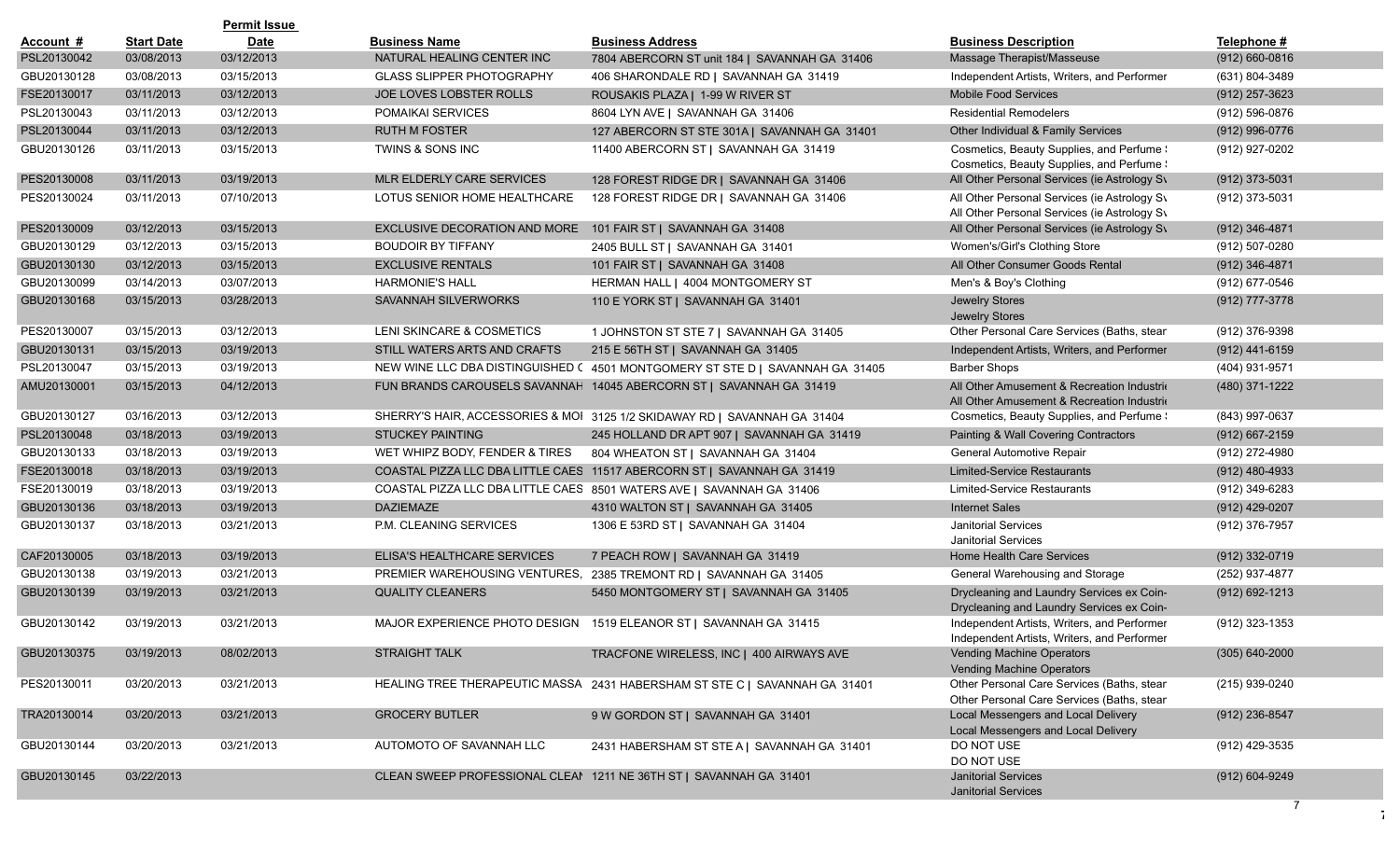|             |                   | <b>Permit Issue</b> |                                  |                                                                                   |                                                                                                                                        |                  |
|-------------|-------------------|---------------------|----------------------------------|-----------------------------------------------------------------------------------|----------------------------------------------------------------------------------------------------------------------------------------|------------------|
| Account #   | <b>Start Date</b> | <b>Date</b>         | <b>Business Name</b>             | <b>Business Address</b>                                                           | <b>Business Description</b>                                                                                                            | Telephone #      |
| GBU20130147 | 03/22/2013        | 03/26/2013          | <b>BUBBLES OF SAVANNAH LLC</b>   | 3234 SKIDAWAY RD   SAVANNAH GA 31404                                              | Coin Operated Laundries and Drycleaners<br>Coin Operated Laundries and Drycleaners                                                     | (912) 695-1376   |
| PSL20130052 | 03/22/2013        | 03/26/2013          | <b>BROTHERS &amp; SISTERS</b>    | 1514 LINCOLN ST   SAVANNAH GA 31401                                               | <b>Residential Remodelers</b><br><b>Residential Remodelers</b>                                                                         | (912) 695-5394   |
| GBU20130148 | 03/22/2013        | 04/04/2013          |                                  | INSPIRE PATH SYSTEMS CORPORATIC 125 PARK OF COMMERCE DR STE 215   SAVANNAH GA 314 | <b>Employment Placement Agencies</b><br><b>Employment Placement Agencies</b>                                                           | (866) 753-9996   |
| GBU20130149 | 03/22/2013        | 03/26/2013          | CP TREE SERVICE, INC             | 14 BUNDY PARK   SAVANNAH GA 31406                                                 | <b>Lawncare Services</b><br><b>Lawncare Services</b>                                                                                   | (912) 661-1952   |
| GBU20130150 | 03/22/2013        | 06/12/2013          |                                  | BOF INDUSTRIES KSAV LLC DBA THE I 102 E LIBERTY ST   SAVANNAH GA 31401            | Beer, Wine, & Liguor Stores<br>Beer, Wine, & Liquor Stores<br>Beer, Wine, & Liquor Stores                                              | (770) 331-6357   |
| TRA20130015 | 03/22/2013        | 04/02/2013          | UNIQUE CARE TRANSPORT LLC        | 507 E 40TH ST   SAVANNAH GA 31401                                                 | All Other Transit and Ground Passenger Tra<br>All Other Transit and Ground Passenger Tra<br>All Other Transit and Ground Passenger Tra | (912) 428-2612   |
| PED20130053 | 03/25/2013        | 03/26/2013          | <b>M.S. ENTERPRISE</b>           | 416 WINDSOR RD   SAVANNAH GA 31419                                                | Other Direct Selling Establishments<br>Other Direct Selling Establishments                                                             | (912) 844-8133   |
| CAF20130007 | 03/25/2013        | 03/26/2013          | 1-2-3 TOTS LEARNING CENTER       | 114 W 61ST ST   SAVANNAH GA 31405                                                 | Child Day Care Services<br><b>Child Day Care Services</b>                                                                              | (912) 663-0985   |
| GBU20130152 | 03/25/2013        | 03/26/2013          | <b>BIANCA'S CLOSET</b>           | 2108 ESSEX AVE   SAVANNAH GA 31405                                                | <b>Internet Sales</b><br><b>Internet Sales</b>                                                                                         | (912) 232-1580   |
| CAF20130008 | 03/25/2013        | 03/26/2013          |                                  | PEDIATRIA HEALTHCARE, LLC dba PEL 23 CHATHAM CENTER S STE B   SAVANNAH GA 31405   | Home Health Care Services<br>Home Health Care Services                                                                                 | (912) 447-5437   |
| GBU20130153 | 03/25/2013        | 03/26/2013          | <b>FUNNY PARTY CHARACTERS</b>    | 5908 FAIRVIEW AVE   SAVANNAH GA 31406                                             | Independent Artists, Writers, and Performer<br>Independent Artists, Writers, and Performer                                             | (912) 507-6249   |
| FSE20130021 | 03/25/2013        | 03/26/2013          | <b>HAPPY CHINA 1</b>             | 1900 W BAY ST   SAVANNAH GA 31415                                                 | <b>Full Service Restaurants</b><br><b>Full Service Restaurants</b>                                                                     | (912) 232-3902   |
| GBU20130154 | 03/25/2013        | 05/09/2013          |                                  | WYATT RAMSEY PHOTOGRAPHY LLC 715 E 37TH ST APT A   SAVANNAH GA 31401              | Independent Artists, Writers, and Performer<br>Independent Artists, Writers, and Performer                                             | (912) 755-3392   |
| GBU20130155 | 03/25/2013        | 03/26/2013          |                                  | KALKA ENTERPRISE LLC dba SHORT S 6608 WHITE BLUFF RD   SAVANNAH GA 31405          |                                                                                                                                        | $(551)$ 998-1570 |
| PSL20130054 | 03/25/2013        | 03/26/2013          | <b>HARRIS HOME REPAIRS</b>       | 1509 HERON ST   SAVANNAH GA 31415                                                 | <b>Residential Remodelers</b><br><b>Residential Remodelers</b>                                                                         | (912) 224-1689   |
| GBU20130157 | 03/25/2013        | 04/01/2013          |                                  | VERDANT RESOURCES, LLC dba VERI 2700 GREGORY ST   SAVANNAH GA 31401               | Dried & Dehydrated Food Manufacturing<br>Dried & Dehydrated Food Manufacturing                                                         | (912) 349-2958   |
| GBU20130158 | 03/26/2013        | 05/07/2013          | <b>UPSCALE IMAGES</b>            | 4307 OGEECHEE RD STE 102   SAVANNAH GA 31405                                      | Photography Studios, Portrait<br>Photography Studios, Portrait                                                                         | (912) 303-0062   |
| PSL20130055 | 03/26/2013        | 03/28/2013          | DAVIS & SON'S                    | 2202 COUNTRYSIDE DR   SAVANNAH GA 31406                                           | <b>Residential Remodelers</b><br><b>Residential Remodelers</b>                                                                         | (912) 352-8738   |
| PSL20130056 | 03/26/2013        | 03/28/2013          | <b>LCLS</b>                      | 4002 WORTH ST   SAVANNAH GA 31405                                                 | New Single Fam Housing Cons (exc For-Sa<br>New Single Fam Housing Cons (exc For-Sa                                                     | (912) 441-9188   |
| PSL20130067 | 03/26/2013        | 04/02/2013          | I'M YOUR MAN                     | 1510 AUDUBON DR   SAVANNAH GA 31415                                               | <b>Residential Remodelers</b><br><b>Residential Remodelers</b>                                                                         | (912) 335-9269   |
| GBU20130349 | 03/26/2013        | 07/22/2013          | AUTOMEDICS MOBILE REPAIR         | 25 ECHOLS ST   SAVANNAH GA 31406                                                  | General Automotive Repair<br>General Automotive Repair                                                                                 | (912) 507-4445   |
| WAT20130006 | 03/27/2013        | 04/02/2013          | VINNY ENTERPRISES, INC DBA       | ONE STOP SHOP   2100 MONTGOMERY ST                                                | Car Washes<br><b>Car Washes</b>                                                                                                        | (912) 414-4126   |
| GBU20130162 | 03/27/2013        | 04/17/2013          | INTERVENT INTERNATIONAL LLC      | 340 EISENHOWER DR BLDG 1400   STE 17                                              | Fitness & Recreational Sports Centers<br>Fitness & Recreational Sports Centers                                                         | (912) 349-2336   |
| PSL20130059 | 03/27/2013        | 04/12/2013          | FIRST COAST FIRE SPRINKLERS, INC | 8963 PHILLIPS HWY   JACKSONVILLE FL 32256                                         | Plumbing, Heating, A/C Contractors<br>Plumbing, Heating, A/C Contractors                                                               | (904) 363-3237   |
|             |                   |                     |                                  |                                                                                   |                                                                                                                                        |                  |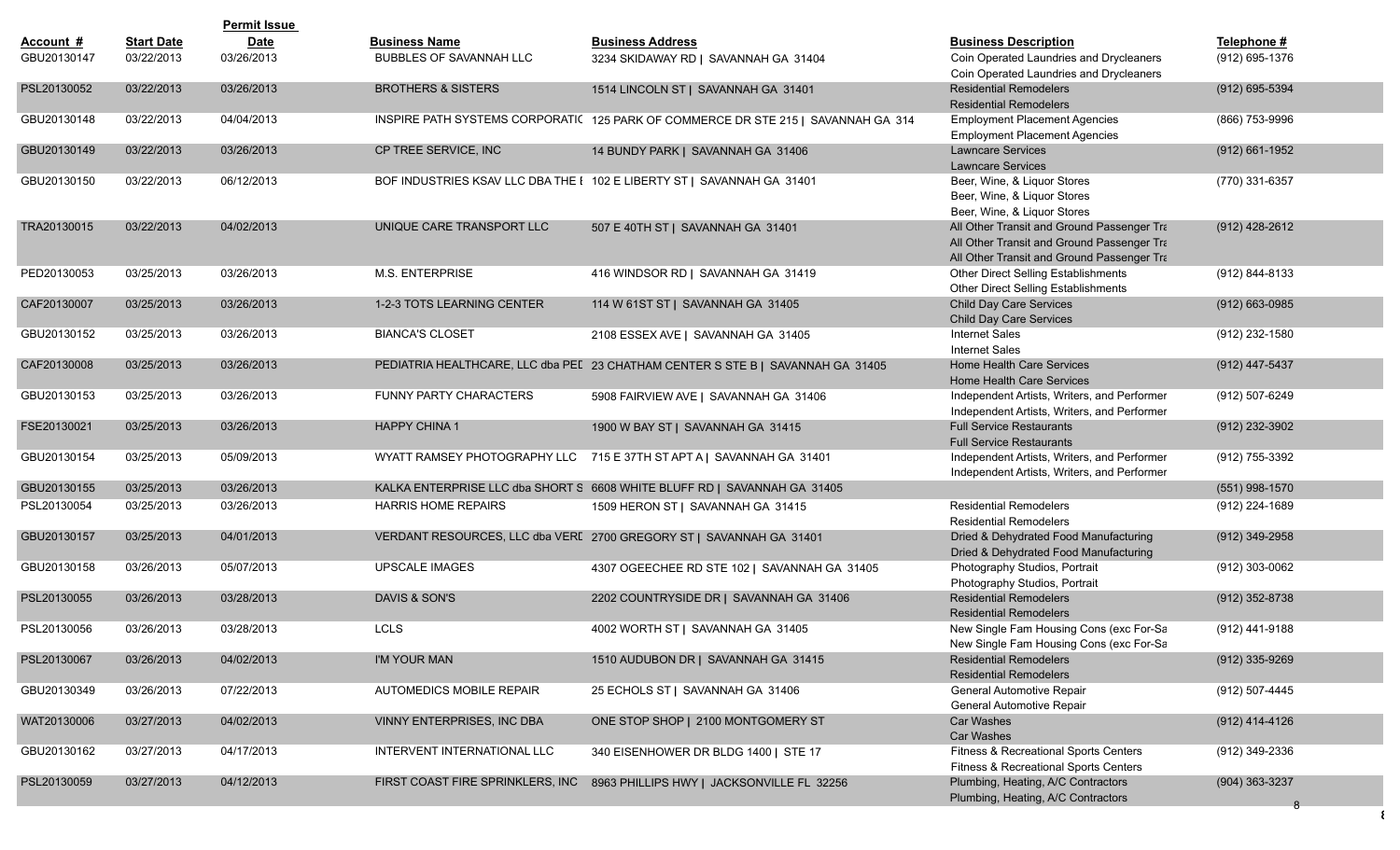|                           |                   | <b>Permit Issue</b> |                                                                |                                                                                   |                                                                                                                                               |                  |
|---------------------------|-------------------|---------------------|----------------------------------------------------------------|-----------------------------------------------------------------------------------|-----------------------------------------------------------------------------------------------------------------------------------------------|------------------|
| Account #                 | <b>Start Date</b> | <b>Date</b>         | <b>Business Name</b>                                           | <b>Business Address</b>                                                           | <b>Business Description</b>                                                                                                                   | Telephone #      |
| GBU20130164               | 03/27/2013        | 03/28/2013          | STEPHEN KASUN FINE ART                                         | 305B W BRYAN ST   SAVANNAH GA 31401                                               | Art Dealers<br><b>Art Dealers</b>                                                                                                             | (407) 474-0411   |
| CAF20130009               | 03/27/2013        | 03/28/2013          | ASSURANCE CONSULTING DAY CENTI 44 LEE BLVD   SAVANNAH GA 31404 |                                                                                   | Services for the Elderly and Persons With D<br>Services for the Elderly and Persons With D                                                    | (478) 290-5155   |
| PSL20130060               | 03/27/2013        | 05/24/2013          | MADISON SERVICE COMPANY, LLC                                   | 213 SE CORINTH CHURCH RD   LEE FL 32059                                           | Elect Contractors/Oth Wiring Install Contrac<br>Elect Contractors/Oth Wiring Install Contrac                                                  | (850) 971-2665   |
| GBU20130165               | 03/27/2013        | 03/28/2013          | KORNER 2 KORNER                                                | 49 ST JOHN AVE   SAVANNAH GA 31404                                                | <b>Janitorial Services</b><br><b>Janitorial Services</b>                                                                                      | (912) 412-2462   |
| PSL20130061               | 03/27/2013        | 03/28/2013          | <b>CUSTOM BUILDING SERVICES, LLC</b>                           | 1635 DELMONDE AVE   SAVANNAH GA 31404                                             | Adminstrative Mgmt and Gen Management<br>Adminstrative Mgmt and Gen Management                                                                | (770) 652-6243   |
| WAT20130009               | 03/27/2013        | 05/09/2013          |                                                                | VINNY ENTERPRISES, INC dba ONE ST 2100 MONTGOMERY ST   SAVANNAH GA 31401          | Car Washes<br><b>Car Washes</b>                                                                                                               | (912) 414-4126   |
| UME20130003               | 03/28/2013        | 03/28/2013          |                                                                | MICHELLE'S CONSIGNMENT BOUTIQU 526 MARTIN L KING JR BLVD   SAVANNAH GA 31401      | <b>Used Merchandise Stores</b><br><b>Used Merchandise Stores</b>                                                                              | (912) 346-1109   |
| GBU20130167               | 03/28/2013        | 03/28/2013          |                                                                | NATIONAL HOME INSPECTIONS OF GA 12008 MIDDLEGROUND RD APT I-2   SAVANNAH GA 31419 | <b>Building Inspection Services</b><br><b>Building Inspection Services</b>                                                                    | (912) 332-3820   |
| PSL20130062               | 03/28/2013        | 03/28/2013          | <b>CULLUM CONSTRUCTION</b>                                     | 1471 DALE DR   SAVANNAH GA 31406                                                  | <b>Residential Remodelers</b><br><b>Residential Remodelers</b>                                                                                | $(912)$ 313-5985 |
| PSL20130063               | 03/28/2013        | 03/28/2013          | <b>HOSPITALITY PAINTING</b>                                    | 2130 N FERNWOOD DR   SAVANNAH GA 31404                                            | Painting & Wall Covering Contractors<br>Painting & Wall Covering Contractors                                                                  | (912) 341-3147   |
| PED20130056               | 03/28/2013        | 03/28/2013          | CHOCTAW FASHION APPAREL                                        | 522 E 38TH ST   SAVANNAH GA 31401                                                 | Other Direct Selling Establishments<br>Other Direct Selling Establishments                                                                    | (678) 457-9547   |
| GBU20130169               | 03/28/2013        | 03/28/2013          | <b>CIRCA LIGHTING</b>                                          | 513 W JONES ST   SAVANNAH GA 31401                                                | <b>Other Building Material Dealers</b><br><b>Other Building Material Dealers</b>                                                              | (912) 447-6670   |
| GBU20130402               | 03/28/2013        | 08/26/2013          | <b>VERIZON WIRELESS</b>                                        | CELLCO PARTNERSHIP   118 PARK OF COMMERCE WAY ST                                  | Corporate Subsidiary and Regional Managi<br>Corporate Subsidiary and Regional Managi<br>Corporate Subsidiary and Regional Managi              | (845) 356-8390   |
| GBU20130174               | 03/29/2013        | 03/29/2013          | THE COLONY SHOPPE                                              | 5418 WATERS AVE   SAVANNAH GA 31404                                               |                                                                                                                                               |                  |
| GBU20130146<br>April 2013 | 03/29/2013        | 04/02/2013          |                                                                | PS FROM AEROPOSTALE, INC DBA PS 7804 ABERCORN ST   SAVANNAH GA 31406              | Clothing Stores (Children & Infants)<br>Clothing Stores (Children & Infants)<br>Clothing Stores (Children & Infants)                          | (201) 508-4484   |
| GBU20130159               | 04/01/2013        | 04/01/2013          | <b>VONBARGAIN LLC</b>                                          | 102 E 65TH ST   SAVANNAH GA 31405                                                 | Marketing Research and Public Opinion Pol<br>Marketing Research and Public Opinion Pol                                                        | (912) 704-5192   |
| GBU20130166               | 04/01/2013        | 03/28/2013          | PERSONAL CLEANERS                                              | 1026 COPE ST   SAVANNAH GA 31415                                                  | <b>Janitorial Services</b><br><b>Janitorial Services</b>                                                                                      | (912) 272-7301   |
| PES20130014               | 04/01/2013        | 04/02/2013          | PEACE BY PIECE LIFE STRATEGIES                                 | 409 E MONTGOMERY CROSS RD STE 4B   SAVANNAH GA 3                                  | All Other Personal Services (ie Astrology Sv<br>All Other Personal Services (ie Astrology Sv                                                  | (912) 341-3684   |
| GBU20130176               | 04/01/2013        | 04/02/2013          |                                                                | KASAVANNAH ENTERPRISES, LLC dba 2125 E VICTORY DR STE C   SAVANNAH GA 31404       | All Other Miscellaneous Store Retailers<br>All Other Miscellaneous Store Retailers<br>All Other Miscellaneous Store Retailers                 | (912) 355-7388   |
| GBU20130177               | 04/01/2013        | 04/02/2013          |                                                                | HARGRAY DATA CENTER SERVICES, L 107 SOUTHERN BLVD STE 201   SAVANNAH GA 31405     | Computer and Office Machine Repair and N<br>Computer and Office Machine Repair and N                                                          | (912) 239-9909   |
| PSL20130065               | 04/01/2013        | 04/02/2013          |                                                                | CROSSROADS COUNSELING CENTER 500 COMMERCIAL CT STE 3   SAVANNAH GA 31406          | Offices of Mental Health Practioners (exc Pl<br>Offices of Mental Health Practioners (exc PI<br>Offices of Mental Health Practioners (exc PI) | (912) 677-0858   |
| WAT20130007               | 04/01/2013        | 04/02/2013          | <b>BUTLER BROTHERS, INC</b>                                    | 306 E 56TH ST   SAVANNAH GA 31405                                                 | <b>Landscaping Services</b><br><b>Landscaping Services</b>                                                                                    | (912) 412-3825   |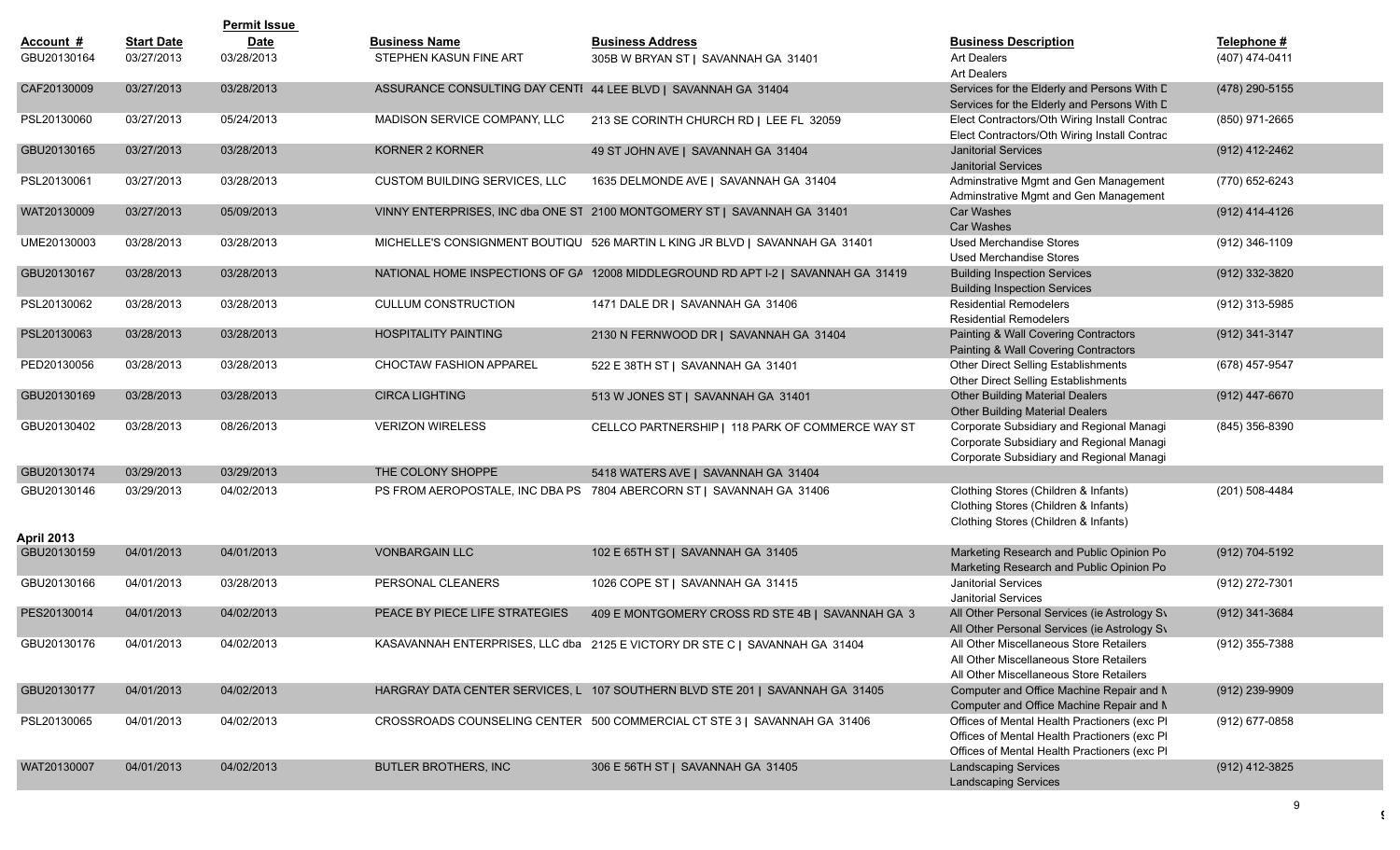|             |                   | <b>Permit Issue</b> |                                 |                                                                                 |                                                                |                    |
|-------------|-------------------|---------------------|---------------------------------|---------------------------------------------------------------------------------|----------------------------------------------------------------|--------------------|
| Account #   | <b>Start Date</b> | <b>Date</b>         | <b>Business Name</b>            | <b>Business Address</b>                                                         | <b>Business Description</b>                                    | Telephone #        |
| GBU20130178 | 04/01/2013        | 04/02/2013          |                                 | GERAGHTY, LLC dba M-CLIP MONEY C 315 COMMERCIAL DR STE B-6   SAVANNAH GA 31406  | All Other Miscellaneous Store Retailers                        | (912) 335-4484     |
|             |                   |                     |                                 |                                                                                 | All Other Miscellaneous Store Retailers                        |                    |
|             |                   |                     |                                 |                                                                                 | All Other Miscellaneous Store Retailers                        |                    |
| PSL20130068 | 04/01/2013        | 04/02/2013          | <b>SYKES CONSULTING. INC</b>    | 5 OGLETHORPE PROFESSIONAL BLVD   SAVANNAH GA 314                                | <b>Engineering Services</b><br><b>Engineering Services</b>     | (912) 341-5850     |
| GBU20130188 | 04/01/2013        | 07/18/2013          |                                 | K & K CONVENIENCE, INC dba PAYLES 3713 MONTGOMERY ST ANNEX   SAVANNAH GA 31405  | Other Grocery & Related Products Merchar                       | (912) 238-0577     |
|             |                   |                     |                                 |                                                                                 | Other Grocery & Related Products Merchar                       |                    |
| GBU20130186 | 04/01/2013        | 04/05/2013          | PRIME RICH ENTERTAINMENT        | 912 E DUFFY ST   SAVANNAH GA 31401                                              | Promoters of Performing Arts, Sports, w/o I                    | (912) 344-1925     |
|             |                   |                     |                                 |                                                                                 | Promoters of Performing Arts, Sports, w/o I                    |                    |
| GBU20130187 | 04/01/2013        | 04/11/2013          | <b>EVERMORE SPORTS</b>          | 1 BERWICK CT   SAVANNAH GA 31406                                                | Internet Sales                                                 | (912) 695-5187     |
|             |                   |                     |                                 |                                                                                 | <b>Internet Sales</b>                                          |                    |
| PSL20130087 | 04/01/2013        | 04/23/2013          | MILL LANE COTTAGES LLC          | 706 E 56TH ST   SAVANNAH GA 31405                                               | <b>Architectural Services</b>                                  | $(912)$ 355-4969   |
| GBU20130226 | 04/01/2013        | 04/29/2013          | PHOTOGENIC INC                  |                                                                                 | <b>Architectural Services</b><br><b>Commercial Photography</b> | (312) 836-5420     |
|             |                   |                     |                                 | 9 E RIVER ST   SAVANNAH GA 31401                                                | Commercial Photography                                         |                    |
| GBU20130228 | 04/01/2013        | 04/29/2013          |                                 | COLONIAL FUEL AND LUBRICANT SER 2112 RANKIN ST   SAVANNAH GA 31415              | Petroleum Bulk Stations & Terminals                            | (912) 236-1331     |
|             |                   |                     |                                 |                                                                                 | Petroleum Bulk Stations & Terminals                            |                    |
| GBU20130238 | 04/01/2013        | 05/07/2013          | PDS TECH INC                    | dba PDS AVIATION SERVICES INC   6001 CHATHAM CENTER                             | Temporary Help Service                                         | (214) 647-9600     |
|             |                   |                     |                                 |                                                                                 | Temporary Help Service                                         |                    |
| GBU20130335 | 04/01/2013        | 07/15/2013          | <b>DESIGN MORE</b>              | DESIGN MORE, LLC   2305 LOUISVILLE RD RM 7                                      |                                                                | (912) 344-1907     |
| PSL20130049 | 04/02/2013        | 03/21/2013          | YATES PAVING CORPORATION        | 230 E 50TH ST   SAVANNAH GA 31405                                               | Water, Sewer & Pipeline Contractor                             | (912) 748-7770     |
|             |                   |                     |                                 |                                                                                 | Water, Sewer & Pipeline Contractor                             |                    |
| PES20130013 | 04/02/2013        | 03/28/2013          | <b>SILVER LINING SPA</b>        | 351 COMMERCIAL DR STE A   SAVANNAH GA 31406                                     | Other Personal Care Services (Baths, stear                     | $(912) 661 - 0036$ |
|             |                   |                     |                                 |                                                                                 | Other Personal Care Services (Baths, stear                     |                    |
| GBU20130180 | 04/02/2013        | 04/02/2013          | ASHLAY'S HAIR & BEAUTY BOUTIQUE | 202 WAY ST   SAVANNAH GA 31415                                                  | <b>Internet Sales</b>                                          | (912) 503-3380     |
|             |                   |                     |                                 |                                                                                 | <b>Internet Sales</b>                                          |                    |
| PSL20130073 | 04/03/2013        | 04/04/2013          | <b>DESIGNER HAIR SALON</b>      | 2116 OGEECHEE RD STE 101   SAVANNAH GA 31405                                    | <b>Beauty Salons</b><br><b>Beauty Salons</b>                   | (912) 349-6805     |
| GBU20130185 | 04/04/2013        | 04/05/2013          | LADY WISDOM CLEANING            | 2105 GERMAIN DR   SAVANNAH GA 31404                                             | <b>Janitorial Services</b>                                     | (912) 713-0142     |
|             |                   |                     |                                 |                                                                                 | <b>Janitorial Services</b>                                     |                    |
| PED20130062 | 04/04/2013        | 04/05/2013          | <b>BLAME NOVELTIES</b>          | 1310 E 41ST ST   SAVANNAH GA 31404                                              | Other Direct Selling Establishments                            | (843) 480-7373     |
|             |                   |                     |                                 |                                                                                 | Other Direct Selling Establishments                            |                    |
| FSE20130024 | 04/04/2013        | 04/05/2013          | FRESH CUT MEAT MARKET, LLC      | dba JACKIE'S FRESH CUT MEAT MARKET   1119 MONTGOME                              | <b>Meat Markets</b>                                            | (912) 349-7018     |
|             |                   |                     |                                 |                                                                                 | <b>Meat Markets</b>                                            |                    |
|             |                   |                     |                                 |                                                                                 | <b>Meat Markets</b>                                            |                    |
| PSL20130084 | 04/05/2013        | 04/16/2013          | PEDS HEALTH                     | 3710 WATERS AVE   SAVANNAH GA 31404                                             | Offices of Physicians (Except Mental Health                    | (912) 224-0267     |
|             |                   |                     |                                 |                                                                                 | Offices of Physicians (Except Mental Health                    |                    |
| GBU20130321 | 04/06/2013        | 07/03/2013          | SIMPLY CHIC COUTURE             | 106 E 40TH ST   SAVANNAH GA 31401                                               | <b>Clothing Accessories Stores</b>                             | (912) 346-4928     |
|             |                   |                     |                                 |                                                                                 | <b>Clothing Accessories Stores</b>                             |                    |
| GBU20130309 | 04/08/2013        | 06/20/2013          | CHERISHED 4D                    | BABY LIFE OF GEORGIA   7505 WATERS AVE unit A-5                                 | Photography Studios, Portrait<br>Photography Studios, Portrait | 912-3582 ext 030   |
| FSE20130025 | 04/09/2013        | 04/10/2013          | WAFFLE HOUSE INC                | 10002 ABERCORN ST   SAVANNAH GA 31406                                           | <b>Full Service Restaurants</b>                                | (912) 927-2667     |
|             |                   |                     |                                 |                                                                                 | <b>Full Service Restaurants</b>                                |                    |
| GBU20130189 | 04/09/2013        | 04/10/2013          |                                 | CARTER'S RETAIL, INC dba CARTER'S 8108 ABERCORN ST unit 640   SAVANNAH GA 31406 | Clothing Stores (Children & Infants)                           | (920) 232-4640     |
| GBU20130190 | 04/09/2013        | 04/10/2013          |                                 | EDEN ENVIRONMENTAL CONSULTING 12207 BEDFORD DR   SAVANNAH GA 31419              | <b>Enviromental Consulting Services</b>                        | (912) 996-7590     |
|             |                   |                     |                                 |                                                                                 | <b>Enviromental Consulting Services</b>                        |                    |
| GBU20130191 | 04/09/2013        | 04/10/2013          | TEAM STREAM, INC                | 1610 BROWNVILLE ST   SAVANNAH GA 31415                                          | Exam Preparation and Tutoring                                  | (912) 713-4661     |
|             |                   |                     |                                 |                                                                                 | Exam Preparation and Tutoring                                  |                    |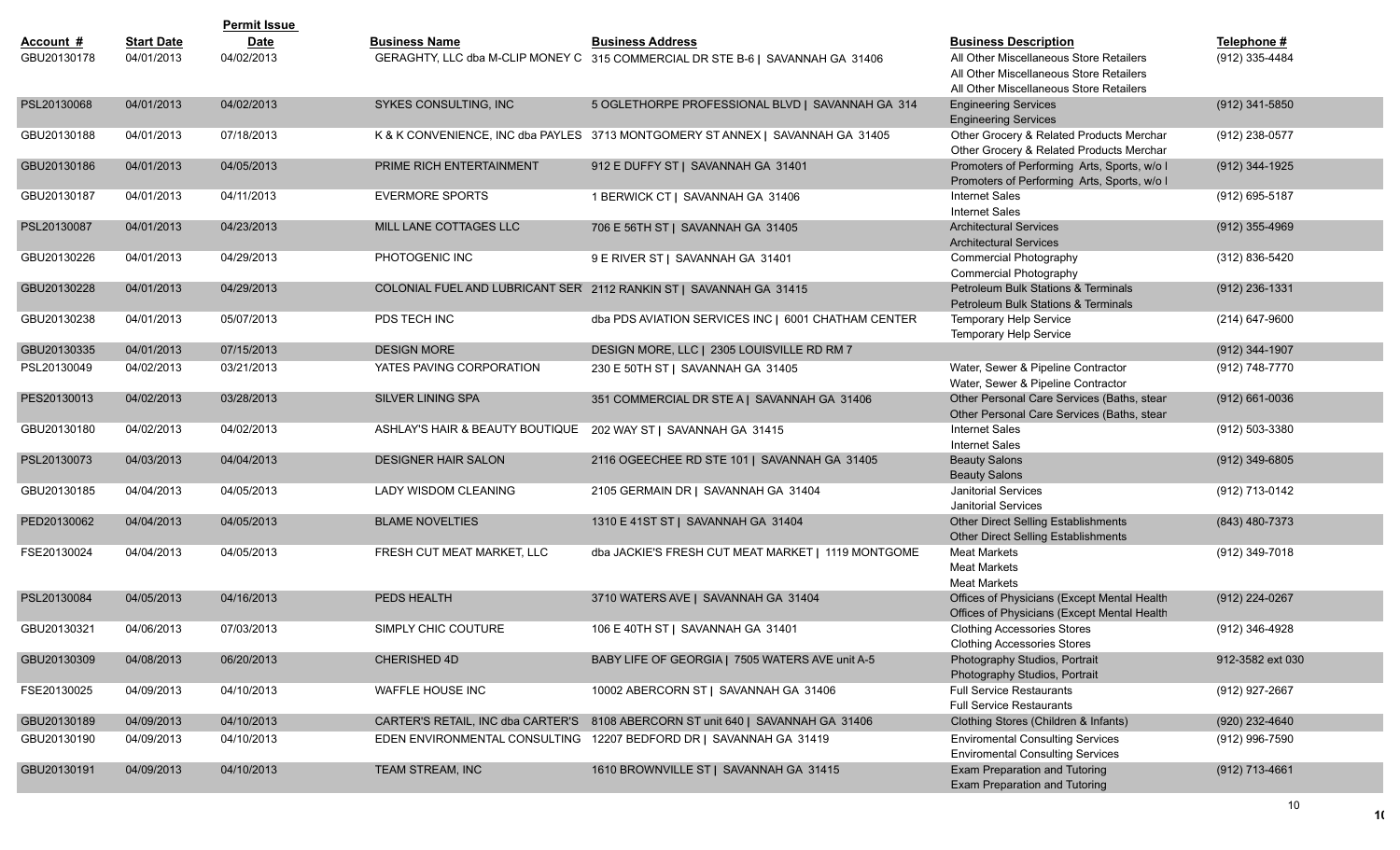|             |                   | <b>Permit Issue</b> |                             |                                                                                   |                                                                                             |                    |
|-------------|-------------------|---------------------|-----------------------------|-----------------------------------------------------------------------------------|---------------------------------------------------------------------------------------------|--------------------|
| Account #   | <b>Start Date</b> | <b>Date</b>         | <b>Business Name</b>        | <b>Business Address</b>                                                           | <b>Business Description</b>                                                                 | Telephone #        |
| PSL20130077 | 04/09/2013        | 04/10/2013          | A & B GREEN ENERGY. LLC     | 5105 PAULSEN ST STE 240-C   SAVANNAH GA 31405                                     | Elect Contractors/Oth Wiring Install Contrac                                                | (912) 657-2089     |
|             |                   |                     |                             |                                                                                   | Elect Contractors/Oth Wiring Install Contrac                                                |                    |
|             |                   |                     |                             |                                                                                   | Elect Contractors/Oth Wiring Install Contrac                                                |                    |
| FSE20130026 | 04/09/2013        | 04/10/2013          |                             | BLOWIN SMOKE SOUTHERN CANTINA 1611 HABERSHAM ST   SAVANNAH GA 31401               | <b>Full Service Restaurants</b>                                                             | $(912)$ 231-2385   |
|             |                   |                     |                             |                                                                                   | <b>Full Service Restaurants</b>                                                             |                    |
| PSL20130078 | 04/10/2013        | 04/26/2013          | <b>TOTAL TRIM, INC</b>      | 3110 KENDALL DR   FLORENCE AL 35630                                               | <b>Finish Carpentry Contractors</b>                                                         |                    |
|             |                   |                     |                             |                                                                                   | <b>Finish Carpentry Contractors</b>                                                         |                    |
|             |                   |                     |                             |                                                                                   | <b>Finish Carpentry Contractors</b>                                                         |                    |
| TRA20130017 | 04/10/2013        | 04/10/2013          | EDWARDS MANAGEMENT SERVICES | 354 SHERMAN AVE   SAVANNAH GA 31405                                               | General Freight Trucking, Long-Distance, Tr                                                 | $(912)$ 507-4255   |
| PES20130015 |                   | 04/11/2013          | COOKING THE GULLAH WAY      | 802 E 32ND ST   SAVANNAH GA 31401                                                 | General Freight Trucking, Long-Distance, Tr<br>All Other Personal Services (ie Astrology Sv |                    |
|             | 04/10/2013        |                     |                             |                                                                                   | All Other Personal Services (ie Astrology Sv                                                | (912) 604-8210     |
| GBU20130192 | 04/10/2013        | 04/11/2013          | <b>KIGRE INC</b>            | 702 MALL BLVD STE C   SAVANNAH GA 31406                                           | Other Electronic Component Manufacturing                                                    | $(843) 681 - 5800$ |
|             |                   |                     |                             |                                                                                   | Other Electronic Component Manufacturing                                                    |                    |
|             |                   |                     |                             |                                                                                   | Other Electronic Component Manufacturing                                                    |                    |
| GBU20130193 | 04/10/2013        | 04/11/2013          |                             | LAL TRADING INC dba PUMP & PANTR\ 102 W 37TH ST   SAVANNAH GA 31401               | Convenience Store w/Gas Station                                                             | (912) 447-5629     |
|             |                   |                     |                             |                                                                                   | Convenience Store w/Gas Station                                                             |                    |
| GBU20130194 | 04/10/2013        | 04/10/2013          | <b>BANDZ OVA MATTA</b>      | 2001 60TH ST E   SAVANNAH GA 31404                                                | <b>Record Production</b>                                                                    | 412-7467           |
|             |                   |                     |                             |                                                                                   | <b>Record Production</b>                                                                    |                    |
| PSL20130079 | 04/11/2013        | 04/11/2013          | COVERT AIRE, LLC            | 7 ESTATE DR   BLUFFTON SC 29910                                                   | Plumbing, Heating, A/C Contractors                                                          | 450-0460           |
|             |                   |                     |                             |                                                                                   | Plumbing, Heating, A/C Contractors                                                          |                    |
| PSL20130080 | 04/11/2013        | 04/11/2013          | SAVANNAH DENTAL SOLUTIONS   | 723 E 65TH ST   SAVANNAH GA 31405                                                 | <b>Offices of Dentists</b>                                                                  | $(912)$ 655-8855   |
|             |                   |                     |                             |                                                                                   | <b>Offices of Dentists</b>                                                                  |                    |
| GBU20130196 | 04/11/2013        | 04/11/2013          |                             | BILLION DOLLA GRIND ENTERTAINMEI 417 WILSHIRE BLVD   SAVANNAH GA 31419            | Promoters of Performing Arts, Sports, w/o I                                                 | (912) 412-0167     |
|             |                   |                     |                             |                                                                                   | Promoters of Performing Arts, Sports, w/o I                                                 |                    |
| GBU20130197 | 04/11/2013        | 04/11/2013          | SAVANNAH'S 5 STAR CLEANING  | 417 WILSHIRE BLVD   SAVANNAH GA 31419                                             | <b>Janitorial Services</b><br><b>Janitorial Services</b>                                    | (912) 412-0167     |
| PSL20130082 | 04/11/2013        | 04/12/2013          | A.R.E.M.E. LLC              | 5005 SPARTAN DR   SAVANNAH GA 31404                                               | Adminstrative Mgmt and Gen Management                                                       |                    |
|             |                   |                     |                             |                                                                                   | Adminstrative Mgmt and Gen Management                                                       | (912) 247-2023     |
| GBU20130198 | 04/11/2013        | 04/12/2013          |                             | SELIG PARKING, INC dba AAA PARKINC 102 W BAY ST   SAVANNAH GA 31401               | Parking Lots and Garages                                                                    | (404) 525-5959     |
|             |                   |                     |                             |                                                                                   | Parking Lots and Garages                                                                    |                    |
| GBU20130202 | 04/11/2013        | 04/18/2013          |                             | INVESTEPRENEUR GLOBAL VENTURE 213 PRESERVATION DR   SAVANNAH GA 31419             | Mortgage and Non-Mortgage Loan Brokers                                                      | (912) 373-6450     |
|             |                   |                     |                             |                                                                                   | Mortgage and Non-Mortgage Loan Brokers                                                      |                    |
| PES20130017 | 04/11/2013        | 04/19/2013          | SPA MAISON, LLC             | 500 COMMERCIAL CT STE 1   SAVANNAH GA 31406                                       | Other Personal Care Services (Baths, stear                                                  | $(912)$ 355-6448   |
|             |                   |                     |                             |                                                                                   | Other Personal Care Services (Baths, stear                                                  |                    |
| GBU20130199 | 04/15/2013        | 04/16/2013          |                             | FAMILY CHRISTIAN, LLC dba FAMILY CI 14045 ABERCORN ST unit 34   SAVANNAH GA 31419 | <b>Bookstores</b>                                                                           | (616) 554-8617     |
|             |                   |                     |                             |                                                                                   | <b>Bookstores</b>                                                                           |                    |
| GBU20130200 | 04/15/2013        | 04/16/2013          |                             | G DADA-1 INC dba LUCKY'S CONVENIE 8408 WHITE BLUFF RD   SAVANNAH GA 31406         | Convenience Store w/Gas Station                                                             | (912) 777-4469     |
|             |                   |                     |                             |                                                                                   | Convenience Store w/Gas Station                                                             |                    |
| FSE20130027 | 04/15/2013        | 04/16/2013          |                             | STARBUCKS CORPORATION dba STAR 49 W MONTGOMERY CROSS RD   SAVANNAH GA 31406       | Snack and Non-Alcoholic Beverage Bars                                                       | (206) 318-8705     |
|             |                   |                     |                             |                                                                                   | Snack and Non-Alcoholic Beverage Bars                                                       |                    |
| GBU20130203 | 04/15/2013        | 04/18/2013          |                             | REGIONAL FINANCE COMPANY OF GE 6409 ABERCORN ST STE A1   SAVANNAH GA 31405        | <b>Consumer Lending</b>                                                                     | $(912)$ 354-1144   |
|             |                   |                     | DURANGO LITE, LLC           |                                                                                   | <b>Consumer Lending</b><br><b>Full Service Restaurants</b>                                  | (912) 996-6893     |
| FSE20130028 | 04/16/2013        | 04/16/2013          |                             | dba SOUTHERN CAFE   1710 ABERCORN ST STE B                                        | <b>Full Service Restaurants</b>                                                             |                    |
| PES20130016 | 04/16/2013        | 04/18/2013          | ALL DAY ALL NIGHT           | 616 E 35TH ST   SAVANNAH GA 31401                                                 | All Other Personal Services (ie Astrology Sv                                                | $(912)$ 236-4112   |
|             |                   |                     |                             |                                                                                   | All Other Personal Services (ie Astrology Sv                                                |                    |
| GBU20130204 | 04/17/2013        | 04/17/2013          | DYKES CLEANING SERVICE      | 2200 E VICTORY DR APT 5   SAVANNAH GA 31404                                       | Janitorial Services                                                                         | (404) 416-7117     |
|             |                   |                     |                             |                                                                                   | Janitorial Services                                                                         |                    |
|             |                   |                     |                             |                                                                                   |                                                                                             | 11                 |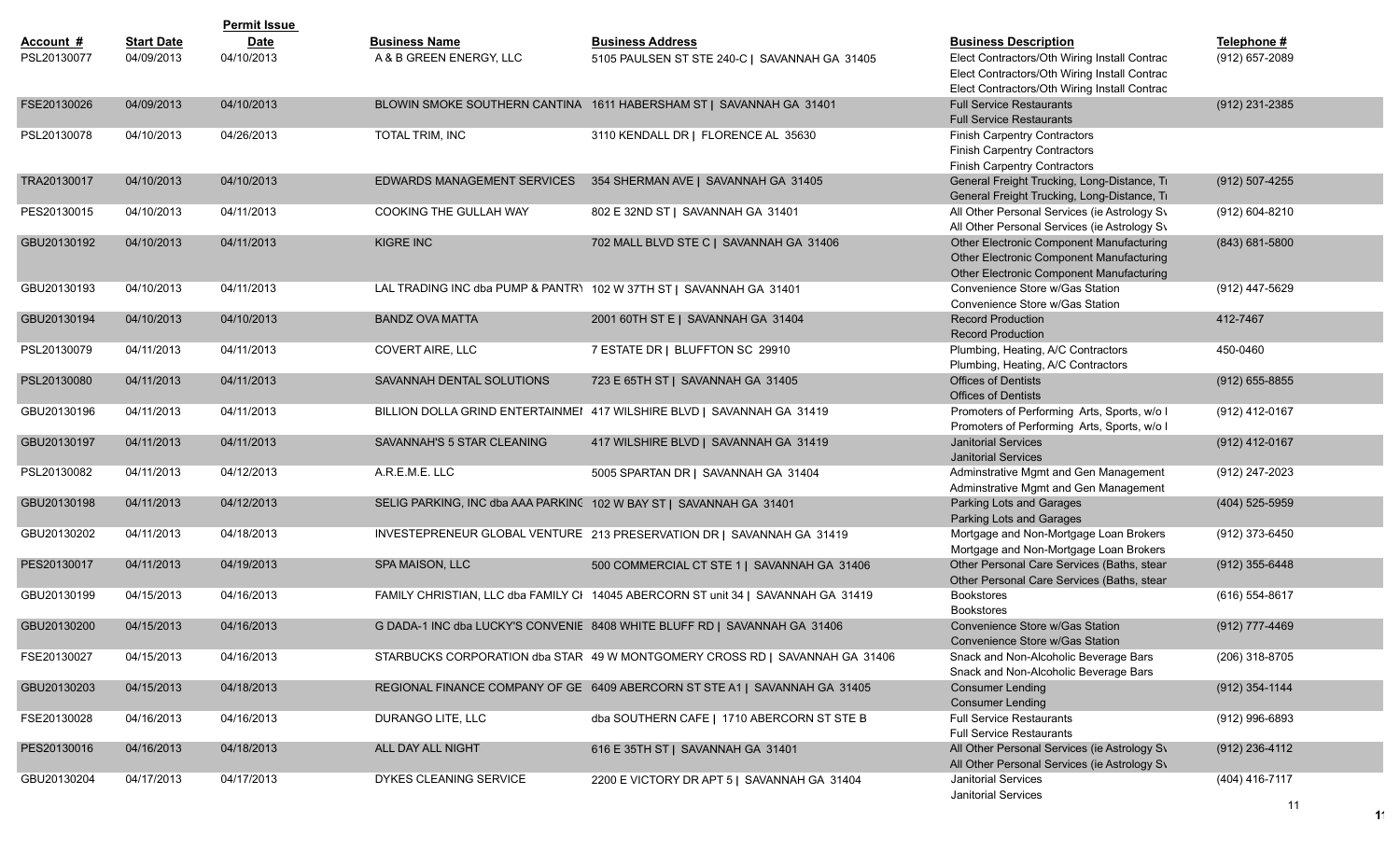|             |                   | <b>Permit Issue</b> |                              |                                                                                    |                                                                                                                                  |                      |
|-------------|-------------------|---------------------|------------------------------|------------------------------------------------------------------------------------|----------------------------------------------------------------------------------------------------------------------------------|----------------------|
| Account #   | <b>Start Date</b> | <b>Date</b>         | <b>Business Name</b>         | <b>Business Address</b>                                                            | <b>Business Description</b>                                                                                                      | Telephone #          |
| GBU20130207 | 04/17/2013        | 04/22/2013          | SABRINA JACKSON PHOTOGRAPHY  | 13 BURNT TREE CIR   SAVANNAH GA 31419                                              | Independent Artists, Writers, and Performer<br>Independent Artists, Writers, and Performer                                       | (770) 378-9139       |
| GBU20130217 | 04/17/2013        | 04/23/2013          | PRIMARY WEB DESIGN           | 3815 BLOSSOM DR   SAVANNAH GA 31405                                                | <b>Custom Computer Programming Services</b><br><b>Custom Computer Programming Services</b>                                       | (912) 604-1126       |
| TRA20130018 | 04/18/2013        | 04/18/2013          | <b>BIG E TAXI SERVICE</b>    | 1810 AUGUSTA AVE   SAVANNAH GA 31415                                               | <b>Taxi Service</b><br><b>Taxi Service</b>                                                                                       | (912) 412-9209       |
| FSE20130029 | 04/18/2013        | 04/18/2013          |                              | BLOC AND CO LLC dba ROGUE WATER 38 MARTIN LUTHER KING JR BLVD   SAVANNAH GA 31401  | Drinking Places (Alcoholic Beverages)<br>Drinking Places (Alcoholic Beverages)<br>Drinking Places (Alcoholic Beverages)          | (912) 349-1549       |
| GBU20130205 | 04/18/2013        | 04/19/2013          | ONE NATION ENTERTAINMENT     | 2138 HUDSON ST   SAVANNAH GA 31415                                                 | Promoters of Performing Arts, Sports, w/o I<br>Promoters of Performing Arts, Sports, w/o I                                       | $(912) 507 - 2661$   |
| GBU20130208 | 04/19/2013        | 04/22/2013          | SICKY NAR NAR, LLC           | 125 W DUFFY ST   SAVANNAH GA 31401                                                 | All Other Miscellaneous Schools and Instru-<br>All Other Miscellaneous Schools and Instru-                                       | (804) 357-8251       |
| GBU20130206 | 04/19/2013        | 04/22/2013          |                              | MERIDIAN CORPORATE HEALTHCARE dba EMPLOYEE'S FAMILY MEDICAL CENTER   836 E 65TH ST | All Other Outpatient Care Centers                                                                                                | $(912)$ 351-0057     |
| GBU20130209 | 04/19/2013        | 05/15/2013          |                              | WHIT LLC dba YORK STREET VACATIO 2301 ATLANTIC AVE   SAVANNAH GA 31401             | Lessors of Other Real Estate Property<br>Lessors of Other Real Estate Property                                                   | (404) 275-4544       |
| GBU20130210 | 04/19/2013        | 07/03/2013          | <b>GANESH GARDEN LLC</b>     | DBA RODEWAY INN   6800 ABERCORN ST                                                 | Hotels (except Casino Hotels) and Motels<br>Hotels (except Casino Hotels) and Motels                                             | (912) 356-1234       |
| GBU20130211 | 04/19/2013        | 04/19/2013          |                              | RAZOR SHARP RECORDS SOUTH, INC 302 W VICTORY DR   SAVANNAH GA 31401                | Promoters of Performing Arts w/Facilities<br>Promoters of Performing Arts w/Facilities                                           | 507-1592             |
| GBU20130212 | 04/19/2013        | 04/22/2013          | <b>BRIGHT CHOICE MEDICAL</b> | 7373 HODGSON MEMORIAL DR BLDG 3   STE A                                            | Other Comm & Ind Machinery & Equip Ren<br>Other Comm & Ind Machinery & Equip Ren                                                 | $(912)$ 355-1141     |
| GBU20130213 | 04/22/2013        | 04/23/2013          | WTGS TELEVISION LLC          | dba WTGS-TV   1375 CHATHAM PKY                                                     | <b>Television Broadcasting</b><br><b>Television Broadcasting</b>                                                                 | (912) 925-0022       |
| GBU20130214 | 04/22/2013        | 04/23/2013          | LIN TELEVISION CORPORATION   | dba WJCL-TV   1375 CHATHAM PKY                                                     | <b>Television Broadcasting</b><br><b>Television Broadcasting</b>                                                                 | $(401)$ 454-2880     |
| PSL20130085 | 04/22/2013        | 04/23/2013          |                              | SAVANNAH WORKERS COMPENSATIO 5618 WHITE BLUFF RD STE C   SAVANNAH GA 31405         | Adminstrative Mgmt and Gen Management<br>Adminstrative Mgmt and Gen Management                                                   | (912) 661-4120       |
| GBU20130215 | 04/22/2013        | 04/22/2013          |                              | CURTIS V COOPER PRIMARY HEALTH 800 E 70TH ST   SAVANNAH GA 31405                   | All Other Outpatient Care Centers<br>All Other Outpatient Care Centers                                                           | $(912) 527 - 1000$   |
| GBU20130216 | 04/22/2013        | 04/22/2013          |                              | CURTIS V COOPER PRIMARY HEALTH 2 ROBERTS ST   SAVANNAH GA 31405                    | All Other Outpatient Care Centers<br>All Other Outpatient Care Centers                                                           | (912) 527-1000       |
| CAF20130011 | 04/23/2013        | 04/23/2013          | <b>INCREDIBLE CARE</b>       | 10714 ABERCORN ST APT 17D   SAVANNAH GA 31419                                      | Home Health Care Services<br>Home Health Care Services                                                                           | $(912) 596 - 4312$   |
| FSE20130030 | 04/23/2013        | 05/28/2013          | SOYFOODS/MEATLESS MEALS      | 2201 WALZ DR APT 2   SAVANNAH GA 31404                                             | Caterers<br>Caterers                                                                                                             | (912) 257-8922       |
| CAF20130012 | 04/23/2013        | 04/23/2013          | HEAVENLY HOME HEALTHCARE     | 6009 FAIRVIEW AVE   SAVANNAH GA 31406                                              | <b>Home Health Care Services</b><br><b>Home Health Care Services</b>                                                             | $(912) 604 - 3068$   |
| GBU20130218 | 04/23/2013        | 04/23/2013          | BEVERAGE CONTROL, INC        | 11 EXECUTIVE CT STE A   SAVANNAH GA 31406                                          | Other Grocery & Related Products Merchar<br>Other Grocery & Related Products Merchar<br>Other Grocery & Related Products Merchar | (912) 920-2065       |
| FSE20130031 | 04/23/2013        | 04/23/2013          | ANN COLLINS dba CHICK-FIL-A  | 2111 E VICTORY DR   SAVANNAH GA 31404                                              | Limited-Service Restaurants<br><b>Limited-Service Restaurants</b>                                                                | (901) 532-7474       |
| PSL20130088 | 04/23/2013        | 04/23/2013          | <b>LOMAS REALTY</b>          | 1707 STUYVESANT ST   SAVANNAH GA 31405                                             | Offices of Real Estate Agents and Brokers<br>Offices of Real Estate Agents and Brokers                                           | (912) 238-9300       |
| FSE20130032 | 04/23/2013        | 04/25/2013          | P & D OLETIMES LLC           | DBA OLETIMES COUNTRY BUFFETT   209 STEPHENSON AVE                                  | <b>Full Service Restaurants</b><br><b>Full Service Restaurants</b>                                                               | 352-1625             |
| UME20130004 | 04/23/2013        | 04/24/2013          |                              | WRIGHT SQUARE ANTIQUE MALL LLC 456 AIRWAYS AVE   SAVANNAH GA 31408                 | <b>Used Merchandise Stores</b><br><b>Used Merchandise Stores</b>                                                                 | (912) 234-6700<br>12 |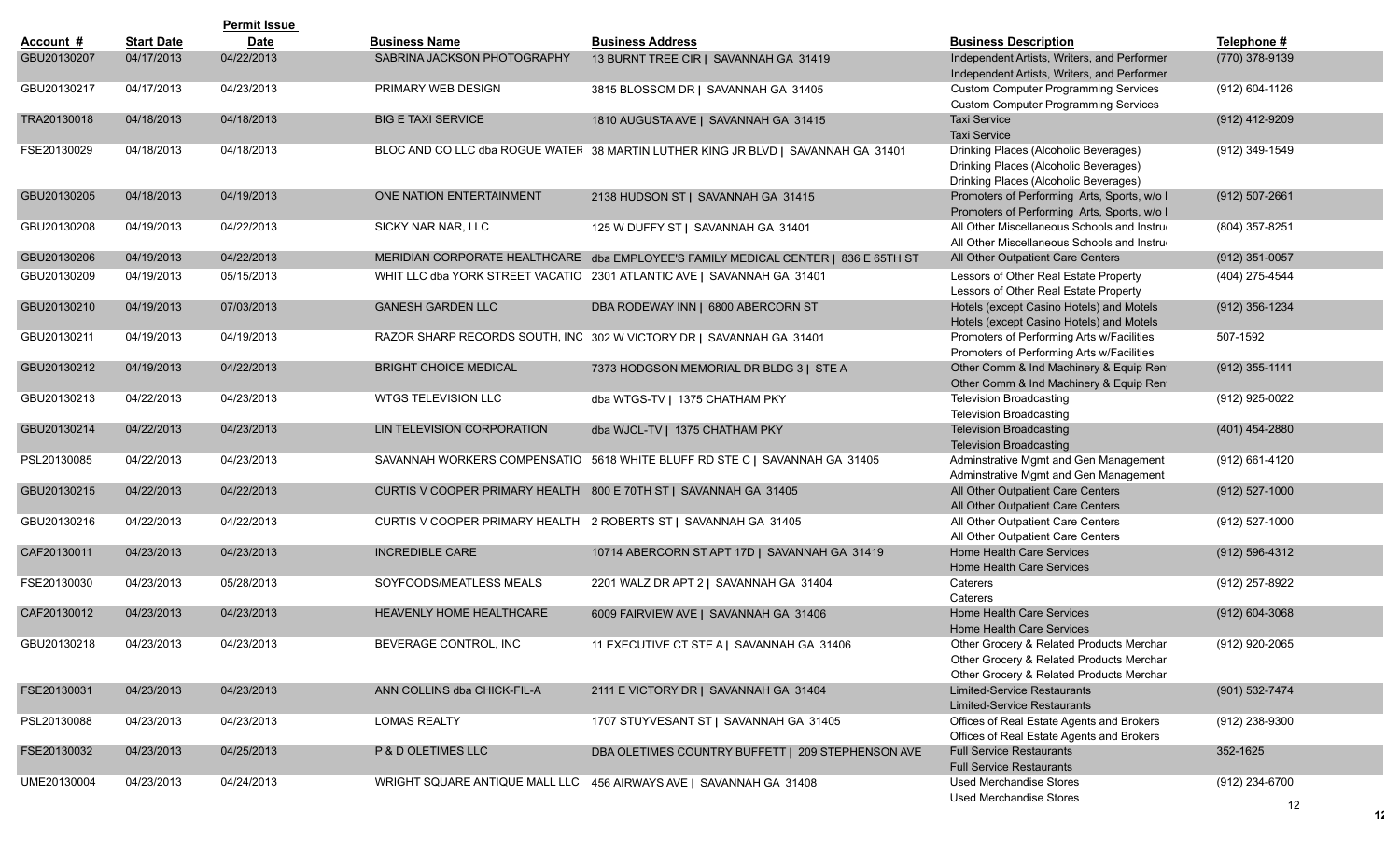|                         |                   | <b>Permit Issue</b> |                                                               |                                                                                    |                                                                                                                                            |                    |
|-------------------------|-------------------|---------------------|---------------------------------------------------------------|------------------------------------------------------------------------------------|--------------------------------------------------------------------------------------------------------------------------------------------|--------------------|
| Account #               | <b>Start Date</b> | <b>Date</b>         | <b>Business Name</b>                                          | <b>Business Address</b>                                                            | <b>Business Description</b>                                                                                                                | Telephone #        |
| TRA20130020             | 04/23/2013        | 04/24/2013          | K.P. MCNAMARA COMPANY. INC                                    | 205 LISSNER AVE   SAVANNAH GA 31408                                                | Other Support Activities for Road Transport<br>Other Support Activities for Road Transporta<br>Other Support Activities for Road Transport | (800) 608-8587     |
| PSL20130090             | 04/24/2013        | 04/24/2013          |                                                               | CHEEVER & GADSON HANDYMAN SEF 1204 COLLINS ST   SAVANNAH GA 31404                  | <b>Residential Remodelers</b><br><b>Residential Remodelers</b><br><b>Residential Remodelers</b>                                            | (912) 306-7374     |
| GBU20130219             | 04/24/2013        | 04/26/2013          | <b>AMT VENDING</b>                                            | 12 VERDE BND   SAVANNAH GA 31419                                                   |                                                                                                                                            | (912) 210-2914     |
| GBU20130220             | 04/24/2013        | 04/26/2013          | RALO CO.                                                      | 3131 BULL ST   SAVANNAH GA 31405                                                   | Men's Clothing Stores<br>Men's Clothing Stores                                                                                             | (912) 604-8098     |
| GBU20130221             | 04/25/2013        | 04/26/2013          |                                                               | ACCESSORIZE IT INTERNATIONAL, IN( 2 W BROUGHTON ST   SAVANNAH GA 31401             | <b>Clothing Accessories Stores</b><br><b>Clothing Accessories Stores</b>                                                                   | (912) 232-4182     |
| GBU20130223             | 04/25/2013        | 04/26/2013          | <b>BLISARD SOAP</b>                                           | 305 SHARONDALE RD   SAVANNAH GA 31419                                              | Soap and Other Detergent Manufacturing<br>Soap and Other Detergent Manufacturing                                                           | $(918)$ 457-7681   |
| GBU20130225             | 04/25/2013        | 04/26/2013          |                                                               | FAIRWAY INDEPENDENT MORTGAGE ( 132 STEPHENSON AVE STE 100   SAVANNAH GA 31405      | <b>Real Estate Credit</b><br><b>Real Estate Credit</b>                                                                                     | $(912)$ 342-0900   |
| PSL20130092             | 04/25/2013        | 04/26/2013          | LAMMONS CONSTRUCTION COMPANY 1201 BULL ST   SAVANNAH GA 31401 |                                                                                    | New Single Fam Housing Cons (exc For-Sa<br>New Single Fam Housing Cons (exc For-Sa                                                         | (912) 898-4751     |
| CAF20130013             | 04/25/2013        | 04/26/2013          | <b>BLESSINGS IN A BOOK BAG</b>                                | 4003 WALTON ST   SAVANNAH GA 31415                                                 | <b>Community Food Services</b><br><b>Community Food Services</b>                                                                           | $(912) 667 - 1301$ |
| WAT20130008             | 04/25/2013        | 05/02/2013          | POLLARD LAWN CARE                                             | 111 BORDEAUX LN   SAVANNAH GA 31419                                                | <b>Landscaping Services</b><br><b>Landscaping Services</b>                                                                                 | (912) 484-7213     |
| FSE20130035             | 04/26/2013        | 04/29/2013          | BOARD OF REGENTS OF THE                                       | UNIVERSITY SYSTEM OF GEORGIA   11935 ABERCORN ST                                   | <b>Limited-Service Restaurants</b><br><b>Limited-Service Restaurants</b>                                                                   | (912) 344-3517     |
| PSL20130094             | 04/26/2013        | 04/29/2013          | <b>FIERCE THE SALON</b>                                       | 1815 WATERS AVE STE B   SAVANNAH GA 31404                                          | <b>Beauty Salons</b><br><b>Beauty Salons</b>                                                                                               | $(912) 660 - 6508$ |
| GBU20130227             | 04/26/2013        | 04/29/2013          |                                                               | RAC ACCEPTANCE EAST LLC dba RAC 2000 BUSINESS CENTER DR STE 250   SAVANNAH GA 3140 | <b>Collection Agencies</b>                                                                                                                 | (972) 801-1904     |
| GBU20130229             | 04/26/2013        | 05/02/2013          | SAVANNAH LAW SCHOOL, LLC                                      | 516 DRAYTON ST   SAVANNAH GA 31401                                                 | Colleges, Universities & Professional Schod<br>Colleges, Universities & Professional Schod                                                 | (912) 525-3900     |
| GBU20130230             | 04/29/2013        | 04/29/2013          | LOVE AND CARE ASSISTANCE                                      | 3025 BULL ST STE 248   SAVANNAH GA 31419                                           | <b>Employment Placement Agencies</b><br><b>Employment Placement Agencies</b>                                                               | 596-2251           |
| TRA20130021             | 04/29/2013        | 05/06/2013          | WEBB BESTWAY MAILING SERVICE                                  | 1201 E 59TH ST   SAVANNAH GA 31404                                                 | Couriers and Express Delivery Services<br>Couriers and Express Delivery Services                                                           | (912) 495-5149     |
| FSE20130036             | 04/29/2013        | 05/03/2013          |                                                               | UMPJ SAVANNAH CHATHAM PLAZA 00 dba UNCLE MADDIOS PIZZA JOINT   7805 ABERCORN ST un | <b>Full Service Restaurants</b><br><b>Full Service Restaurants</b>                                                                         | $(912)$ 443-3001   |
| PSL20130097             | 04/29/2013        | 05/08/2013          | THE SCHNEIDER LAW FIRM LLC                                    | 2 E BRYAN ST STE 1500   SAVANNAH GA 31401                                          | Offices of Lawyers<br>Offices of Lawyers                                                                                                   | (912) 459-4300     |
| PED20130078             | 04/30/2013        | 05/03/2013          | <b>ASIAN RIVER</b>                                            | 1100 EISENHOWER DR STE 21   SAVANNAH GA 31406                                      |                                                                                                                                            |                    |
| May 2013<br>PSL20130089 | 05/01/2013        | 04/24/2013          | SAVANNAH AIR FACTORY                                          | 506 TATTNALL ST   SAVANNAH GA 31401                                                | Plumbing, Heating, A/C Contractors<br>Plumbing, Heating, A/C Contractors                                                                   | (912) 247-0546     |
| PSL20130095             | 05/01/2013        | 05/02/2013          | <b>SCHULZE VISION LLC</b>                                     | 728 E 67TH ST   SAVANNAH GA 31405                                                  | Offices of Physicians (Except Mental Health<br>Offices of Physicians (Except Mental Health                                                 | (912) 352-3120     |
| PSL20130104             | 05/01/2013        | 05/16/2013          |                                                               | CHARLIE SMITH AIR CONDITIONING, II 1650 E VICTORY DR   SAVANNAH GA 31404           | Plumbing, Heating, A/C Contractors<br>Plumbing, Heating, A/C Contractors                                                                   | (912) 232-1650     |
| FSE20130075             | 05/01/2013        |                     |                                                               | MORRISON MANAGEMENT SPECIALIS 4700 WATERS AVE   SAVANNAH GA 31405                  | <b>Full Service Restaurants</b><br><b>Full Service Restaurants</b>                                                                         | $(251)$ 461-3050   |
| PED20130080             | 05/02/2013        | 05/02/2013          | WET WILLIE'S INC                                              | 101 E RIVER ST   SAVANNAH GA 31401                                                 | Temporary Festival Peddler<br><b>Temporary Festival Peddler</b>                                                                            |                    |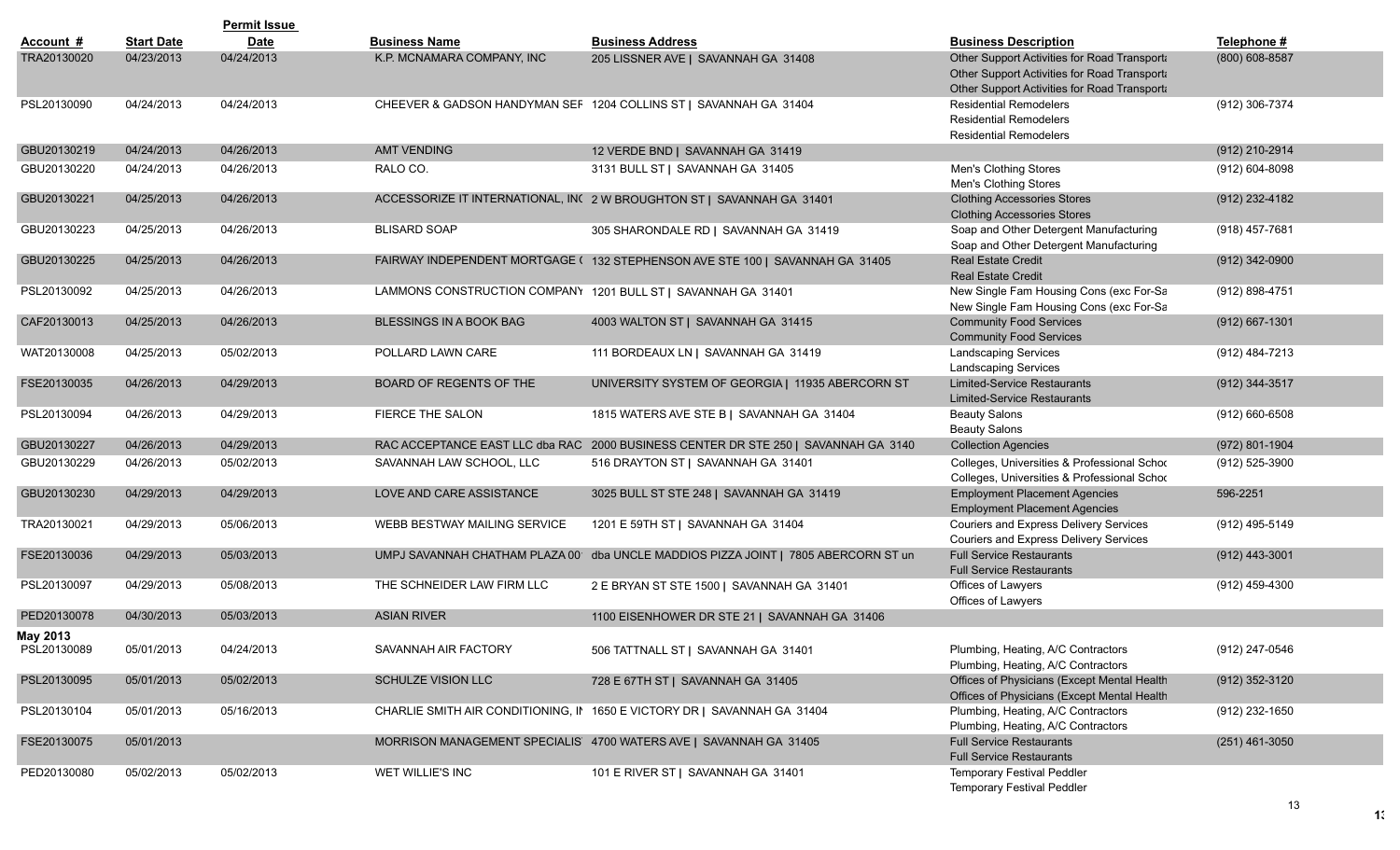|             |                   | <b>Permit Issue</b> |                                 |                                                                                   |                                                                                              |                    |
|-------------|-------------------|---------------------|---------------------------------|-----------------------------------------------------------------------------------|----------------------------------------------------------------------------------------------|--------------------|
| Account #   | <b>Start Date</b> | <b>Date</b>         | <b>Business Name</b>            | <b>Business Address</b>                                                           | <b>Business Description</b>                                                                  | Telephone #        |
| PED20130081 | 05/02/2013        |                     | <b>JOE'S CRAB SHACK</b>         | 504 E RIVER ST   SAVANNAH GA 31401                                                |                                                                                              |                    |
| PED20130082 | 05/02/2013        |                     | <b>JOE'S CRAB SHACK</b>         | 504 E RIVER ST   SAVANNAH GA 31401                                                |                                                                                              |                    |
| PED20130083 | 05/02/2013        | 05/03/2013          | <b>JOE'S CRAB SHACK</b>         | 504 E RIVER ST   SAVANNAH GA 31401                                                | <b>Temporary Festival Peddler</b><br><b>Temporary Festival Peddler</b>                       |                    |
| GBU20130235 | 05/02/2013        | 05/02/2013          | CURTIS V COOPER PRIMARY HEALTH  | 349 W BRYAN ST   SAVANNAH GA 31401                                                | All Other Outpatient Care Centers<br>All Other Outpatient Care Centers                       | (912) 527-1000     |
| GBU20130236 | 05/03/2013        | 05/03/2013          | <b>JESK CLEANING SERVICE</b>    | 105 WILLOW RD   SAVANNAH GA 31419                                                 | <b>Janitorial Services</b><br><b>Janitorial Services</b>                                     | (912) 920-8192     |
| GBU20130237 | 05/03/2013        | 05/06/2013          | MOVEMENT MORTGAGE, LLC          | 350 HODGSON CT   SAVANNAH GA 31406                                                | <b>Real Estate Credit</b><br><b>Real Estate Credit</b>                                       | (877) 314-1499     |
| GBU20130239 | 05/03/2013        | 05/03/2013          | 360CLEAN                        | 118 PARK OF COMMERCE DR STE 116   SAVANNAH GA 3140                                | <b>Janitorial Services</b><br><b>Janitorial Services</b>                                     | (912) 239-9773     |
| PSL20130098 | 05/04/2013        | 05/07/2013          | MEDICAL EVALUATIONS, LLC        | 221 EXECUTIVE CIR STE 3   SAVANNAH GA 31406                                       | Offices of Physicians (Except Mental Health<br>Offices of Physicians (Except Mental Health   | (770) 313-9362     |
| CAF20130016 | 05/06/2013        | 05/06/2013          |                                 | DIVINE LIVING PERSONAL CARE HOMI 130 E 39TH ST   SAVANNAH GA 31401                | Nursing Care Facilities (Skilled Nursing Fac<br>Nursing Care Facilities (Skilled Nursing Fac | $(912)$ 224-5536   |
| TRA20130022 | 05/06/2013        | 05/07/2013          | TRAVEL THRU TIME TOURS          | 3710 ABERCORN ST   SAVANNAH GA 31405                                              | All Other Amusement and Recreation Indus<br>All Other Amusement and Recreation Indus         | (912) 335-8496     |
| FSE20130037 | 05/07/2013        | 05/08/2013          | <b>CANDLELIGHT LOUNGE</b>       | 8608 WHITE BLUFF RD   SAVANNAH GA 31406                                           | Drinking Places (Alcoholic Beverages)<br>Drinking Places (Alcoholic Beverages)               | $(912)$ 308-8102   |
| PSL20130099 | 05/07/2013        | 05/07/2013          | JOHN E. SUTHERS, P.C.           | 119 W PERRY ST   SAVANNAH GA 31401                                                | Offices of Lawyers<br>Offices of Lawyers                                                     | 232-6767           |
| GBU20130242 | 05/07/2013        | 05/07/2013          | <b>ELITE COURTESAN</b>          | 8000 WATERS AVE APT 96   SAVANNAH GA 31406                                        | <b>Party Planning Service</b><br><b>Party Planning Service</b>                               | 349-3992           |
| PSL20130100 | 05/07/2013        | 05/07/2013          | THE NAPPY HUTT                  | 5224 SKIDAWAY RD STE A   SAVANNAH GA 31404                                        | <b>Beauty Salons</b><br><b>Beauty Salons</b>                                                 | (912) 228-3943     |
| GBU20130243 | 05/08/2013        | 05/08/2013          | SHALABI, INC                    | DBA FRESH CLOTHING   14045 ABERCORN ST BOX 80                                     | <b>Men's Clothing Stores</b><br>Men's Clothing Stores                                        | 925-6744           |
| GBU20130244 | 05/08/2013        | 05/08/2013          | SAVANNAH COMICS                 | 4 E LIBERTY   SAVANNAH GA 31401                                                   | Video Tape and Disc Rental<br>Video Tape and Disc Rental                                     | 236-5192           |
| FSE20130038 | 05/08/2013        | 05/08/2013          |                                 | ORIGINAL PANCAKE HOUSE OF SAVAN dba THE ORIGINAL PANCAKE HOUSE   7201 HODGSON MEM | <b>Full Service Restaurants</b><br><b>Full Service Restaurants</b>                           | (912) 351-9333     |
| PSL20130101 | 05/08/2013        | 05/08/2013          | THE FENCE GUY                   | 910 TREAT AVE   SAVANNAH GA 31404                                                 | All Other Specialty Trade Contractors<br>All Other Specialty Trade Contractors               | 323-2512           |
| PSL20130102 | 05/08/2013        | 05/10/2013          |                                 | JAMA'S COMPANY AND ISLANDS EVEN 732 E 41ST ST   SAVANNAH GA 31401                 | <b>Residential Remodelers</b><br><b>Residential Remodelers</b>                               | $(912)$ 657-1403   |
| WAT20130010 | 05/09/2013        | 05/13/2013          | CJ'S LANDSCAPING                | 2808 NOBLE OAKS DR   SAVANNAH GA 31406                                            | <b>Landscaping Services</b><br><b>Landscaping Services</b>                                   | (912) 777-5015     |
| GBU20130250 | 05/10/2013        | 05/13/2013          | <b>CURRY &amp; COMPANY, LLC</b> | 5715 SKIDAWAY RD   SAVANNAH GA 31406                                              | Interior Design Services<br><b>Interior Design Services</b>                                  | $(912) 856 - 9413$ |
| PSL20130128 | 05/10/2013        |                     | J. SAMUEL MANAGEMENT SERVICES   | 236 MILLEN ST   SAVANNAH GA 31415                                                 | Adminstrative Mgmt and Gen Management<br>Adminstrative Mgmt and Gen Management               | 912-2208 ext 721   |
| FSE20130040 | 05/13/2013        | 05/09/2013          | JSB FOODS LLC dba ZAXBY'S       | 1917 E VICTORY DR   SAVANNAH GA 31404                                             | <b>Limited-Service Restaurants</b><br>Limited-Service Restaurants                            | (404) 317-6142     |
| GBU20130252 | 05/13/2013        | 05/13/2013          | APPLE MODA                      | 516 E GWINNETT ST   SAVANNAH GA 31401                                             | Internet Sales<br>Internet Sales                                                             | (843) 290-8961     |
| GBU20130255 | 05/15/2013        | 05/15/2013          | ARTHUR'S COLLISION SHOP         | 8 KING ST   SAVANNAH GA 31408                                                     | Auto Body Paint Interior Repair and Maint<br>Auto Body Paint Interior Repair and Maint       | (912) 349-1479     |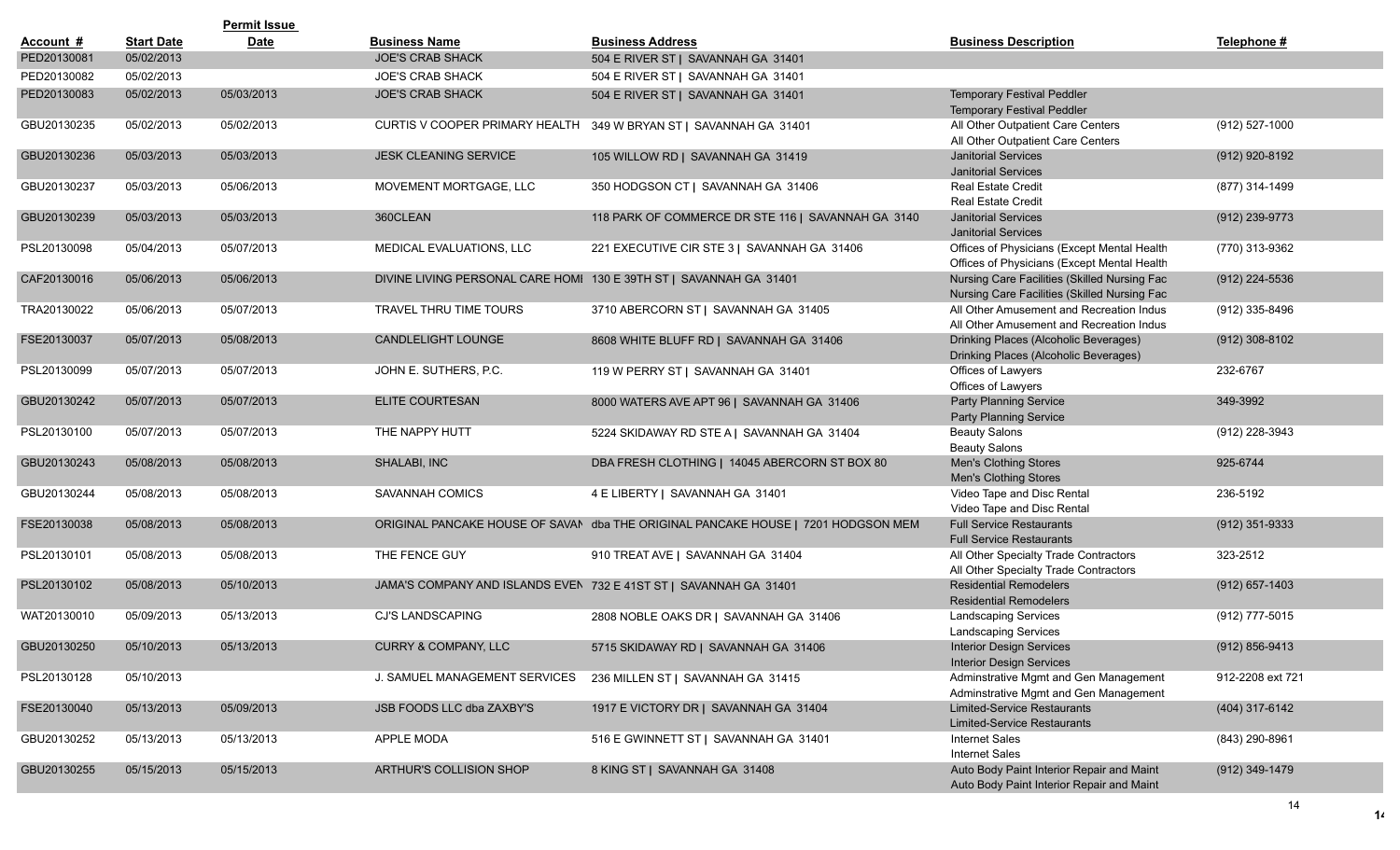|             |                   | <b>Permit Issue</b> |                                                                     |                                                                                |                                                                                              |                      |
|-------------|-------------------|---------------------|---------------------------------------------------------------------|--------------------------------------------------------------------------------|----------------------------------------------------------------------------------------------|----------------------|
| Account #   | <b>Start Date</b> | <b>Date</b>         | <b>Business Name</b>                                                | <b>Business Address</b>                                                        | <b>Business Description</b>                                                                  | Telephone #          |
| PSL20130096 | 05/15/2013        | 05/06/2013          | CARMAX AUTO SUPERSTORES INC                                         | dba CARMAX   8989 ABERCORN ST                                                  | Used Car Dealers<br><b>Used Car Dealers</b>                                                  | (804) 747-0422       |
| GBU20130245 | 05/15/2013        | 05/09/2013          | DOLLAR CITY & PARTY TIME, LLC                                       | 8112 WHITE BLUFF RD   SAVANNAH GA 31406                                        | <b>Variety Stores</b><br><b>Variety Stores</b><br><b>Variety Stores</b>                      | $(912)$ 655-7520     |
| PSL20130103 | 05/15/2013        | 05/17/2013          | COLEMAN COMPANY, INC                                                | 17 PARK OF COMMERCE STE 110   SAVANNAH GA 31405                                | Surveying and Mapping Services (except G<br>Surveying and Mapping Services (except G         | (912) 200-3401       |
| PSL20130112 | 05/15/2013        | 05/28/2013          | <b>BECKLER DESIGN STUDIO</b>                                        | 102 E 65TH ST   SAVANNAH GA 31405                                              | Landscape Architectural Services<br>Landscape Architectural Services                         | (912) 704-5192       |
| GBU20130259 | 05/16/2013        |                     | SELING PARKING, INC dba AAA PARKIN 600 E BAY ST   SAVANNAH GA 31401 |                                                                                | Parking Lots and Garages<br>Parking Lots and Garages                                         | (404) 525-5959       |
| GBU20130260 | 05/16/2013        | 05/17/2013          | SELIG PARKING, INC dba AAA PARKINC 600 E BAY ST   SAVANNAH GA 31401 |                                                                                | Parking Lots and Garages<br>Parking Lots and Garages                                         | $(404)$ 525-5959     |
| PSL20130105 | 05/17/2013        | 05/17/2013          |                                                                     | JONES & JONES ELECTRICAL SERVICI 14275 COFFEE BLUFF RD   SAVANNAH GA 31419     | <b>Residential Remodelers</b><br><b>Residential Remodelers</b>                               | 312-2912             |
| PES20130021 | 05/17/2013        | 05/20/2013          | DIVINE WELLNESS SPA, LLC                                            | 904 E 66TH ST   SAVANNAH GA 31405                                              | Other Personal Care Services (Baths, stear<br>Other Personal Care Services (Baths, stear     | $(912)$ 495-5200     |
| GBU20130302 | 05/20/2013        |                     | <b>VICTORY BP</b>                                                   | 1603 E VICTORY DR   SAVANNAH GA 31401                                          | Convenience Store w/Gas Station<br>Convenience Store w/Gas Station                           |                      |
| FSE20130044 | 05/20/2013        | 05/20/2013          | 2 FOR 1, LLC dba POUR LARRY'S                                       | 206 W ST JULIAN ST   SAVANNAH GA 31401                                         | Drinking Places (Alcoholic Beverages)<br>Drinking Places (Alcoholic Beverages)               | (912) 232-5778       |
| PSL20130110 | 05/22/2013        | 05/22/2013          |                                                                     | D.H. GRIFFIN WRECKING COMPANY, IN 157 MCQUEEN ST   WEST COLUMBIA SC 29172      | Site Preparation Contractors<br><b>Site Preparation Contractors</b>                          | (803) 739-9404       |
| PSL20130111 | 05/22/2013        | 05/22/2013          | NETWORK CABLING SERVICES, INC                                       | 365 COLLEGE DR unit 101   MIDDLEBURG FL 32068                                  | Elect Contractors/Oth Wiring Install Contrac<br>Elect Contractors/Oth Wiring Install Contrac | $(904)$ 298-3803     |
| CAF20130017 | 05/23/2013        | 05/23/2013          |                                                                     | MICKEE'S ACADEMY LEARNING CENTI 12426 WHITE BLUFF RD   SAVANNAH GA 31419       |                                                                                              | (912) 925-1700       |
| GBU20130264 | 05/24/2013        | 05/29/2013          | LOMAN CREATIVE SERVICES                                             | 10611 ABERCORN ST APT 201   SAVANNAH GA 31419                                  | <b>Internet Sales</b><br><b>Internet Sales</b>                                               | (252) 724-2812       |
| GBU20130265 | 05/24/2013        | 06/04/2013          | <b>CJ'S JANITORIAL</b>                                              | 1929 FITZGERALD ST   SAVANNAH GA 31405                                         | <b>Janitorial Services</b><br><b>Janitorial Services</b>                                     | 236-7480             |
| GBU20130266 | 05/28/2013        | 05/29/2013          |                                                                     | DIALYSIS NEWCO, INC dba DSI SAVANI 1020 DRAYTON ST STE 300   SAVANNAH GA 31401 | Kidney Dialysis Centers<br><b>Kidney Dialysis Centers</b>                                    | (912) 233-6067       |
| GBU20130267 | 05/28/2013        | 05/28/2013          |                                                                     | THOMPSON MERCHANT SERVICES, IN 459 MALL BLVD STE 91   SAVANNAH GA 31406        | <b>Custom Computer Programming Services</b><br><b>Custom Computer Programming Services</b>   | 596-1976             |
| GBU20130272 | 05/29/2013        | 06/03/2013          | <b>XCEPTED INC</b>                                                  | 609 TIBET AVE   SAVANNAH GA 31406                                              | <b>Family Clothing Stores</b><br><b>Family Clothing Stores</b>                               | $(912)$ 660-4538     |
| GBU20130273 | 05/29/2013        | 06/03/2013          | <b>XCEPTED INC</b>                                                  | 609 TIBET AVE   SAVANNAH GA 31406                                              | Independent Artists, Writers, and Performer<br>Independent Artists, Writers, and Performer   | (912) 660-4538       |
| GBU20130271 | 05/29/2013        | 05/31/2013          | DES TRAVEL AND TOURS                                                | 216 ANDOVER DR   SAVANNAH GA 31405                                             | <b>Travel Agencies</b><br><b>Travel Agencies</b>                                             | (912) 844-9951       |
| PED20130096 | 05/30/2013        | 05/30/2013          | <b>BARBARA HOWARD</b>                                               | 7940 CASTLECOMB   POWELL TN 37845                                              | <b>Temporary Festival Peddler</b><br><b>Temporary Festival Peddler</b>                       | (865) 938-6997       |
| GBU20130276 | 05/30/2013        | 05/31/2013          |                                                                     | BELLKLEAN CLEANING SERVICES, LL(714 MARTIN L KING JR BLVD   SAVANNAH GA 31401  | <b>Janitorial Services</b><br><b>Janitorial Services</b>                                     | $(912)$ 657-5544     |
| GBU20130277 | 05/30/2013        | 05/30/2013          | 5 STAR CLEANING                                                     | 82 FAIRGREEN ST   POOLER GA 31322                                              | <b>Janitorial Services</b><br><b>Janitorial Services</b>                                     | (803) 226-8334       |
| FSE20130046 | 05/31/2013        | 05/31/2013          |                                                                     | CMN ENTERPRISES LLC dba MCDONA 246 W BROUGHTON ST   SAVANNAH GA 31401          | <b>Limited-Service Restaurants</b><br>Limited-Service Restaurants                            | (516) 984-6782<br>15 |
|             |                   |                     |                                                                     |                                                                                |                                                                                              |                      |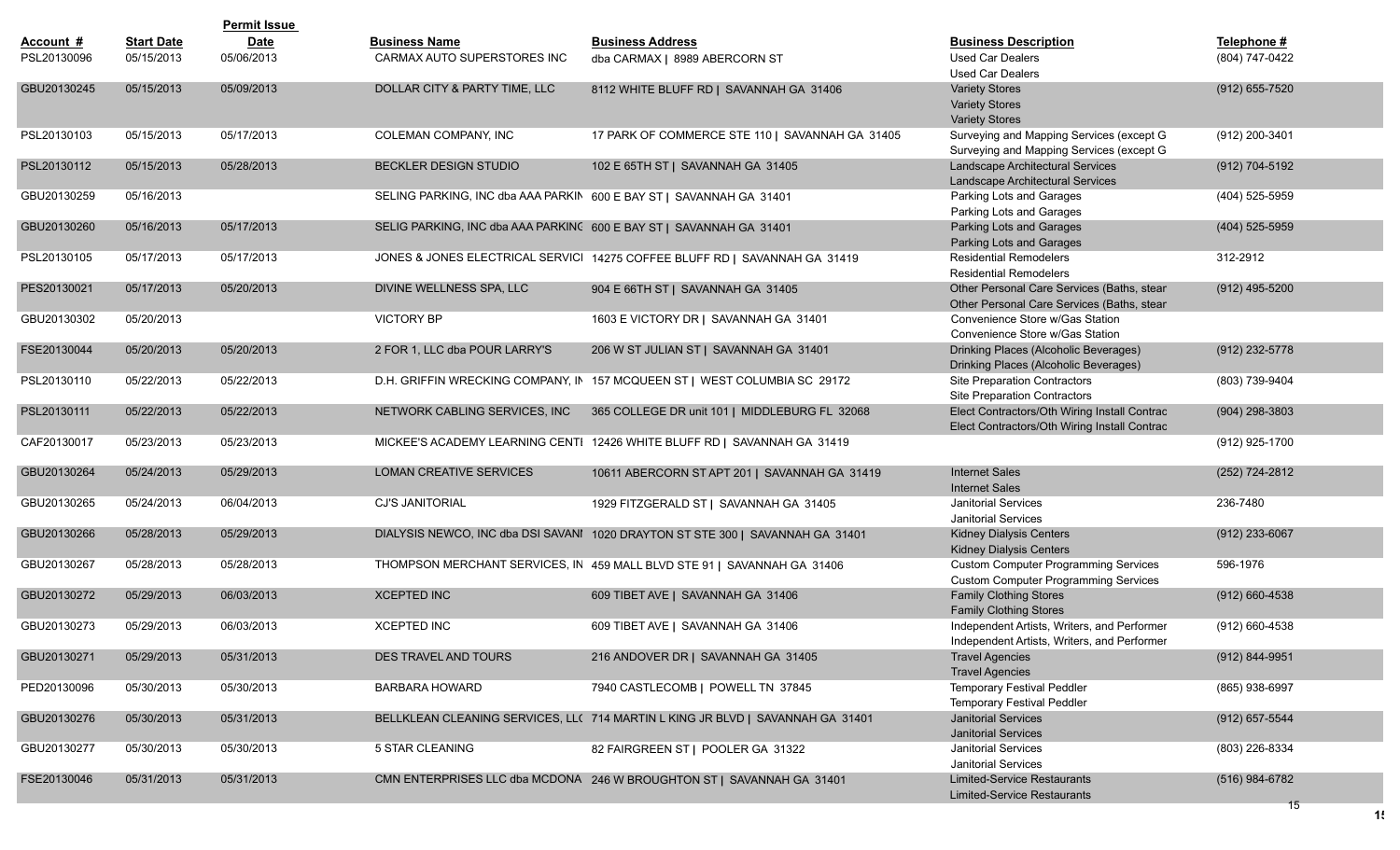|                  |                   | <b>Permit Issue</b> |                              |                                                                    |                                                                                            |                |
|------------------|-------------------|---------------------|------------------------------|--------------------------------------------------------------------|--------------------------------------------------------------------------------------------|----------------|
| Account #        | <u>Start Date</u> | <b>Date</b>         | <b>Business Name</b>         | <b>Business Address</b>                                            | <b>Business Description</b>                                                                | Telephone #    |
| <b>June 2013</b> |                   |                     |                              |                                                                    |                                                                                            |                |
| GBU20130282      | 06/01/2013        | 06/05/2013          | ANGELA GUNN - WRITER         | 2118 GLYNNWOOD DR   SAVANNAH GA 31404                              | Independent Artists, Writers, and Performer<br>Independent Artists, Writers, and Performer | (912) 755-2991 |
| WAT20130017      | 06/01/2013        | 06/25/2013          | <b>COLORSCAPES UNLIMITED</b> | 1215 E 48TH ST   SAVANNAH GA 31404                                 | <b>Landscaping Services</b>                                                                | (912) 403-9894 |
|                  |                   |                     |                              |                                                                    | <b>Landscaping Services</b>                                                                |                |
| CAF20130018      | 06/03/2013        | 06/07/2013          |                              | CROSSING JORDAN LEARNING ACADE 3 E LATHROP AVE   SAVANNAH GA 31415 | Child Day Care Services                                                                    | (912) 224-8136 |
|                  |                   |                     |                              |                                                                    | Child Day Care Services                                                                    |                |
| TRA20130026      | 06/04/2013        | 06/05/2013          | <b>FREE SAVANNAH TOURS</b>   | 101 BARNARD ST APT 403   SAVANNAH GA 31401                         | All Other Amusement and Recreation Indus                                                   | 429-2975       |
|                  |                   |                     |                              |                                                                    | All Other Amusement and Recreation Indus                                                   |                |
| FSE20130051      | 06/05/2013        |                     | ABERCORN CHEVRON             | 206 E VICTORY DR   SAVANNAH GA 31401                               |                                                                                            |                |

| GBU20130323 | 06/05/2013 |            | ABERCORN CHEVRON                  | 206 E VICTORY DR   SAVANNAH GA 31401                                | Convenience Store w/Gas Station<br>Convenience Store w/Gas Station                                    |                  |
|-------------|------------|------------|-----------------------------------|---------------------------------------------------------------------|-------------------------------------------------------------------------------------------------------|------------------|
| FSE20130050 | 06/05/2013 | 06/05/2013 | RIVER STREET REST GROUP           | dba THE SHRIMP FACTORY   313 E RIVER ST                             | <b>Full Service Restaurants</b><br><b>Full Service Restaurants</b><br><b>Full Service Restaurants</b> | (912) 236-1177   |
| PSL20130120 | 06/06/2013 | 06/06/2013 |                                   | SAVANNAH NEUROLOGY SPECIALISTS 720 E 71ST ST   SAVANNAH GA 31405    | Offices of Physicians (Except Mental Health<br>Offices of Physicians (Except Mental Health            | (912) 354-7676   |
| GBU20130288 | 06/07/2013 | 06/17/2013 |                                   | SAVANNAH REAL ESTATE PHOTOGRAI 49 CLUB HOUSE DR   SAVANNAH GA 31419 | Independent Artists, Writers, and Performer<br>Independent Artists, Writers, and Performer            | (404) 502-0406   |
| GBU20130311 | 06/07/2013 | 07/22/2013 | DNE CLEANING SERVICE              | DNE ENTERPRISES   10875 ABERCORN ST APT 615                         | <b>Janitorial Services</b><br><b>Janitorial Services</b><br><b>Janitorial Services</b>                | (912) 675-2115   |
| PSL20130131 | 06/10/2013 | 06/25/2013 | CHATHAM ENGINEERING COMPANY, L    | 109 PARK OF COMMERCE DR STE 6   SAVANNAH GA 31405                   | <b>Engineering Services</b><br><b>Engineering Services</b>                                            | (912) 238-2400   |
| PSL20130137 | 06/11/2013 | 07/01/2013 | LUCAS & ASSOCIATES CPA, P.C.      | 308 COMMERCIAL DR STE 200   SAVANNAH GA 31406                       | Offices of Certified Public Accountants<br><b>Offices of Certified Public Accountants</b>             | (912) 777-6936   |
| FSE20130057 | 06/14/2013 | 06/14/2013 | OCEAN & HARRISON, INC.            | DBA DELICIOUS TERIYAKI EXPRESS   1915 E VICTORY DR S                | <b>Limited-Service Restaurants</b><br><b>Limited-Service Restaurants</b>                              | 401-0670         |
| GBU20130304 | 06/17/2013 | 06/21/2013 | <b>HER-KEL INV INC</b>            | dba AARONS SALES & LEASE OWNERSHIP   8912 WHITE BL                  | <b>General Rental Centers</b><br><b>General Rental Centers</b>                                        | (678) 714-5545   |
| GBU20130315 | 06/18/2013 | 06/28/2013 | FIRST CITY FITNESS, LLC           | 2127 1/2 E VICTORY DR   SAVANNAH GA 31404                           | <b>Fitness &amp; Recreational Sports Centers</b><br><b>Fitness &amp; Recreational Sports Centers</b>  | $(912)$ 657-0008 |
| PSL20130127 | 06/19/2013 | 06/21/2013 | <b>CAROLINA CUSTOM STRUCTURES</b> | 17025 GRAYS HWY   EARLY BRANCH SC 29916                             | <b>Roofing Contractors</b><br>Roofing Contractors                                                     | (843) 384-7415   |
| TRA20130029 | 06/19/2013 | 06/21/2013 | LESLIE REGIS, INC                 | dba ATLANTA CARGO TRANSPORTATION CO   1917 BULL ST                  | Couriers and Express Delivery Services<br>Couriers and Express Delivery Services                      | (404) 329-4505   |
| PSL20130129 | 06/20/2013 | 06/20/2013 | <b>CAUSEY'S TIGER AIR</b>         | 3354 ALTMAN RD   HAMPTON SC 29924                                   | Plumbing, Heating, A/C Contractors<br>Plumbing, Heating, A/C Contractors                              | $(843)$ 538-3211 |
| GBU20130312 | 06/24/2013 | 06/24/2013 | LATIN HOUSE DOCUMENT SERVICES     | 2332 BREVARD CIR   SAVANNAH GA 31404                                |                                                                                                       | 596-5412         |
| FSE20130064 | 06/25/2013 | 07/05/2013 | <b>ANTOJO LATINO</b>              | 44 POSEY ST   SAVANNAH GA 31406                                     | <b>Full Service Restaurants</b><br><b>Full Service Restaurants</b>                                    | (912) 335-7352   |
| PSL20130132 | 06/25/2013 | 06/25/2013 | <b>BEAVER'S BARBER SHOP</b>       | 2515 MARTIN LUTHER KING JR BLVD   SAVANNAH GA 31401                 | <b>Barber Shops</b><br><b>Barber Shops</b>                                                            | 233-8955         |
| GBU20130313 | 06/25/2013 | 06/25/2013 |                                   | PARTY PRODUCTIONS ENTERTAINMEI 2203 58TH ST   SAVANNAH GA 31404     | <b>Party Planning Service</b><br><b>Party Planning Service</b>                                        | 353-8862<br>16   |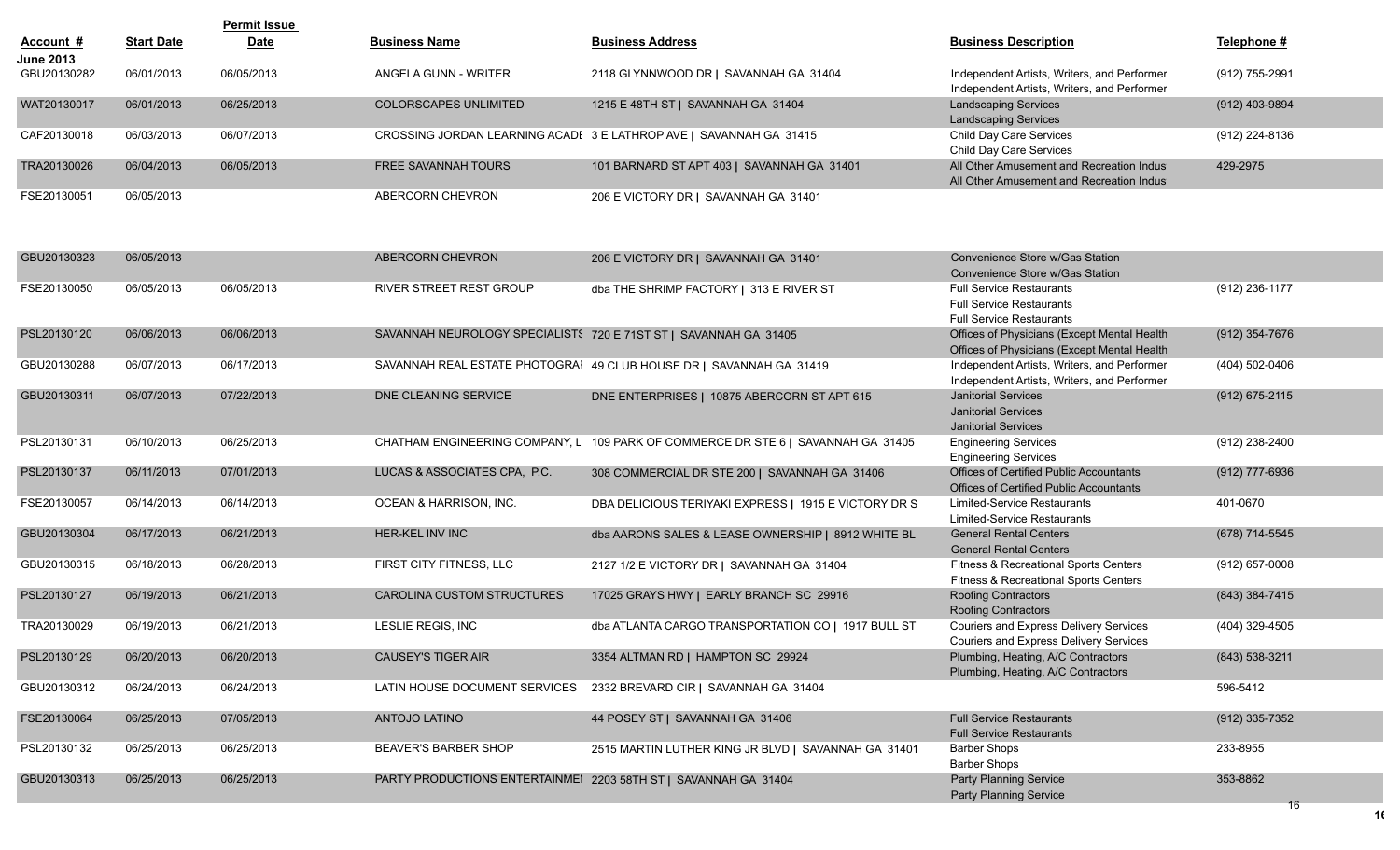|                                 |                   | <b>Permit Issue</b> |                                  |                                                                               |                                                                                                                            |                    |
|---------------------------------|-------------------|---------------------|----------------------------------|-------------------------------------------------------------------------------|----------------------------------------------------------------------------------------------------------------------------|--------------------|
| Account #                       | <b>Start Date</b> | <b>Date</b>         | <b>Business Name</b>             | <b>Business Address</b>                                                       | <b>Business Description</b>                                                                                                | Telephone #        |
| GBU20130388                     | 06/25/2013        | 08/09/2013          | <b>VIRGIN HAIR EMPIRE</b>        | 7804 ABERCORN ST unit 5550   SAVANNAH GA 31406                                | Cosmetics, Beauty Supplies, and Perfume !<br>Cosmetics, Beauty Supplies, and Perfume !                                     | (800) 595-6721     |
| FSE20130065                     | 06/26/2013        | 06/26/2013          | PM SAVANNAH, LLC                 | DBA PAPA MURPHY'S PIZZA   830 E DERENNE AVE                                   | All Other Specialty Food Stores<br>All Other Specialty Food Stores                                                         | 301-3021           |
| GBU20130314                     | 06/26/2013        | 06/26/2013          | SOLAR SOLUTIONS                  | 7804 ABERCORN ST   SAVANNAH GA 31406                                          | All Other Misc Electrical Equip and Compor<br>All Other Misc Electrical Equip and Compor                                   | (904) 450-0092     |
| PSL20130139                     | 06/26/2013        | 07/03/2013          | <b>RESTORING THE SPIRIT</b>      | RTS SERVICES UNLIMITED, INC dba   105 WHEELER CT STE                          | Other Individual & Family Services<br>Other Individual & Family Services                                                   | (912) 200-7855     |
| PSL20130144                     | 06/26/2013        |                     | <b>RESTORING THE SPIRIT</b>      | RTS SERVICES UNLIMITED, INC dba   105 WHEELER CT STE                          | Other Individual & Family Services<br>Other Individual & Family Services                                                   | (912) 200-7855     |
| GBU20130326                     | 06/26/2013        | 07/09/2013          | <b>ALLSTICHES</b>                | 8906 HARMON BLUFF RD   SAVANNAH GA 31406                                      | Cut and Sew Apparel Contractors<br>Cut and Sew Apparel Contractors                                                         | (912) 695-2170     |
| WAT20130018                     | 06/27/2013        | 06/27/2013          | FOAM N BRUSH, LLC                | 2914 SKIDAWAY RD   SAVANNAH GA 31404                                          | Car Washes<br>Car Washes                                                                                                   | 354-5246           |
| PED20130113                     | 06/27/2013        | 06/27/2013          | <b>GLEN D ROSEMAN II</b>         | 805 FORT ARGYLE RD   LOT G6                                                   | Other Direct Selling Establishments<br>Other Direct Selling Establishments                                                 | $(615) 585 - 2263$ |
| GBU20130318                     | 06/27/2013        | 06/28/2013          | <b>MORGIN'S SOAPWORKS</b>        | 106 E BROUGHTON ST   SAVANNAH GA 31401                                        | Soap and Other Detergent Manufacturing<br>Soap and Other Detergent Manufacturing<br>Soap and Other Detergent Manufacturing | 221-0078           |
| PSL20130133                     | 06/27/2013        | 06/28/2013          | KING BUSINESS ADVANTAGE LLC      | 7 E CONGRESS ST STE 903   SAVANNAH GA 31401                                   | <b>Other Accounting Services</b><br><b>Other Accounting Services</b>                                                       | (912) 233-0092     |
| GBU20130331                     | 06/27/2013        | 07/12/2013          | <b>L &amp; P FINE PRODUCTS</b>   | 1112 E 49TH ST   SAVANNAH GA 31404                                            | Gift Novelty & Souvenir Stores<br>Gift Novelty & Souvenir Stores                                                           | (912) 656-3402     |
| CAF20130022                     | 06/28/2013        | 06/27/2013          | ANOTHER ADVENTURE, INC           | dba SAVANNAH YOUTH ACADEMY   204 TIBET AVE                                    | <b>Child and Youth Services</b><br>Child and Youth Services                                                                | (912) 927-4313     |
| PSL20130134                     | 06/28/2013        | 07/03/2013          | <b>CRAFTSMEN RESTORATION LLC</b> | 150 N MILLER RD STE 500   FAIRLAWN OH 44333                                   | Roofing Contractors<br>Roofing Contractors                                                                                 | (877) 442-3424     |
| FSE20130066                     | 06/28/2013        | 06/28/2013          | THE BIER HAUS LLC                | dba THE BIER HAUS   513 E OGLETHORPE AVE unit H                               | <b>Full Service Restaurants</b><br><b>Full Service Restaurants</b>                                                         | $(912)$ 349-1163   |
| GBU20130156                     | 06/30/2013        | 03/26/2013          | <b>STEPPING HIGH</b>             | 1130 E 71ST ST   SAVANNAH GA 31404                                            | <b>Internet Sales</b><br><b>Internet Sales</b>                                                                             | (912) 224-7182     |
| <b>July 2013</b><br>FSE20130062 | 07/01/2013        | 07/25/2013          | <b>B.T. BYRDS</b>                | BYRD COOKIE COMPANY INC   102 E LIBERTY ST                                    | <b>Retail Bakeries</b>                                                                                                     |                    |
|                                 |                   |                     |                                  |                                                                               | <b>Retail Bakeries</b>                                                                                                     |                    |
| PSL20130130                     | 07/01/2013        | 06/26/2013          | RECOVERY PLACE, INC.             | 411 ALICE ST unit D413   SAVANNAH GA 31401                                    | Offices of Mental Health Practioners (exc PI<br>Offices of Mental Health Practioners (exc PI                               | (912) 355-1440     |
| GBU20130316                     | 07/01/2013        |                     |                                  | HARRIS ORIGINALS OF SAVANNAH GA dba HARRIS JEWELRY   7804 ABERCORN ST BOX 44A | Jewelry Stores<br>Jewelry Stores                                                                                           | $(912)$ 355-1786   |
| TRA20130033                     | 07/01/2013        | 07/16/2013          | POWER OF TRANSPORT LLC           | 202 BOURNE BLVD STE 230   SAVANNAH GA 31408                                   | General Freight Trucking, Local<br>General Freight Trucking, Local                                                         | (912) 330-4919     |
| GBU20130360                     | 07/01/2013        | 07/23/2013          | SAVANNAH TRUCK & TIRE, INC       | 2 ALFRED ST   SAVANNAH GA 31405                                               | All Other Automotive Repair and Maintenan<br>All Other Automotive Repair and Maintenan                                     | $(912)$ 964-9119   |
| GBU20130406                     | 07/01/2013        | 08/26/2013          | AFFORDABLES, LLC                 | 5500 ABERCORN ST STE 34   SAVANNAH GA 31405                                   | Women's/Girl's Clothing Store<br>Women's/Girl's Clothing Store                                                             | (843) 529-9300     |
| GBU20130411                     | 07/01/2013        | 08/30/2013          | SAVOR SAVANNAH, LLC.             | 1735 E 33RD ST   SAVANNAH GA 31404                                            | All Other Miscellaneous Store Retailers<br>All Other Miscellaneous Store Retailers                                         | (912) 604-7574     |
| FSE20130067                     | 07/03/2013        | 07/05/2013          | DEAR CUPCAKES LLC                | 14045 ABERCORN ST   SAVANNAH GA 31419                                         | <b>Retail Bakeries</b><br><b>Retail Bakeries</b>                                                                           | (917) 216-3707     |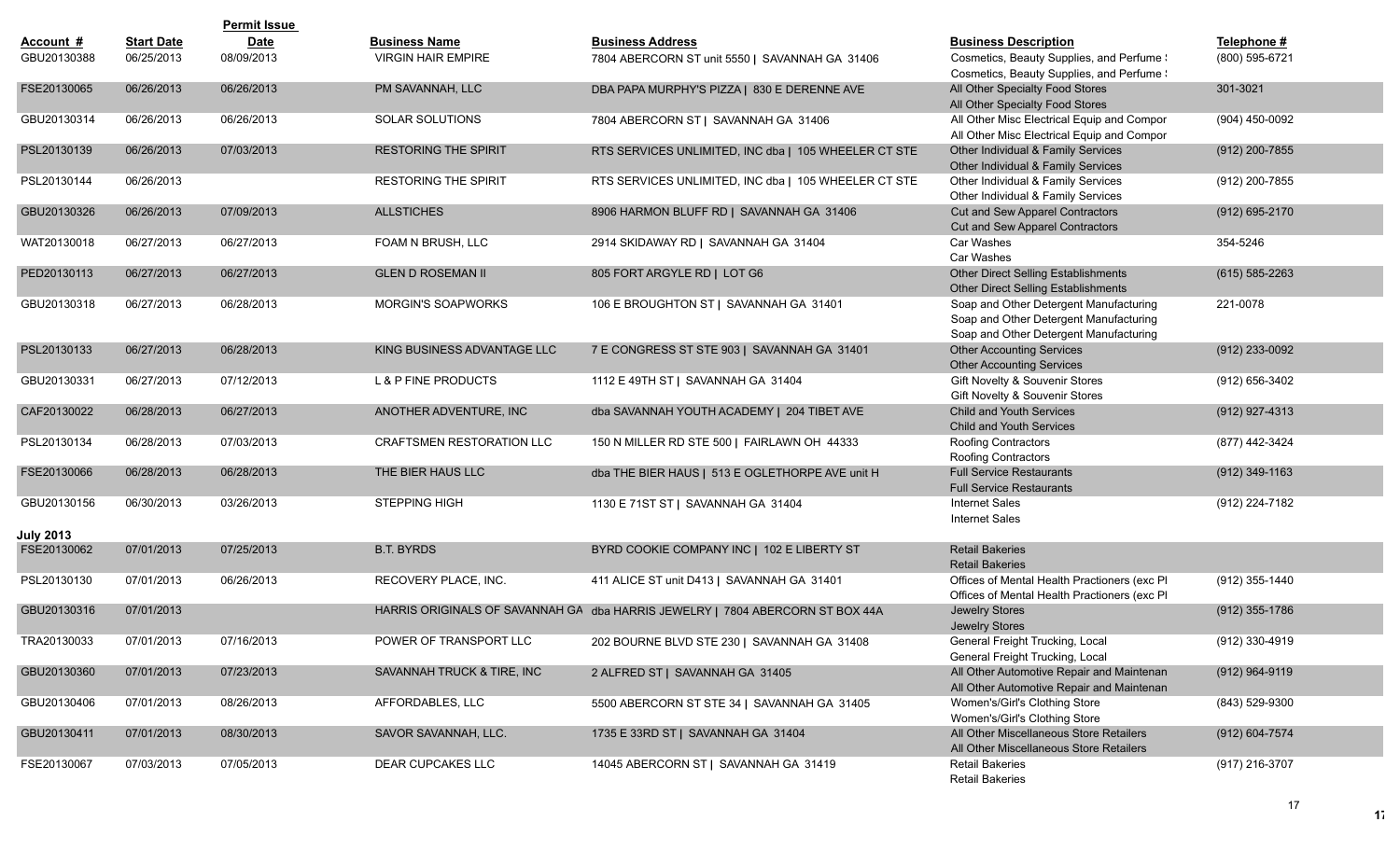|             |                   | <b>Permit Issue</b> |                                     |                                                       |                                                                                                                                     |                    |
|-------------|-------------------|---------------------|-------------------------------------|-------------------------------------------------------|-------------------------------------------------------------------------------------------------------------------------------------|--------------------|
| Account #   | <b>Start Date</b> | <b>Date</b>         | <b>Business Name</b>                | <b>Business Address</b>                               | <b>Business Description</b>                                                                                                         | Telephone #        |
| PES20130026 | 07/03/2013        | 07/25/2013          | SOUTHSIDE CUSTOM TATTOO             | 10419 ABERCORN ST STE F   SAVANNAH GA 31419           | Other Personal Care Services (Baths, stear<br>Other Personal Care Services (Baths, stear                                            | $(912)$ 428-1357   |
| GBU20130324 | 07/08/2013        | 07/08/2013          | CHATHAM COUNTY SAFETY NET           | 24 OGLETHORPE PROFESSIONAL BLVD   SAVANNAH GA 31      | Administration of Public Health Programs<br>Administration of Public Health Programs                                                | (912) 644-5219     |
| GBU20130325 | 07/08/2013        | 07/08/2013          | FRONTLINE ENT.                      | 1213 E 32ND ST   SAVANNAH GA 31404                    | Promoters of Performing Arts, Sports, w/o I<br>Promoters of Performing Arts, Sports, w/o I                                          | $(912)$ 441-7931   |
| PED20130122 | 07/08/2013        | 07/09/2013          | BEAUTIQUE UNIQUE                    | 1633 E DUFFY ST   SAVANNAH GA 31404                   | Other Direct Selling Establishments<br>Other Direct Selling Establishments<br>Other Direct Selling Establishments                   | 704-6064           |
| GBU20130409 | 07/08/2013        | 08/29/2013          | NON-FICTION ENTERPRISES, LLC        | 1522 BULL ST   SAVANNAH GA 31401                      | <b>Art Dealers</b><br><b>Art Dealers</b><br><b>Art Dealers</b>                                                                      | $(912) 662 - 5152$ |
| FSE20130069 | 07/09/2013        | 07/09/2013          | KAPA CAFE ON BULL LLC               | 1514 BULL ST   SAVANNAH GA 31401                      | <b>Limited-Service Restaurants</b><br>Limited-Service Restaurants                                                                   | (912) 344-4828     |
| GBU20130327 | 07/09/2013        | 07/09/2013          | <b>OWL ABOUT KIDS</b>               | 41 DRAYTON ST   SAVANNAH GA 31401                     | All Other Miscellaneous Store Retailers<br>All Other Miscellaneous Store Retailers                                                  | $(912)$ 381-0583   |
| PSL20130150 | 07/10/2013        | 07/10/2013          | CORE THERAPY, LLC                   | 7373 HODGSON MEMORIAL DR BLDG 6-1   SAVANNAH GA 3     | Offices of Phys Occup & Speech Ther & Au<br>Offices of Phys Occup & Speech Ther & Au                                                | (912) 495-8115     |
| GBU20130330 | 07/11/2013        | 07/11/2013          | <b>O'GRADY PEYTON INTERNATIONAL</b> | 4 MALL CT unit 1   SAVANNAH GA 31404                  | <b>Employment Placement Agencies</b><br><b>Employment Placement Agencies</b>                                                        | 353-9366           |
| FSE20130070 | 07/11/2013        | 07/11/2013          | DANI CAKES SAVANNAH                 | 228 E BOLTON ST   SAVANNAH GA 31401                   | <b>Retail Bakeries</b><br><b>Retail Bakeries</b>                                                                                    | (478) 397-5725     |
| PSL20130151 | 07/11/2013        | 07/12/2013          | W.H. JOHNSON REALTY, INC.           | 7805 WATERS AVE STE 4-A   SAVANNAH GA 31406           | Offices of Real Estate Agents and Brokers<br>Offices of Real Estate Agents and Brokers<br>Offices of Real Estate Agents and Brokers | 920-6332           |
| GBU20130332 | 07/12/2013        | 07/12/2013          | <b>CREGGER COMPANY</b>              | MORRIS M CREGGER   28 WESTGATE BLVD                   | <b>Other Building Material Dealers</b><br><b>Other Building Material Dealers</b>                                                    | 721-1919           |
| GBU20130333 | 07/12/2013        | 07/15/2013          | SAVANNAH KIDSWEAR                   | dba UNIFORM/SCRUB SOURCE   7804 ABERCORN ST           | <b>Other Clothing Stores</b><br><b>Other Clothing Stores</b>                                                                        | $(912)$ 964-0531   |
| GBU20130334 | 07/15/2013        | 07/15/2013          | BULL STREET STATION INC             | 307 KENTUCKY AVE   SAVANNAH GA 31404                  | Hobby, Toy and Game Stores<br>Hobby, Toy and Game Stores                                                                            | 233-3470           |
| PSL20130154 | 07/15/2013        | 07/15/2013          | <b>CONCRETE INTERIOR FORMS</b>      | SAM CARROLL   401 E WALDBURG ST                       | <b>Residential Remodelers</b><br><b>Residential Remodelers</b>                                                                      | 210-1482           |
| PSL20130155 | 07/15/2013        | 07/15/2013          | SPIVA LEWIS, LLC                    | DBA SPIVA LAW GROUP   48 W MONTGOMERY CROSS RD        | Offices of Lawyers<br>Offices of Lawyers                                                                                            | 920-2000           |
| GBU20130341 | 07/15/2013        | 07/16/2013          | HOLLYWOOD BEAUTY BAR                | 310 E MONTGOMERY CROSS RD STE 16   SAVANNAH GA 31     | Cosmetics, Beauty Supplies, and Perfume \<br>Cosmetics, Beauty Supplies, and Perfume \                                              | $(912)$ 355-7396   |
| GBU20130338 | 07/16/2013        | 07/16/2013          | PATIO PLACE                         | ED COHEN & KEVIN COHEN   8404 ABERCORN ST             | <b>Furniture Stores</b><br><b>Furniture Stores</b>                                                                                  | 961-9707           |
| GBU20130339 | 07/16/2013        | 07/16/2013          | HELEN D. SCHANDOLPH                 | 7130 HODGSON MEMORIAL DR STE 101   SAVANNAH GA 31     | All Other Outpatient Care Centers<br>All Other Outpatient Care Centers                                                              | 355-3881           |
| PSL20130157 | 07/16/2013        | 07/16/2013          | COASTAL MEDICAL SPECIALIST, INC     | LUNG AND CRITICAL CARE   411 STEPHENSON AVE           | Offices of Physicians (Except Mental Health<br>Offices of Physicians (Except Mental Health                                          | 354-7679           |
| PSL20130183 | 07/18/2013        | 08/02/2013          | <b>ELECTRO VIBRAIC ENERGY</b>       | 2431 C HABERSHAM ST   SAVANNAH GA 31401               | Adminstrative Mgmt and Gen Management<br>Adminstrative Mgmt and Gen Management                                                      |                    |
| GBU20130305 | 07/19/2013        | 07/19/2013          | ZUMIEZ #528                         | ZUMIEZ, INC dba ZUMIEZ #528   7804 ABERCORN ST STE 57 | Family Clothing Stores<br>Family Clothing Stores                                                                                    | (425) 551-1500     |
| PSL20130159 | 07/19/2013        | 07/22/2013          | HOUGH CONSTRUCTION                  | 2819 DIXIE AVE   SAVANNAH GA 31404                    | <b>Residential Remodelers</b><br><b>Residential Remodelers</b>                                                                      | $(912)$ 414-8383   |
|             |                   |                     |                                     |                                                       |                                                                                                                                     | 18                 |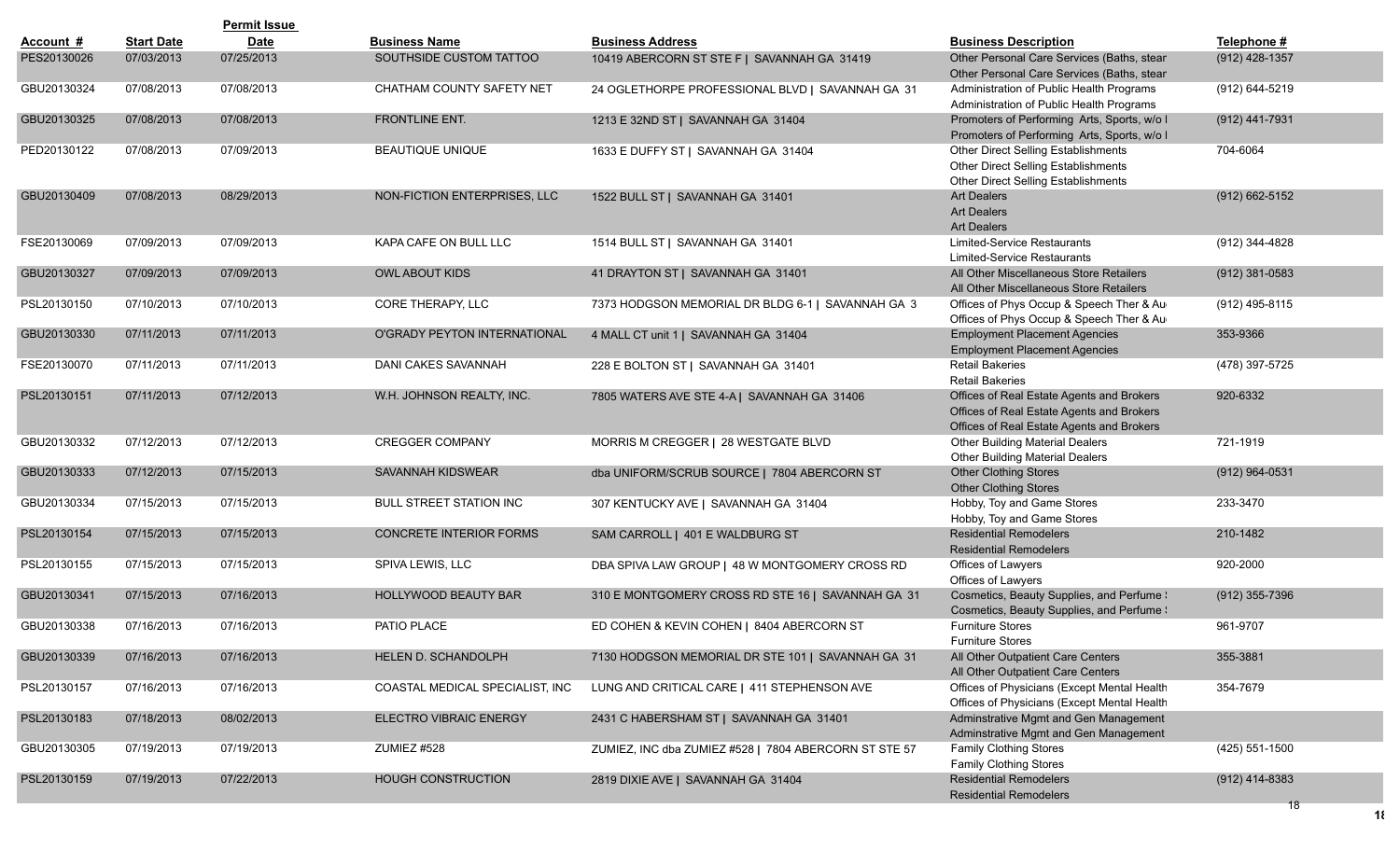|             |                   | <b>Permit Issue</b> |                                  |                                                                        |                                                                                              |                    |
|-------------|-------------------|---------------------|----------------------------------|------------------------------------------------------------------------|----------------------------------------------------------------------------------------------|--------------------|
| Account #   | <b>Start Date</b> | <b>Date</b>         | <b>Business Name</b>             | <b>Business Address</b>                                                | <b>Business Description</b>                                                                  | Telephone #        |
| GBU20130352 | 07/19/2013        | 07/22/2013          | HOME 4 NOW                       | 3216 MARTHA ST   SAVANNAH GA 31404                                     | Lessors of Other Real Estate Property                                                        |                    |
|             |                   |                     |                                  |                                                                        | Lessors of Other Real Estate Property                                                        |                    |
| GBU20130350 | 07/21/2013        | 07/22/2013          | CVS/PHARMACY #5520               | 5401 ABERCORN ST   SAVANNAH GA 31405                                   | Pharmacies & Drug Stores<br>Pharmacies & Drug Stores                                         | (912) 355-3807     |
| FSE20130074 | 07/22/2013        | 07/22/2013          | <b>RUSTY RUDDERS LLC</b>         | 303 W RIVER ST   SAVANNAH GA 31401                                     | Drinking Places (Alcoholic Beverages)<br>Drinking Places (Alcoholic Beverages)               | (704) 677-5282     |
| GBU20130356 | 07/22/2013        | 07/22/2013          | STEPHANIE ONE STOP               | 1419 AUGUSTA AVE   SAVANNAH GA 31415                                   | <b>Convenience Stores</b><br><b>Convenience Stores</b>                                       | (912) 346-7827     |
| GBU20130359 | 07/22/2013        | 07/22/2013          | A & A ACCESSORIES BOUTIQUE       | 2014 DELESSEPS AVE   SAVANNAH GA 31404                                 | <b>Clothing Accessories Stores</b><br><b>Clothing Accessories Stores</b>                     | (912) 631-2954     |
| GBU20130354 | 07/24/2013        | 07/22/2013          | <b>BEAUTY BAR</b>                | 7804 ABERCORN ST   SAVANNAH GA 31406                                   | Cosmetics, Beauty Supplies, and Perfume !<br>Cosmetics, Beauty Supplies, and Perfume !       | $(912)$ 355-1675   |
| GBU20130361 | 07/24/2013        | 07/24/2013          | <b>FAB FASHION BOUTIQUE</b>      | 1646 ELEANOR ST   SAVANNAH GA 31415                                    | <b>Internet Sales</b><br><b>Internet Sales</b>                                               | (912) 844-0871     |
| GBU20130362 | 07/24/2013        | 07/24/2013          | JIYA TRADING CORPORATION         | dba ADLER'S PACKAGE SHOP   325 W DUFFY ST                              | Beer, Wine, & Liquor Stores<br>Beer, Wine, & Liquor Stores                                   | (912) 233-9425     |
| GBU20130366 | 07/26/2013        | 07/26/2013          | KITCHENS & FLOORS ETC, LLC       | 24 E DERENNE AVE   SAVANNAH GA 31405                                   | <b>Other Building Material Dealers</b><br><b>Other Building Material Dealers</b>             | 355-1190           |
| GBU20130407 | 07/26/2013        | 08/28/2013          | <b>KATE SPADE</b>                | LCI HOLDINGS, INC.   319 W BROUGHTON ST                                | Women's/Girl's Clothing Store<br>Women's/Girl's Clothing Store                               | (845) 356-8390     |
| PSL20130168 | 07/30/2013        | 07/30/2013          | <b>SCISSOR HANDS BARBER SHOP</b> | 814-B PENNSYLVANIA AVE   SAVANNAH GA 31404                             | <b>Barber Shops</b><br><b>Barber Shops</b>                                                   | (912) 695-8393     |
| PSL20130173 | 07/30/2013        |                     | <b>JA CROSON LLC</b>             | 31550 CR 437   SORRENTO FL 32776                                       |                                                                                              | (352) 729-7100     |
| FSE20130076 | 07/31/2013        |                     | <b>SAVANNAH STARS</b>            | 67 HERITAGE WAY   SAVANNAH GA 31419                                    |                                                                                              |                    |
| August 2013 |                   |                     |                                  |                                                                        |                                                                                              |                    |
| GBU20130317 | 08/01/2013        | 06/27/2013          | <b>KV NAIL SUPPLY</b>            | 7048 HODGSON MEMORIAL DR   SAVANNAH GA 31406                           | Cosmetics, Beauty Supplies, and Perfume !<br>Cosmetics, Beauty Supplies, and Perfume \       | $(912)$ 352-7073   |
| PSL20130160 | 08/01/2013        | 07/19/2013          | BETTER HOMES AND GARDENS REAL    | FARMER REALTY LLC   5801 ABERCORN ST                                   | Offices of Real Estate Agents and Brokers<br>Offices of Real Estate Agents and Brokers       | (912) 352-2208     |
| GBU20130372 | 08/01/2013        | 08/12/2013          | AD CREDIT REPAIR                 | 820 TIBET AVE   SAVANNAH GA 31406                                      | All Other Professional, Scientific, and Tech<br>All Other Professional, Scientific, and Tech | (863) 838-2790     |
| UME20130010 | 08/01/2013        | 07/30/2013          | LES TROUVEE, LLC                 | 20 W STATE ST   SAVANNAH GA 31401                                      | Used Merchandise Stores<br>Used Merchandise Stores                                           | $(912)$ 655-8555   |
| GBU20130377 | 08/01/2013        | 08/01/2013          |                                  | KATE'S CLOTHING COMPANY SAVANN. 226 W BROUGHTON ST   SAVANNAH GA 31401 | Women's/Girl's Clothing Store<br>Women's/Girl's Clothing Store                               | (678) 451-6822     |
| PSL20130178 | 08/01/2013        | 08/02/2013          | YOU'VE GOT MAIDS                 | AMBCO dba   3507 OKATE HWY                                             |                                                                                              | (912) 239-5989     |
| GBU20130378 | 08/01/2013        | 08/01/2013          | ARTE DEL VETRO, LLC              | 115 E RIVER ST STE 416   SAVANNAH GA 31401                             | All Other Miscellaneous Store Retailers<br>All Other Miscellaneous Store Retailers           | $(912)$ 675-4504   |
| PED20130132 | 08/01/2013        | 08/02/2013          | <b>ULTIMATE BEAUTY</b>           | 211 W RIVER ST   SAVANNAH GA 31401                                     | All Other Health and Personal Care Stores<br>All Other Health and Personal Care Stores       | (912) 323-3439     |
| PES20130029 | 08/01/2013        | 08/26/2013          |                                  | SOUTHERN COMFORT SENIOR CARE, 110 HOLLAND PARK CIR   SAVANNAH GA 31419 | Other Personal Care Services (Baths, stear<br>Other Personal Care Services (Baths, stear     | $(912) 856 - 7333$ |
| PSL20130182 | 08/02/2013        | 08/02/2013          | RELEASE                          | 2431 HABERSHAM ST unit C   SAVANNAH GA 31401                           | Adminstrative Mgmt and Gen Management<br>Adminstrative Mgmt and Gen Management               | 201-9558           |
| GBU20130385 | 08/06/2013        | 08/06/2013          | MINIS & CO, INC                  | 25 BULL ST   SAVANNAH GA 31401                                         | Investment Banking and Securities Dealing<br>Investment Banking and Securities Dealing       |                    |
| PSL20130184 | 08/06/2013        | 08/06/2013          |                                  | PROFESSIONAL HANDYMAN SERVICE 1711 E 60TH ST   SAVANNAH GA 31404       | <b>Residential Remodelers</b><br><b>Residential Remodelers</b>                               | (912) 441-4288     |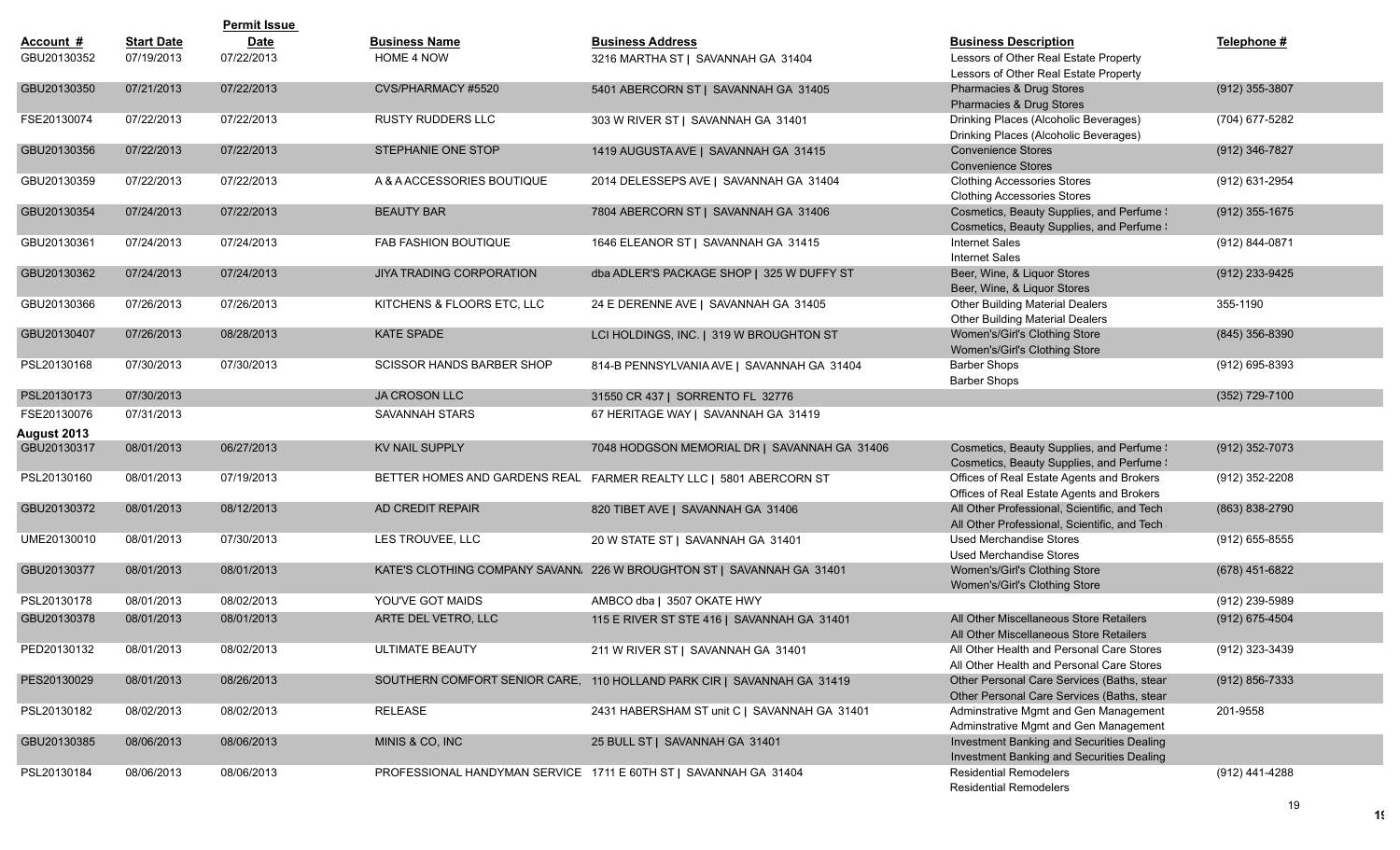|             |                   | <b>Permit Issue</b> |                                      |                                                                                 |                                                                                                       |                    |
|-------------|-------------------|---------------------|--------------------------------------|---------------------------------------------------------------------------------|-------------------------------------------------------------------------------------------------------|--------------------|
| Account #   | <b>Start Date</b> | <b>Date</b>         | <b>Business Name</b>                 | <b>Business Address</b>                                                         | <b>Business Description</b>                                                                           | Telephone #        |
| GBU20130386 | 08/06/2013        | 08/07/2013          | <b>BOTTLE WRENCH, LLC</b>            | 342 OXFORD DR   SAVANNAH GA 31405                                               | <b>Internet Sales</b><br><b>Internet Sales</b>                                                        | (912) 293-7127     |
| UME20130011 | 08/06/2013        | 08/06/2013          | <b>DIANE'S ACCESSORIES</b>           | 2904 HOPKINS ST   SAVANNAH GA 31405                                             | <b>Used Merchandise Stores</b><br><b>Used Merchandise Stores</b>                                      | (912) 844-3452     |
| FSE20130082 | 08/06/2013        | 08/15/2013          | SPUDNIK                              | 416 W BROUGHTON ST   SAVANNAH GA 31401                                          | <b>Limited-Service Restaurants</b><br><b>Limited-Service Restaurants</b>                              | (912) 232-1986     |
| GBU20130387 | 08/07/2013        | 08/07/2013          | THE HORSESHOE CRAB                   | 103 E BACK ST   SAVANNAH GA 31419                                               | Gift Novelty & Souvenir Stores<br>Gift Novelty & Souvenir Stores<br>Gift Novelty & Souvenir Stores    | (912) 272-1121     |
| PSL20130187 | 08/08/2013        | 08/08/2013          | SALON IN SAVANNAH LLC                | DBA SALON M COLOR & DESIGN   42 LEE BLVD STE A                                  | <b>Beauty Salons</b><br><b>Beauty Salons</b>                                                          | 353-8088           |
| PED20130133 | 08/08/2013        | 08/12/2013          | <b>JOHN S NEWTON</b>                 | 213 LIVE OAK DR   GUYTON GA 31312                                               | Temporary Festival Peddler<br>Temporary Festival Peddler                                              | 912-7725 ext 225   |
| GBU20130390 | 08/08/2013        | 08/08/2013          | LAWN BY GRASSHOPPER                  | 816 E BOLTON ST   SAVANNAH GA 31401                                             | <b>Lawncare Services</b><br><b>Lawncare Services</b>                                                  |                    |
| GBU20130392 | 08/09/2013        | 08/09/2013          | POOLER FINANCING, LLC                | DBA CAMBRIA SUITES-SAVANNAH AIRPORT   50 YVETTE J. H                            | Hotels (except Casino Hotels) and Motels<br>Hotels (except Casino Hotels) and Motels                  | 748-8744           |
| TRA20130038 | 08/10/2013        | 08/16/2013          | SAME DAY COURIER SERVICE             | 2345 JURGENSEN ST   SAVANNAH GA 31404                                           | Couriers and Express Delivery Services<br>Couriers and Express Delivery Services                      | (912) 272-4909     |
| UME20130012 | 08/10/2013        | 08/16/2013          | BELLAS CONSIGNMENT BOUTIQUE          | 3 E MONTGOMERY CROSS RD   SAVANNAH GA 31406                                     | <b>Used Merchandise Stores</b><br><b>Used Merchandise Stores</b>                                      | (912) 306-7191     |
| UME20130014 | 08/10/2013        | 08/29/2013          | THE "J" EXCHANGE                     | 3001 BULL ST   SAVANNAH GA 31405                                                | <b>Used Merchandise Stores</b><br><b>Used Merchandise Stores</b>                                      | $(912) 663 - 1257$ |
| PSL20130140 | 08/12/2013        | 07/16/2013          | <b>BURDG DUNHAM &amp; ASSOCIATES</b> | 920 S HUGHES ST   HAMILTON MO 64644                                             |                                                                                                       | (816) 583-2123     |
| GBU20130395 | 08/12/2013        |                     | LARRY DANIELS, JR.                   | 1001 W 46TH ST   SAVANNAH GA 31405                                              | Rooming & Boarding Houses<br>Rooming & Boarding Houses                                                | (912) 323-7105     |
| GBU20130394 | 08/12/2013        | 08/19/2013          | SHIELD ARMAMENT, LLC                 | MATTHEW C. FIGG   126 LAWTON AVE                                                | <b>Small Arms Ammunition Manufacturing</b><br><b>Small Arms Ammunition Manufacturing</b>              | (912) 481-0821     |
| FSE20130078 | 08/13/2013        | 08/09/2013          | <b>GENJ LLC</b>                      | 1815 E VICTORY DR STE 101   SAVANNAH GA 31405                                   | Supermarkets and Other Grocery Stores (e:<br>Supermarkets and Other Grocery Stores (e:                | $(215) 523 - 5782$ |
| PSL20130190 | 08/13/2013        | 08/13/2013          |                                      | SCHNEIDER ELECTRIC IT MISSION CR 12150 MONUMENT DR STE 150   FAIRFAX VA 22033   | Commercial and Industrial Building Constru<br>Commercial and Industrial Building Constru              | (703) 968-0300     |
| FSE20130081 | 08/14/2013        | 08/14/2013          | LIBERTY ARCADE, LLC                  | dba JEPSON CAFE   200 W OGLETHORPE AVE                                          | <b>Full Service Restaurants</b><br><b>Full Service Restaurants</b><br><b>Full Service Restaurants</b> | (302) 245-5864     |
| FSE20130087 | 08/14/2013        | 08/27/2013          | HERCULES BAR & GRILL 2               | 41 WHITAKER ST   SAVANNAH GA 31401                                              | <b>Full Service Restaurants</b><br><b>Full Service Restaurants</b>                                    | (912) 441-6665     |
| PSL20130192 | 08/15/2013        | 08/16/2013          | THE TRIGON GROUP CONSULTING          | 1214 PARNELL AVE   SAVANNAH GA 31404                                            | Adminstrative Mgmt and Gen Management<br>Adminstrative Mgmt and Gen Management                        | (912) 220-7553     |
| GBU20130393 | 08/15/2013        | 08/15/2013          | <b>LINEUP</b>                        | 702 LAVINIA ST   SAVANNAH GA 31415                                              | <b>Internet Sales</b><br><b>Internet Sales</b>                                                        | (912) 508-2568     |
| PSL20130200 | 08/15/2013        | 08/26/2013          |                                      | CARL GREGORY CHRYSLER JEEP DOI CARL GREGORY OF SAVANNAH, LLC   8701 ABERCORN ST | New Car Dealers<br>New Car Dealers                                                                    | $(912)$ 925-0400   |
| GBU20130396 | 08/16/2013        | 08/16/2013          | <b>JOSEPH BENNETT</b>                | 919 MILLSTREAM CT   SAVANNAH GA 31419                                           | Independent Artists, Writers, and Performer<br>Independent Artists, Writers, and Performer            | (912) 961-9909     |
| FSE20130083 | 08/17/2013        | 08/19/2013          | KJP STATE ENTERPRISE                 | dba SISTERS   110 MALL BLVD                                                     | <b>Full Service Restaurants</b><br><b>Full Service Restaurants</b><br><b>Full Service Restaurants</b> | $(912)$ 355-1330   |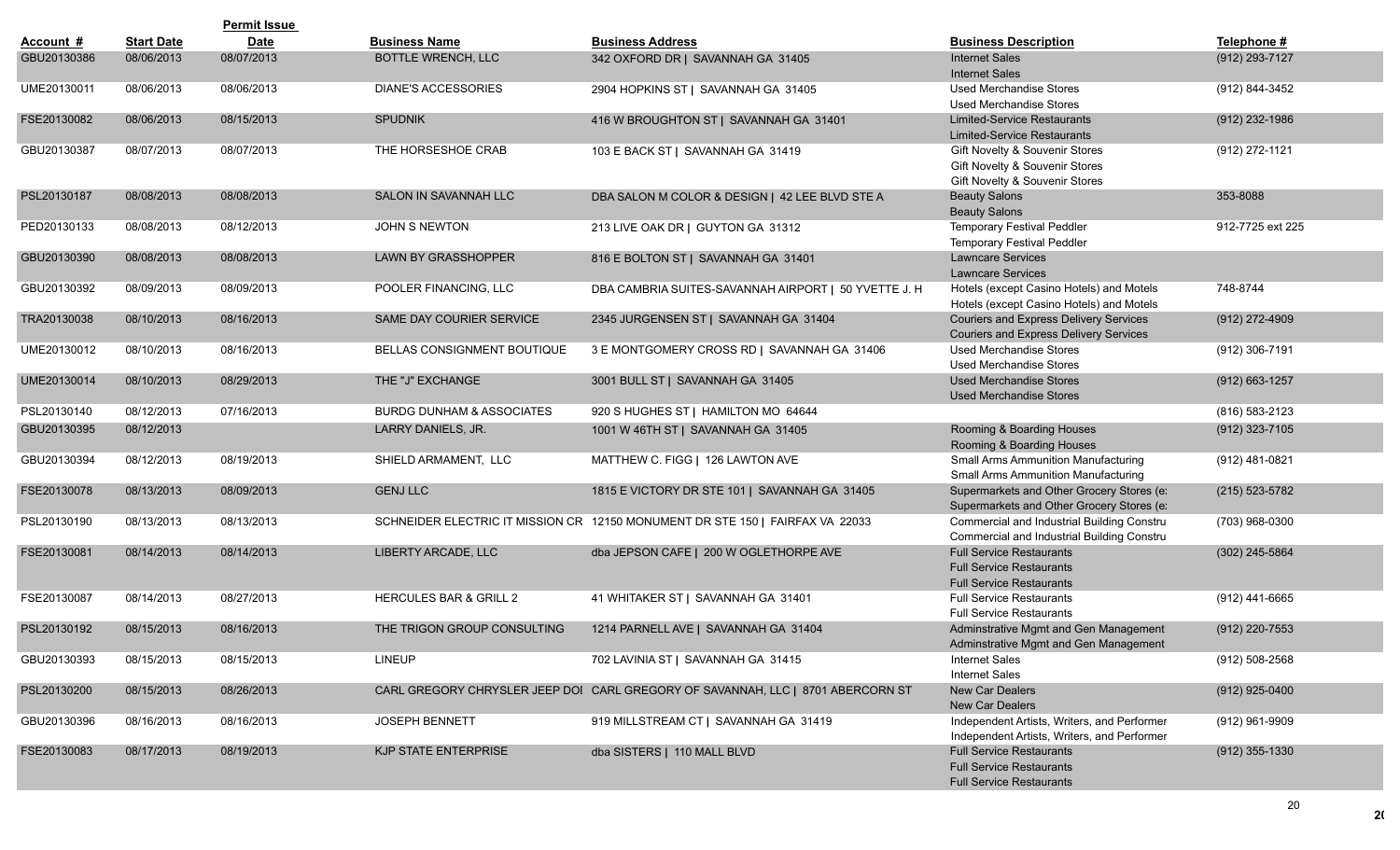|                  |                   | <b>Permit Issue</b> |                             |                                                     |                                                                |                    |
|------------------|-------------------|---------------------|-----------------------------|-----------------------------------------------------|----------------------------------------------------------------|--------------------|
| <u>Account #</u> | <b>Start Date</b> | <b>Date</b>         | <b>Business Name</b>        | <b>Business Address</b>                             | <b>Business Description</b>                                    | Telephone #        |
| WAT20130020      | 08/19/2013        | 08/19/2013          | ADVANCE DETAILING           | 5450 MONTGOMERY ST   SAVANNAH GA 31405              | Car Washes                                                     | (912) 306-5303     |
|                  |                   |                     |                             |                                                     | Car Washes                                                     |                    |
| GBU20130397      | 08/19/2013        | 08/19/2013          | <b>MECCA FASHION LLC</b>    | 3705 MONTGOMERY ST   SAVANNAH GA 31405              | <b>Family Clothing Stores</b><br><b>Family Clothing Stores</b> | (225) 252-9637     |
| PSL20130196      | 08/19/2013        | 08/20/2013          | MCGEE PARTNERS, INC.        | 7 E CONGRESS ST STE 801   SAVANNAH GA 31401         | <b>Engineering Services</b><br><b>Engineering Services</b>     | (912) 200-5153     |
| PED20130136      | 08/20/2013        | 08/20/2013          | SAVANNAH VINTAGE PURSES     | 105 E DUFFY ST   SAVANNAH GA 31401                  |                                                                | (912) 704-1767     |
| FSE20130085      | 08/20/2013        | 08/20/2013          | SAVANNAH GATORS             | 1650 ELEANOR ST   SAVANNAH GA 31415                 | Mobile Food Services                                           | (912) 341-5331     |
|                  |                   |                     |                             |                                                     | Mobile Food Services                                           |                    |
| GBU20130404      | 08/20/2013        | 08/26/2013          | DR USA LLC                  | dba STOP N SAVE   1210 E DERENNE AVE                | <b>Convenience Stores</b><br><b>Convenience Stores</b>         | $(912) 692 - 8995$ |
| PSL20130201      | 08/20/2013        | 08/28/2013          | W & B GENERAL CONTRACTOR    | 221 FAIR ST   SAVANNAH GA 31408                     | Plumbing, Heating, A/C Contractors                             | (912) 398-4430     |
|                  |                   |                     |                             |                                                     | Plumbing, Heating, A/C Contractors                             |                    |
| PSL20130197      | 08/21/2013        | 08/21/2013          | A & A FIRE SPRINKLERS       | ANDERSON AND ASSOCIATES   196 CONCORD DR            |                                                                | (407) 509-7017     |
| PSL20130177      | 08/26/2013        | 08/01/2013          | BANFIELD PET HOSPITAL #2351 | MEDICAL MANAGEMENT INTERNATIONAL, INC.   1821 E VIC | <b>Veterinary Services</b>                                     | (503) 922-5534     |
|                  |                   |                     |                             |                                                     | <b>Veterinary Services</b>                                     |                    |
| UME20130013      | 08/29/2013        | 08/29/2013          | THE TITLE PAWN PEOPLE, LLC  | 11400 ABERCORN ST   SAVANNAH GA 31419               | Pawn Shops                                                     | (540) 687-4740     |
|                  |                   |                     |                             |                                                     | Pawn Shops                                                     |                    |
| PED20130139      | 08/30/2013        |                     | MARBLE CITY GLASSWORKS      | MATTHEW D. SALLEY dba   1045 ARTELLA DR             | <b>Temporary Festival Peddler</b>                              |                    |
|                  |                   |                     |                             |                                                     | <b>Temporary Festival Peddler</b>                              |                    |
| PED20130140      | 08/30/2013        | 08/30/2013          | <b>LUMBERSTAK INC</b>       | 125 UNDERWOOD DR   PALATKA FL 32177                 | <b>Temporary Festival Peddler</b>                              | (386) 546-3745     |
|                  |                   |                     |                             |                                                     | <b>Temporary Festival Peddler</b>                              |                    |

 $2<sup>r</sup>$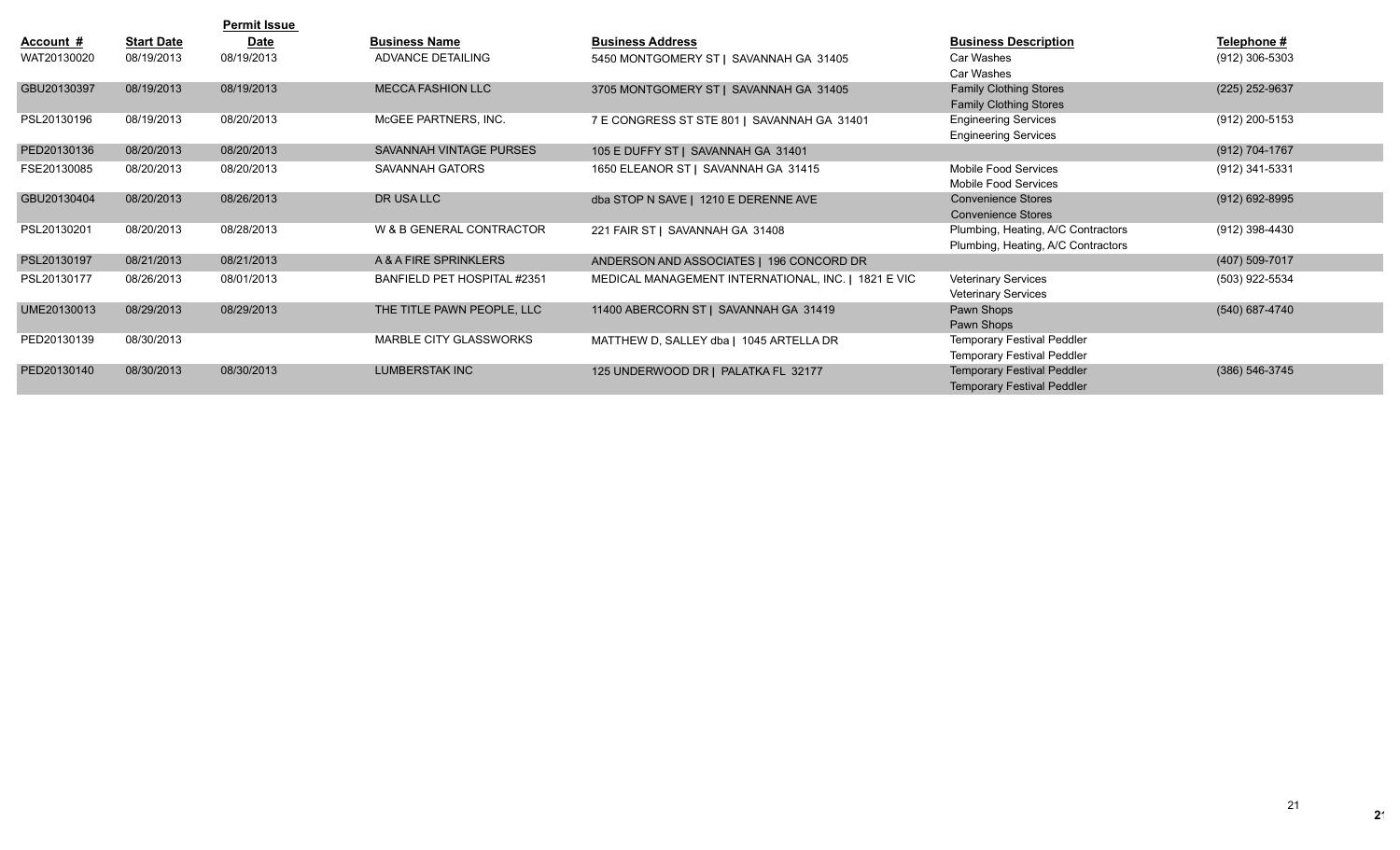

## **NEW BUSINESS LISTING** As Of 11/13/2013

|                |                   | <b>Permit Issue</b> |                                |                                                                          |                                          |                    |
|----------------|-------------------|---------------------|--------------------------------|--------------------------------------------------------------------------|------------------------------------------|--------------------|
| Account #      | <b>Start Date</b> | <b>Date</b>         | <b>Business Name</b>           | <b>Business Address</b>                                                  | <b>Business Description</b>              | Telephone #        |
| September 2013 |                   |                     |                                |                                                                          |                                          |                    |
| PSL20130194    | 09/01/2013        | 08/16/2013          | <b>JOSEPH BENNETT</b>          | 919 MILLSTREAM CT   SAVANNAH GA 31419                                    | <b>Residential Remodelers</b>            | (912) 961-9909     |
|                |                   |                     |                                |                                                                          | <b>Residential Remodelers</b>            |                    |
| PSL20130198    | 09/01/2013        | 08/27/2013          |                                | COASTAL ROOFING & RESTORATION L 1 E VICTORY DR   SAVANNAH GA 31405       | <b>Roofing Contractors</b>               | (912) 503-8117     |
|                |                   |                     |                                |                                                                          | <b>Roofing Contractors</b>               |                    |
| GBU20130421    | 09/01/2013        | 09/11/2013          |                                | PALMETTO INFUSION SERVICES, LLC. 6396 STEPHENSON AVE   SAVANNAH GA 31405 | All Other Outpatient Care Centers        | (803) 771-7740     |
|                |                   |                     |                                |                                                                          | All Other Outpatient Care Centers        |                    |
| GBU20130431    | 09/01/2013        | 09/19/2013          | PARADISE POOLS & SPAS          | 359 COMMERCIAL DR STE B   SAVANNAH GA 31406                              | <b>Office Administrative Services</b>    | $(912) 660 - 8460$ |
|                |                   |                     |                                |                                                                          | <b>Office Administrative Services</b>    |                    |
| GBU20130459    | 09/01/2013        | 10/16/2013          | <b>WATERS MARKET</b>           | WATERS MARKET, LLC   4402 WATERS AVE                                     | <b>Convenience Stores</b>                | (912) 354-6007     |
|                |                   |                     |                                |                                                                          | <b>Convenience Stores</b>                |                    |
| PSL20130253    | 09/01/2013        | 11/06/2013          | PAULSEN ST. SURGERY CENTER LLC | 4425 PAULSEN ST BLDG B   2ND FLOOR                                       | Freestanding Ambulatory Surgical and Eme | (912) 350-2802     |
|                |                   |                     |                                |                                                                          | Freestanding Ambulatory Surgical and Eme |                    |
| PSL20130202    | 09/03/2013        | 08/30/2013          | FRETUS ENGINEERING, LLC.       | 7505 WATERS AVE STE A-9   SAVANNAH GA 31406                              | <b>Engineering Services</b>              | (912) 777-4459     |
|                |                   |                     |                                |                                                                          | <b>Engineering Services</b>              |                    |
| GBU20130414    | 09/03/2013        | 09/04/2013          | CUTTIN' COMMANDOS LANDSCAPING  | 111 RACHELS RETREAT   SAVANNAH GA 31406                                  | <b>Lawncare Services</b>                 | (912) 308-7052     |
|                |                   |                     |                                |                                                                          | <b>Lawncare Services</b>                 |                    |
| PSL20130209    | 09/03/2013        | 09/10/2013          | JEREL'S CONSTRUCTION CO        | 2112 GREENWOOD ST   SAVANNAH GA 31404                                    | Painting & Wall Covering Contractors     | (912) 323-4231     |
|                |                   |                     |                                |                                                                          | Painting & Wall Covering Contractors     |                    |
| PSL20130229    | 09/03/2013        | 10/01/2013          | CHRISTOPHER COMER, DMD LLC     | 5302 FREDERICK ST STE 103   SAVANNAH GA 31405                            | <b>Offices of Dentists</b>               | (912) 355-8771     |
|                |                   |                     |                                |                                                                          | <b>Offices of Dentists</b>               |                    |
| TAL20130016    | 09/05/2013        | 09/04/2013          | CONNECT SAVANNAH LLC           | 1800 E VICTORY DR STE 7   SAVANNAH GA 31404                              |                                          |                    |
|                |                   |                     |                                |                                                                          |                                          |                    |

| PSL20130207 | 09/05/2013 | 10/24/2013 | ZIRKELBACH CONSTRUCTION. INC | 1415 10TH WEST ST   PALMETTO FL 34221               | <b>Commercial and Industrial Building Constru</b><br>Commercial and Industrial Building Constru                                     |                    |
|-------------|------------|------------|------------------------------|-----------------------------------------------------|-------------------------------------------------------------------------------------------------------------------------------------|--------------------|
| GBU20130416 | 09/06/2013 | 09/06/2013 | ROBS MOBILE MECHANIC SERVICE | 2729 OGEECHEE RD APT 14   SAVANNAH GA 31405         | All Other Automotive Repair and Maintenan<br>All Other Automotive Repair and Maintenan<br>All Other Automotive Repair and Maintenan | (912) 550-2798     |
| GBU20130429 | 09/06/2013 | 09/18/2013 | <b>KLEO'S SEWING STUDIO</b>  | 36 W BROUGHTON ST STE 201   SAVANNAH GA 31401       | Cut and Sew Apparel Contractors<br>Cut and Sew Apparel Contractors                                                                  | $(912) 596 - 0889$ |
| GBU20130417 | 09/09/2013 | 09/09/2013 | NAUGHTY LAMB                 | 1706 ELGIN ST unit B   SAVANNAH GA 31404            | All Other Miscellaneous Store Retailers<br>All Other Miscellaneous Store Retailers                                                  | (912) 655-4625     |
| GBU20130435 | 09/09/2013 | 09/23/2013 | ONE WEST VICTORY, LP         | 2404 DESOTO AVE   SAVANNAH GA 31401                 | <b>Residential Property Managers</b><br><b>Residential Property Managers</b>                                                        | $(912)$ 236-0001   |
| GBU20130419 | 09/10/2013 | 09/10/2013 | IN STYLE                     | 7804 ABERCORN ST unit 103   SAVANNAH GA 31406       | Men's Clothing Stores<br>Men's Clothing Stores                                                                                      | (912) 927-5727     |
| GBU20130439 | 09/10/2013 |            | ANDAZ SAVANNAH HOTEL         | IA LODGING SAVANNAH BARNARD TRS, LLC   14 BARNARD S | Hotels (except Casino Hotels) and Motels<br>Hotels (except Casino Hotels) and Motels                                                | (630) 368-2391     |
| GBU20130422 | 09/11/2013 |            | EDWARD EXPAND TECH           | 206 W 61ST ST   SAVANNAH GA 31405                   |                                                                                                                                     | (912) 441-1777     |
| GBU20130423 | 09/11/2013 | 09/11/2013 | <b>EDWARD EXPAND TECH</b>    | 206 W 61ST ST   SAVANNAH GA 31405                   | Comm/Ind Mach/Equipm Repair and Mainte<br>Comm/Ind Mach/Equipm Repair and Mainte                                                    | (912) 441-1777     |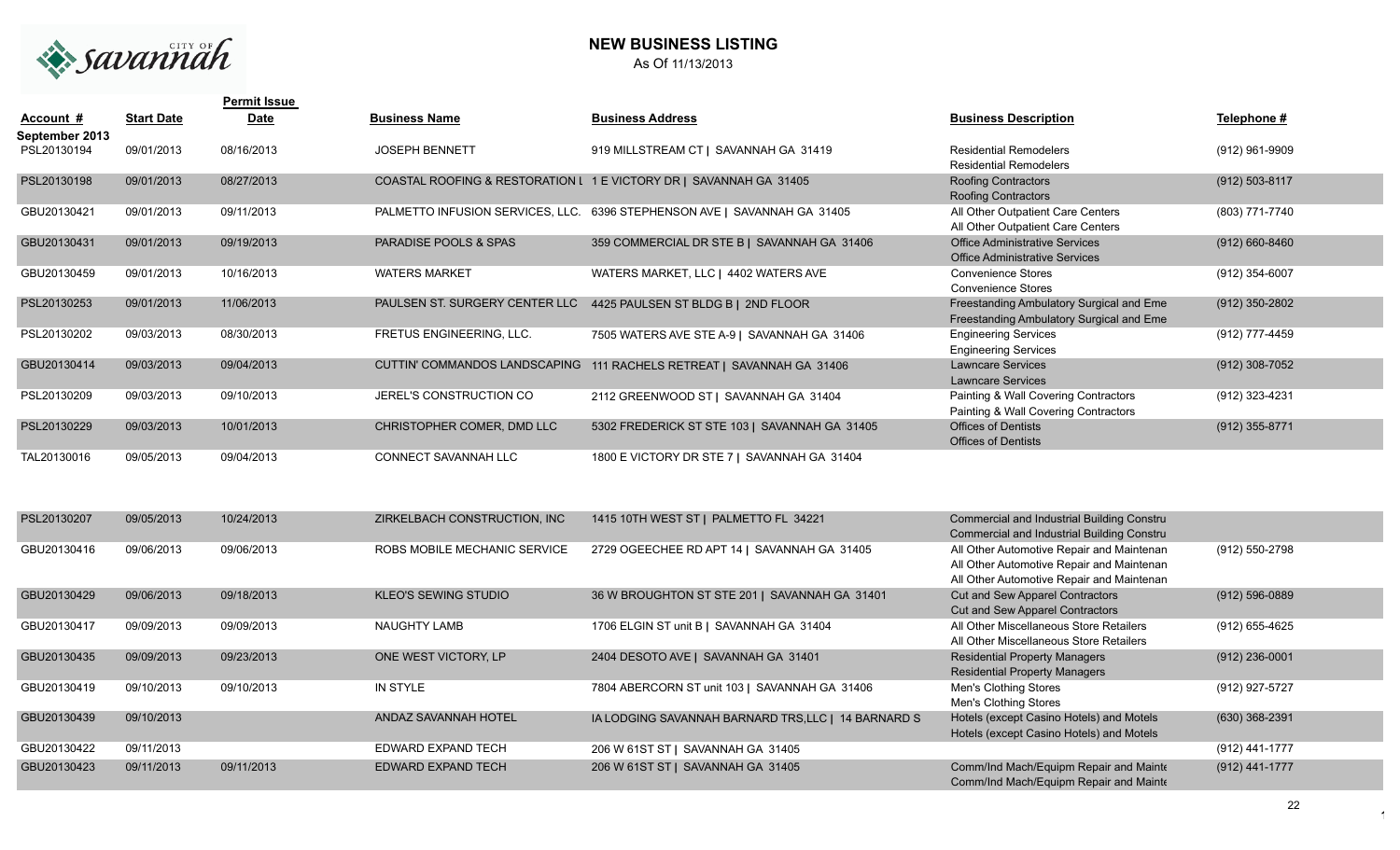|             |                   | <b>Permit Issue</b> |                               |                                                                                    |                                                                                              |                  |
|-------------|-------------------|---------------------|-------------------------------|------------------------------------------------------------------------------------|----------------------------------------------------------------------------------------------|------------------|
| Account #   | <b>Start Date</b> | <b>Date</b>         | <b>Business Name</b>          | <b>Business Address</b>                                                            | <b>Business Description</b>                                                                  | Telephone #      |
| PSL20130217 | 09/11/2013        | 09/12/2013          | <b>SAMIR PATEL</b>            | SHRADDHA, INC.   10500 ABERCORN ST STE H                                           | <b>Other Accounting Services</b><br><b>Other Accounting Services</b>                         | (912) 536-5444   |
| PSL20130223 | 09/11/2013        | 09/20/2013          | MR. FIX IT                    | 2216 WELDON ST   SAVANNAH GA 31415                                                 | <b>Residential Remodelers</b><br><b>Residential Remodelers</b>                               | $(912)$ 329-1150 |
| PSL20130216 | 09/12/2013        | 09/12/2013          |                               | GEORGIA DERMATOLOGY & SKIN CAN dba GEORGIA MOHS & SKIN CANCER CENTER, LLC   5400 S | Offices of Physicians (Except Mental Health<br>Offices of Physicians (Except Mental Health   | (912) 232-7546   |
| FSE20130094 | 09/12/2013        | 09/13/2013          | <b>GREAT WRAPS</b>            | JJ RAHUL, LLC   7804 ABERCORN ST STE 32                                            | <b>Limited-Service Restaurants</b><br><b>Limited-Service Restaurants</b>                     | $(912)$ 354-8127 |
| GBU20130427 | 09/13/2013        | 09/13/2013          |                               | 4 BROOMS AND 1 MOP CLEANING SEF 502 LUCIAN CT   SAVANNAH GA 31406                  | <b>Janitorial Services</b><br><b>Janitorial Services</b>                                     | (912) 332-3390   |
| TAL20130007 | 09/14/2013        | 09/03/2013          | WEST BROAD ST YMCA            | 1110 MAY ST   SAVANNAH GA 31415                                                    |                                                                                              |                  |
| GBU20130428 | 09/16/2013        | 09/17/2013          | CLEANING SERVICES ADVANCE     | 1459 MAYWOOD AVE   SAVANNAH GA 31415                                               | Janitorial Services<br><b>Janitorial Services</b>                                            | (912) 228-2097   |
| PSL20130228 | 09/16/2013        | 09/30/2013          | JONI HAYNES, ACSW, LCSW       | 107 OGLETHORPE PROFESSIONAL CT   SAVANNAH GA 314                                   | Offices of Physicians, Mental Health Specia<br>Offices of Physicians, Mental Health Specia   | $(912)$ 353-7699 |
| PED20130146 | 09/17/2013        | 09/18/2013          | UNIQUE GIFTS                  | 7 LINDEN DR   SAVANNAH GA 31404                                                    | Other Direct Selling Establishments<br>Other Direct Selling Establishments                   | (912) 484-7573   |
| GBU20130430 | 09/18/2013        | 09/18/2013          | EDWARD EXPAND JANITORIAL      | BIG ED JANITORIAL SERVICE   206 W 61ST ST                                          | <b>Janitorial Services</b><br><b>Janitorial Services</b>                                     | (912) 441-1777   |
| PSL20130220 | 09/19/2013        | 09/19/2013          | DENTAL WISE, LLC              | dba DENTAL WISE OF SAVANNAH   102 E VICTORY DR                                     | <b>Offices of Dentists</b><br><b>Offices of Dentists</b>                                     | (678) 359-3126   |
| PSL20130221 | 09/19/2013        | 09/19/2013          | TURNER ELECTRICAL OF SC       | 41 PLANTATION PARK DR STE 200   BLUFFTON SC 29910                                  | Elect Contractors/Oth Wiring Install Contrac<br>Elect Contractors/Oth Wiring Install Contrac | (843) 757-4111   |
| FSE20130098 | 09/19/2013        | 09/24/2013          | HARI BAR & GRILL INC          | JAYANTI PATEL   11414 ABERCORN ST                                                  | Drinking Places (Alcoholic Beverages)<br>Drinking Places (Alcoholic Beverages)               | (912) 920-7991   |
| GBU20130433 | 09/20/2013        | 09/20/2013          | KLASSY KLEAN CLEANING SERVICE | 1101 DIETER ST   SAVANNAH GA 31406                                                 | <b>Janitorial Services</b><br><b>Janitorial Services</b>                                     | (912) 217-3506   |
| FSE20130096 | 09/20/2013        | 09/20/2013          | STAR KITCHEN, LLC             | 2504 SKIDAWAY RD   SAVANNAH GA 31404                                               | Limited-Service Restaurants<br><b>Limited-Service Restaurants</b>                            | (912) 201-3028   |
| FSE20130097 | 09/20/2013        | 09/20/2013          | POPPELL'S PRODUCE, INC        | 1 TIBET AVE   SAVANNAH GA 31406                                                    | Fruit and Vegetable Markets<br>Fruit and Vegetable Markets                                   | $(912)$ 427-8561 |
| GBU20130434 | 09/23/2013        | 09/23/2013          | NATE'S TIRE DEPOT             | 6868 ABERCORN ST   SAVANNAH GA 31405                                               | Automotive Tire Dealers<br><b>Automotive Tire Dealers</b><br><b>Automotive Tire Dealers</b>  | (912) 659-2874   |
| PSL20130225 | 09/23/2013        | 09/23/2013          |                               | LONNIE T. SCARBOROUGH, M.D., LLC. 315 COMMERCIAL DR   SAVANNAH GA 31406            | Offices of Physicians (Except Mental Health<br>Offices of Physicians (Except Mental Health   | (912) 352-9902   |
| GBU20130436 | 09/23/2013        | 09/25/2013          | <b>EBROWN TAX PREPARER</b>    | 908 W 41ST ST   SAVANNAH GA 31415                                                  | <b>Tax Preparation Services</b><br><b>Tax Preparation Services</b>                           | (912) 200-4817   |
| PES20130033 | 09/23/2013        | 10/01/2013          | CLUB FIDO AND FRIENDS, LLC    | dba CLUB FIDO AND FRIENDS   107 HORIZON PARK DR STE                                | Pet Care (exc Veterinary) Services<br>Pet Care (exc Veterinary) Services                     | (912) 201-3713   |
| PSL20130236 | 09/24/2013        | 10/09/2013          |                               | CRYING IN THE WILDERNESS CONSUI 714 MARTIN L KING JR BLVD   SAVANNAH GA 31401      | Adminstrative Mgmt and Gen Management<br>Adminstrative Mgmt and Gen Management               | (912) 272-8381   |
| GBU20130488 | 09/26/2013        | 11/08/2013          |                               | PORT CITY SUPPLY AND IMPORTS, LL(2 E BRYAN ST STE 400   SAVANNAH GA 31401          | Other Farm Product Raw Material Merchan<br>Other Farm Product Raw Material Merchan           | (404) 565-4424   |
| PES20130032 | 09/27/2013        | 09/30/2013          | FMB HOME SERVICES             | 204 W HALL ST STE B   SAVANNAH GA 31401                                            | All Other Personal Services (ie Astrology Sv<br>All Other Personal Services (ie Astrology Sv | (912) 604-3422   |
| PSL20130230 | 09/30/2013        | 09/30/2013          | INTERCOASTAL AUTO LLC         | 4207 MONTGOMERY ST   SAVANNAH GA 31405                                             | <b>Used Car Dealers</b><br><b>Used Car Dealers</b><br><b>Used Car Dealers</b>                | $(912)$ 234-6509 |
|             |                   |                     |                               |                                                                                    |                                                                                              | $23 -$           |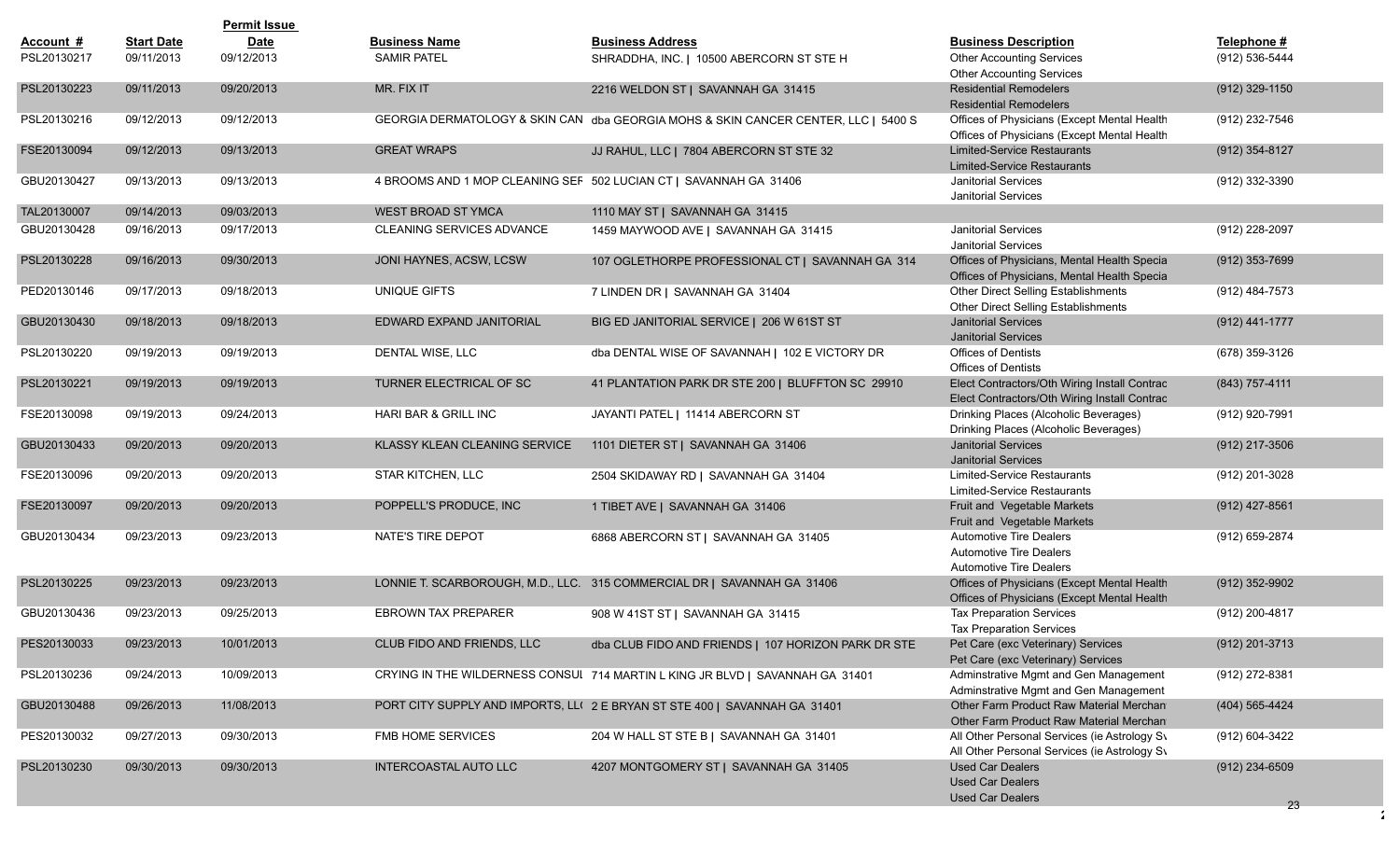|                  |                   | <b>Permit Issue</b> |                        |                                                    |                                                                                                                                  |                |
|------------------|-------------------|---------------------|------------------------|----------------------------------------------------|----------------------------------------------------------------------------------------------------------------------------------|----------------|
| <u>Account #</u> | <b>Start Date</b> | <b>Date</b>         | <b>Business Name</b>   | <b>Business Address</b>                            | <b>Business Description</b>                                                                                                      | Telephone #    |
| FSE20130099      | 09/30/2013        | 10/01/2013          | <b>EXIT STRATEGY</b>   | 7804 ABERCORN ST unit 47   SAVANNAH GA 31406       | Ice Cream and Frozen Dessert Manufacturi<br>Ice Cream and Frozen Dessert Manufacturi<br>Ice Cream and Frozen Dessert Manufacturi | 509-3960       |
| PSL20130231      | 09/30/2013        | 09/30/2013          | <b>REGAN TILE, INC</b> | dba MASTER CRAFT FLOORING   7 E CONGRESS ST STE 61 | <b>Flooring Contractors</b><br><b>Flooring Contractors</b><br><b>Flooring Contractors</b>                                        | (912) 777-4246 |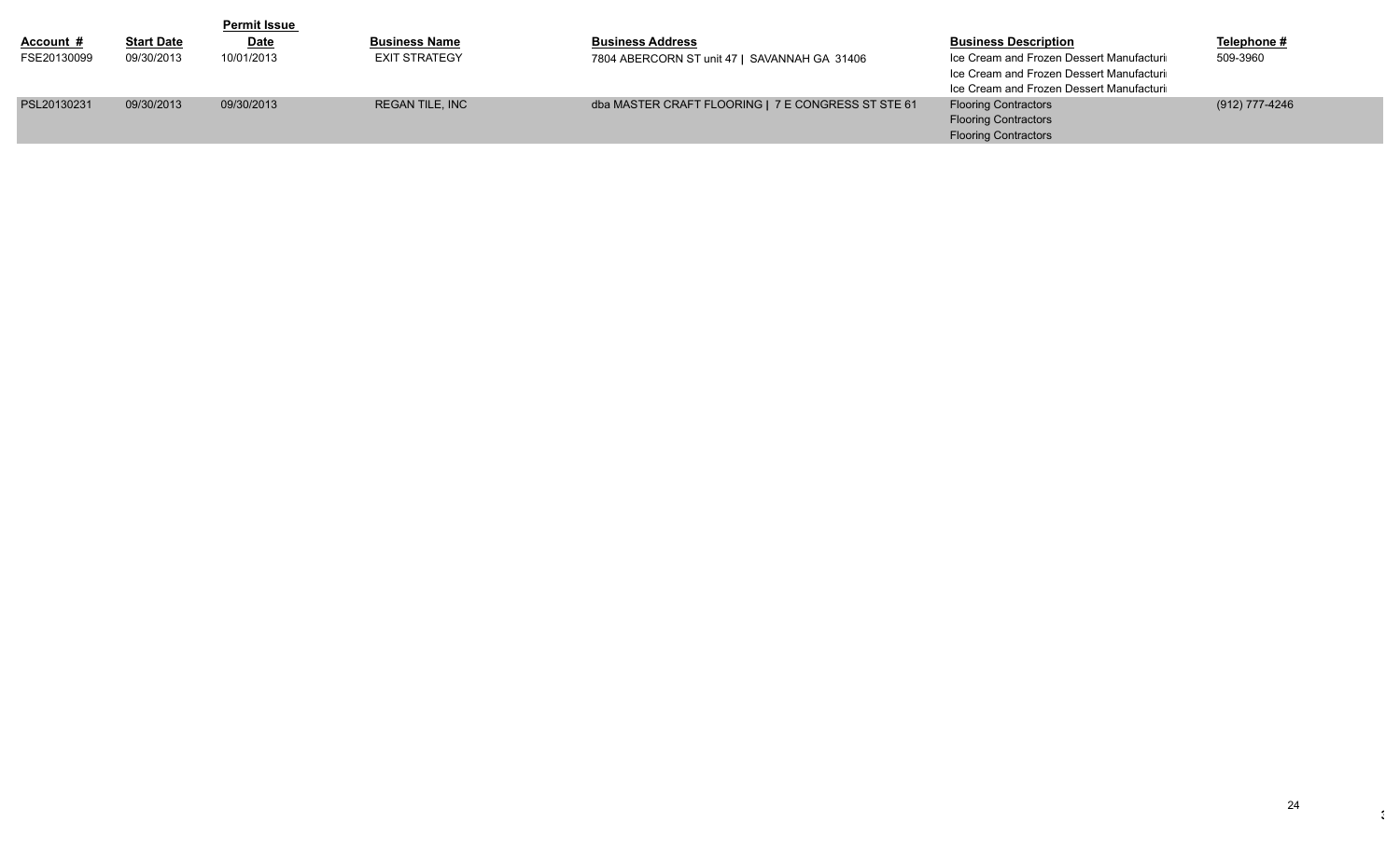

## **NEW BUSINESS LISTING** As Of 11/13/2013

|                             |                   | <b>Permit Issue</b> |                                          |                                                                     |                                                                                            |                  |
|-----------------------------|-------------------|---------------------|------------------------------------------|---------------------------------------------------------------------|--------------------------------------------------------------------------------------------|------------------|
| Account #                   | <b>Start Date</b> | <b>Date</b>         | <b>Business Name</b>                     | <b>Business Address</b>                                             | <b>Business Description</b>                                                                | Telephone #      |
| October 2013<br>FSE20130092 | 10/01/2013        | 09/06/2013          | <b>BROUGHTON MARKET II</b>               | PAVAN PUTRA ENTERPRISES, INC.   414 W BROUGHTON ST                  | <b>Convenience Stores</b><br><b>Convenience Stores</b>                                     | (912) 659-6886   |
| FSE20130095                 | 10/01/2013        | 09/17/2013          | <b>MAD MEDICINE PIZZA</b>                | 4827 WATERS AVE   SAVANNAH GA 31404                                 | <b>Limited-Service Restaurants</b><br><b>Limited-Service Restaurants</b>                   | (912) 354-2356   |
| PSL20130227                 | 10/01/2013        | 09/25/2013          | CHRISTIAN COUNSELING RESOURCE            | 1 JOHNSTON ST STE 8   SAVANNAH GA 31405                             | <b>Family Planning Centers</b><br><b>Family Planning Centers</b>                           | (904) 353-2949   |
| PSL20130235                 | 10/01/2013        | 10/04/2013          | CABELA ALLURE SALON. LLC                 | dba CABELA ALLURE SALON   24 W HENRY ST                             | <b>Beauty Salons</b><br><b>Beauty Salons</b><br><b>Beauty Salons</b>                       | (912) 220-4034   |
| FSE20130103                 | 10/01/2013        | 10/16/2013          | <b>MARANDY'S ONE BITE DELIGHT</b>        | 530 MARTIN L KING JR BLVD   SAVANNAH GA 31401                       | <b>Full Service Restaurants</b><br><b>Full Service Restaurants</b>                         | (912) 201-3329   |
| GBU20130463                 | 10/01/2013        | 10/22/2013          | THE CHOCOLATE LAB LLC                    | dba THE CHOCOLATE LAB   2425 DESOTO AVE                             | Chocolate & Confectionery Manufacturing<br>Chocolate & Confectionery Manufacturing         | (912) 226-3984   |
| GBU20130467                 | 10/01/2013        | 10/22/2013          |                                          | MOTHER DAUGHTER CLEANING SERV 2222 ARMSTRONG DR   SAVANNAH GA 31404 | <b>Janitorial Services</b><br><b>Janitorial Services</b>                                   | (912) 432-3931   |
| FSE20130108                 | 10/01/2013        | 10/25/2013          | <b>ICHIBAN RESTAURANT</b>                | ICHIBAN RESTAURANT, INC. DBA   20 E DERENNE AVE                     | <b>Full Service Restaurants</b><br><b>Full Service Restaurants</b>                         | $(912)$ 356-0028 |
| GBU20130479                 | 10/01/2013        | 10/31/2013          | <b>TIBET LIQUORS</b>                     | AMBAY, LLC dba   104 TIBET AVE                                      | Beer, Wine, & Liquor Stores<br>Beer, Wine, & Liquor Stores                                 | (912) 220-6953   |
| PSL20130255                 | 10/01/2013        | 11/08/2013          | RICHARD JAMES MD, LLC.                   | 5400 SUTLIVE ST STE 3   SAVANNAH GA 31405                           | Offices of Physicians (Except Mental Health<br>Offices of Physicians (Except Mental Health | (912) 232-7546   |
| GBU20130445                 | 10/02/2013        | 10/02/2013          | JORDAMZ CLEANING SERVICE                 | 11400 WHITE BLUFF RD APT 35   SAVANNAH GA 31419                     | <b>Janitorial Services</b><br><b>Janitorial Services</b>                                   | (912) 306-7877   |
| GBU20130443                 | 10/02/2013        | 10/02/2013          | <b>SMITH'S CLEANING &amp; JANITORIAL</b> | 9111 WHITE BLUFF RD APT 113   SAVANNAH GA 31406                     | <b>Janitorial Services</b><br><b>Janitorial Services</b>                                   | (912) 704-0318   |
| GBU20130444                 | 10/02/2013        | 10/18/2013          | <b>REVEL CLOTHING</b>                    | 110 BARNARD ST APT 413   SAVANNAH GA 31401                          | <b>Internet Sales</b><br><b>Internet Sales</b>                                             | (847) 445-5663   |
| GBU20130446                 | 10/02/2013        | 10/02/2013          | CONFIDENT CLEANING CONTRACTOR            | 635 KLINE ST   SAVANNAH GA 31415                                    | <b>Janitorial Services</b><br><b>Janitorial Services</b>                                   | (912) 695-0492   |
| TAL20130034                 | 10/03/2013        | 09/25/2013          | <b>BELK INC #239</b>                     | 7804 ABERCORN ST   SAVANNAH GA 31406                                |                                                                                            |                  |

| GBU20130447 | 10/03/2013 | 10/03/2013 | <b>CHRISTEN CLOUGHERTY</b> | 220 E BOLTON ST   SAVANNAH GA 31401        | <b>Residential Property Managers</b><br><b>Residential Property Managers</b> | (912) 220-4652 |
|-------------|------------|------------|----------------------------|--------------------------------------------|------------------------------------------------------------------------------|----------------|
| GBU20130448 | 10/03/2013 |            | WALLFLOWER COTTAGE, LLC    | 1515 ABERCORN ST   SAVANNAH GA 31401       | All Other Miscellaneous Store Retailers                                      | 657-7325       |
|             |            |            |                            |                                            | All Other Miscellaneous Store Retailers                                      |                |
| GBU20130478 | 10/03/2013 |            | PUBLIC STORAGE INC         | PS SOUTHEAST TWO, LLC dba   12315 LARGO DR | Lessors Of Mini Warehouses and Self-Stora                                    | (912) 925-2987 |
|             |            |            |                            |                                            | Lessors Of Mini Warehouses and Self-Stora                                    |                |
| PSL20130234 | 10/04/2013 | 10/04/2013 | <b>GAYLOR, INC</b>         | 446 SISTERS FERRY RD   RIDGELAND SC 29936  | Elect Contractors/Oth Wiring Install Contrac                                 | (843) 547-0121 |
|             |            |            |                            |                                            | Elect Contractors/Oth Wiring Install Contrac                                 |                |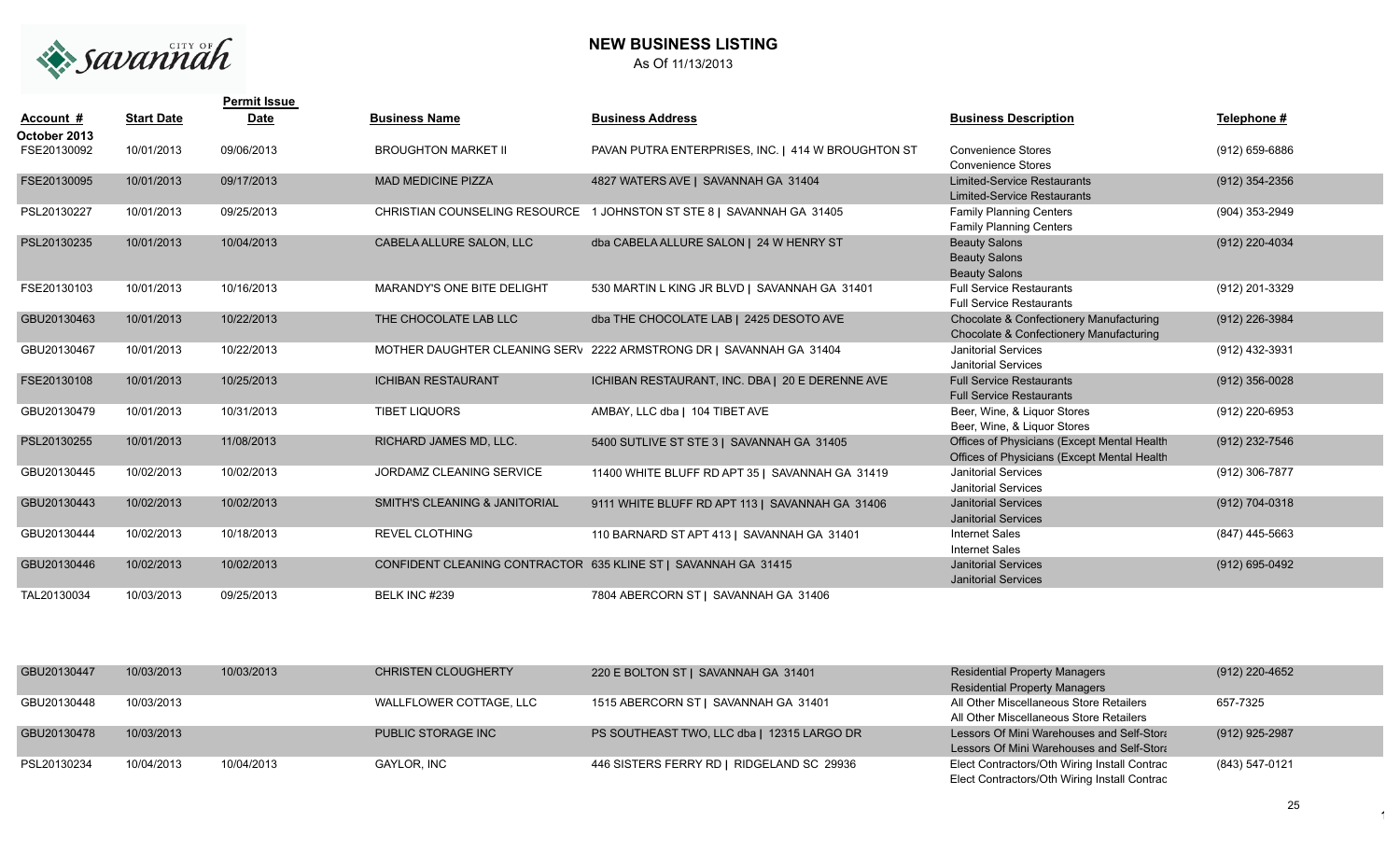|             |                   | <b>Permit Issue</b> |                                     |                                                                               |                                                                                                                                              |                      |
|-------------|-------------------|---------------------|-------------------------------------|-------------------------------------------------------------------------------|----------------------------------------------------------------------------------------------------------------------------------------------|----------------------|
| Account #   | <b>Start Date</b> | <b>Date</b>         | <b>Business Name</b>                | <b>Business Address</b>                                                       | <b>Business Description</b>                                                                                                                  | Telephone #          |
| GBU20130449 | 10/04/2013        | 10/07/2013          | <b>GRIFFIN EMPIRE LLC</b>           | 2701 OGEECHEE RD STE A   SAVANNAH GA 31405                                    | All Other Automotive Repair and Maintenan<br>All Other Automotive Repair and Maintenan                                                       | $(912) 604 - 0083$   |
| UME20130018 | 10/07/2013        | 11/07/2013          | ROUNDTREE'S THRIFT SHOP             | 42 W MONTGOMERY CROSS RD RM I   SAVANNAH GA 3140                              | Used Merchandise Stores<br><b>Used Merchandise Stores</b>                                                                                    | (912) 272-1013       |
| PSL20130237 | 10/09/2013        | 10/10/2013          | <b>TAYLOR'S CABINET REFINISHING</b> | 2232 MASON DR   SAVANNAH GA 31404                                             | <b>Finish Carpentry Contractors</b><br><b>Finish Carpentry Contractors</b>                                                                   | $(912)$ 358-0047     |
| TAL20130035 | 10/10/2013        | 09/25/2013          | BELK INC #239                       | 7804 ABERCORN ST   SAVANNAH GA 31406                                          |                                                                                                                                              |                      |
| GBU20130452 | 10/10/2013        | 10/11/2013          | <b>GUILD MORTGAGE COMPANY</b>       | 349 MALL BLVD STE 220   SAVANNAH GA 31406                                     | Mortgage and Non-Mortgage Loan Brokers<br>Mortgage and Non-Mortgage Loan Brokers                                                             | (912) 658-2729       |
| PSL20130238 | 10/10/2013        | 10/14/2013          | HELEXO GROUP, LLC                   | DBA HELEXO   7 E CONGRESS ST STE 505                                          | Commercial and Industrial Building Constru<br>Commercial and Industrial Building Constru<br>Commercial and Industrial Building Constru       | (301) 367-7563       |
| FSE20130100 | 10/11/2013        | 10/11/2013          | DOSHA ULTRA BAR & LOUNGE            | 128 E BROUGHTON ST   SAVANNAH GA 31401                                        | Drinking Places (Alcoholic Beverages)<br>Drinking Places (Alcoholic Beverages)                                                               | (912) 777-7518       |
| PSL20130239 | 10/11/2013        | 10/11/2013          |                                     | COATES ELECTRIC OF WILMINGTON, I 7217 OGDEN BUSINESS LN   WILMINGTON NC 28405 | Elect Contractors/Oth Wiring Install Contrac<br>Elect Contractors/Oth Wiring Install Contrac<br>Elect Contractors/Oth Wiring Install Contrac | (910) 656-6030       |
| GBU20130454 | 10/11/2013        | 10/11/2013          | AP CLEANING SERVICE                 | 74 MONTGOMERY CROSS RD STE A   SAVANNAH GA 31406                              | <b>Janitorial Services</b><br><b>Janitorial Services</b>                                                                                     | $(912)$ 401-0680     |
| GBU20130455 | 10/11/2013        | 10/14/2013          | PREMIER SOUTH MORTGAGE, LLC         | 219 W BRYAN ST STE 306   SAVANNAH GA 31401                                    | Mortgage and Non-Mortgage Loan Brokers<br>Mortgage and Non-Mortgage Loan Brokers                                                             | (912) 352-0999       |
| UME20130017 | 10/12/2013        | 10/10/2013          | THE ONE STOP THRIFT SHOP            | 2022 CAPITAL ST STE B   SAVANNAH GA 31404                                     | <b>Used Merchandise Stores</b><br><b>Used Merchandise Stores</b>                                                                             | (912) 777-3621       |
| FSE20130106 | 10/14/2013        | 10/18/2013          | THE KRYSTAL COMPANY                 | 5405 ABERCORN ST   SAVANNAH GA 31405                                          | Limited-Service Restaurants<br>Limited-Service Restaurants                                                                                   | (770) 351-4500       |
| GBU20130457 | 10/15/2013        | 10/16/2013          | SCOUT GUIDE SAVANNAH LLC            | 43 E BROAD ST   SAVANNAH GA 31401                                             | Other Services Related to Advertising<br>Other Services Related to Advertising                                                               | (912) 777-6642       |
| FSE20130102 | 10/16/2013        | 10/31/2013          | <b>SHO NUFF</b>                     | 1116 ABERCORN ST   SAVANNAH GA 31401                                          | <b>Limited-Service Restaurants</b><br>Limited-Service Restaurants                                                                            | (912) 200-4565       |
| GBU20130461 | 10/17/2013        | 10/17/2013          | MAPC, LLC                           | dba ANAGO OF SAVANNAH   10500 ABERCORN ST STE C                               | <b>Janitorial Services</b><br><b>Janitorial Services</b>                                                                                     | $(912) 544 - 6401$   |
| FSE20130112 | 10/17/2013        | 11/07/2013          | <b>BOBBY'S</b>                      | 210 TECHNOLOGY CIR   SAVANNAH GA 31407                                        | <b>Full Service Restaurants</b><br><b>Full Service Restaurants</b>                                                                           | (912) 966-7998       |
| TAL20130054 | 10/20/2013        | 10/11/2013          | SAVANNAH CLIMBING CO OP, LLC        | 302 W VICTORY DR STE D   SAVANNAH GA 31405                                    |                                                                                                                                              |                      |
| PSL20130248 | 10/20/2013        | 10/24/2013          |                                     | PSB ARCHITECTURAL CONSERVATION 223 E GWINNETT ST unit A   SAVANNAH GA 31401   | <b>Residential Remodelers</b><br><b>Residential Remodelers</b>                                                                               | (912) 659-7343       |
| GBU20130464 | 10/21/2013        | 10/21/2013          | SWAGGA EVOLUTION                    | 2009 ASH ST   SAVANNAH GA 31401                                               | <b>Family Clothing Stores</b><br><b>Family Clothing Stores</b>                                                                               | 441-9724             |
| GBU20130462 | 10/22/2013        | 11/06/2013          | NICOLE YOUNG PHOTOGRAPHY            | 9 E 60TH ST   SAVANNAH GA 31405                                               | Photography Studios, Portrait<br>Photography Studios, Portrait                                                                               | (912) 349-2790       |
| PSL20130243 | 10/22/2013        | 10/22/2013          | STUDIO M HAIR SALON                 | 408 W 62ND ST   SAVANNAH GA 31405                                             | <b>Beauty Salons</b><br><b>Beauty Salons</b>                                                                                                 | (912) 777-6094       |
| GBU20130469 | 10/22/2013        | 10/23/2013          | <b>BAHIANNA</b>                     | 2200 E VICTORY DR APT 31   SAVANNAH GA 31404                                  | Janitorial Services<br>Janitorial Services                                                                                                   | (912) 777-3648       |
| PSL20130252 | 10/25/2013        | 11/04/2013          | CARSON & COMPANY, INC               | 5105 PAULSEN ST   SAVANNAH GA 31405                                           | Commercial and Industrial Building Constru<br>Commercial and Industrial Building Constru                                                     | (912) 704-0761<br>26 |
|             |                   |                     |                                     |                                                                               |                                                                                                                                              |                      |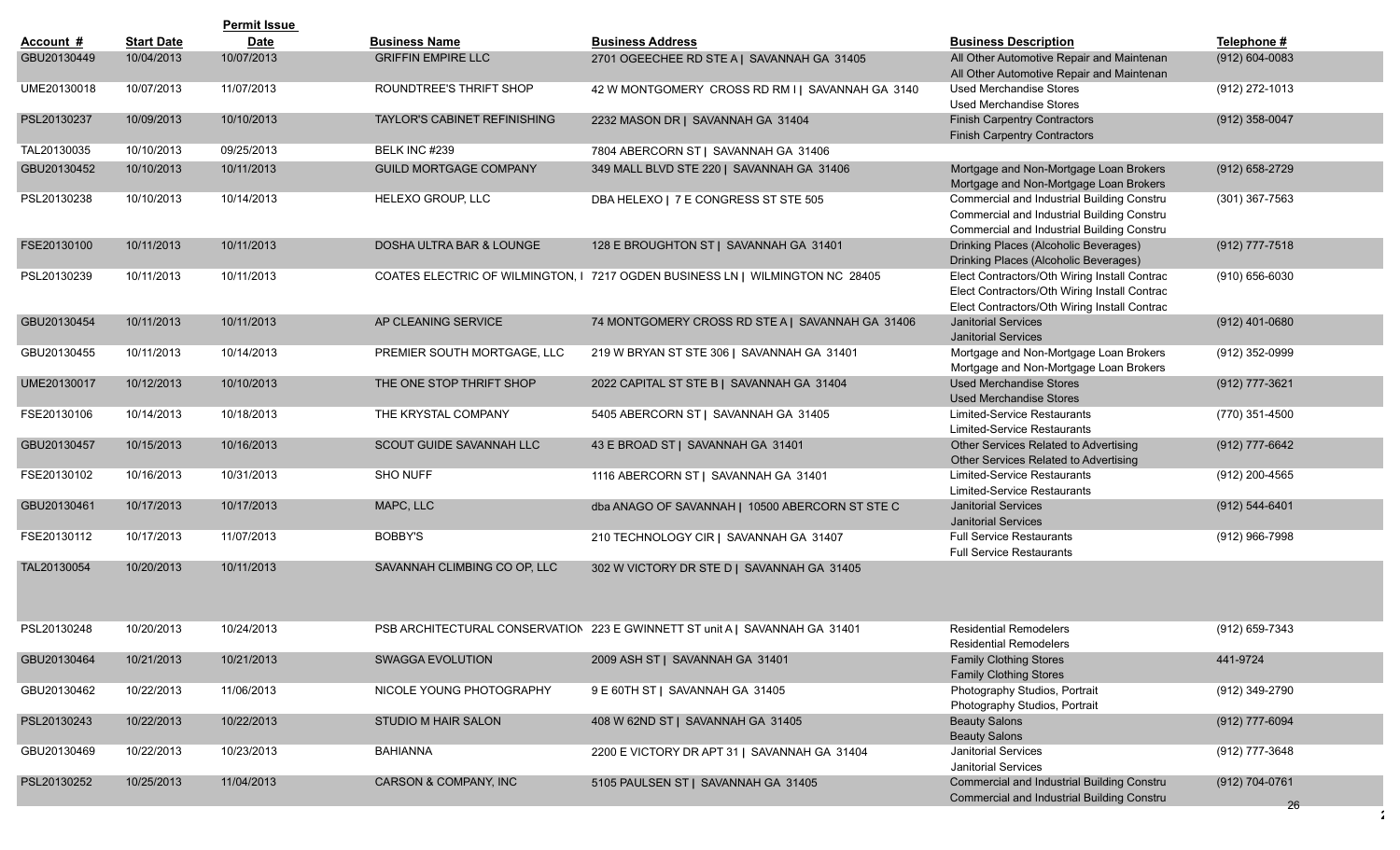|             |                   | <b>Permit Issue</b> |                                  |                                             |                                 |                |
|-------------|-------------------|---------------------|----------------------------------|---------------------------------------------|---------------------------------|----------------|
| Account #   | <b>Start Date</b> | <b>Date</b>         | <b>Business Name</b>             | <b>Business Address</b>                     | <b>Business Description</b>     | Telephone #    |
| GBU20130472 | 10/26/2013        | 10/25/2013          | <b>BRADLEY CORNER</b>            | MZA CORNER, LLC. dba   1102 BRADLEY BLVD    | Convenience Store w/Gas Station | (912) 925-0999 |
|             |                   |                     |                                  |                                             | Convenience Store w/Gas Station |                |
| PSL20130249 | 10/29/2013        | 10/29/2013          | SAVANNAH SPORTS AND IMPORTS      | 7927 ABERCORN ST   SAVANNAH GA 31406        | Used Car Dealers                | (912) 354-2201 |
|             |                   |                     |                                  |                                             | <b>Used Car Dealers</b>         |                |
| GBU20130481 | 10/31/2013        | 10/31/2013          | <b>BRADLEY BEVERAGES</b>         | 1102 BRADLEY BLVD   SAVANNAH GA 31419       | Beer, Wine, & Liquor Stores     | (912) 224-0046 |
|             |                   |                     |                                  |                                             | Beer, Wine, & Liquor Stores     |                |
| GBU20130480 | 10/31/2013        | 11/01/2013          | <b>HAWG SCOOTERS OF SAVANNAH</b> | 2700 GREGORY ST STE 220   SAVANNAH GA 31404 | Motorcycle Dealer               | (912) 257-5346 |
|             |                   |                     |                                  |                                             | Motorcycle Dealer               |                |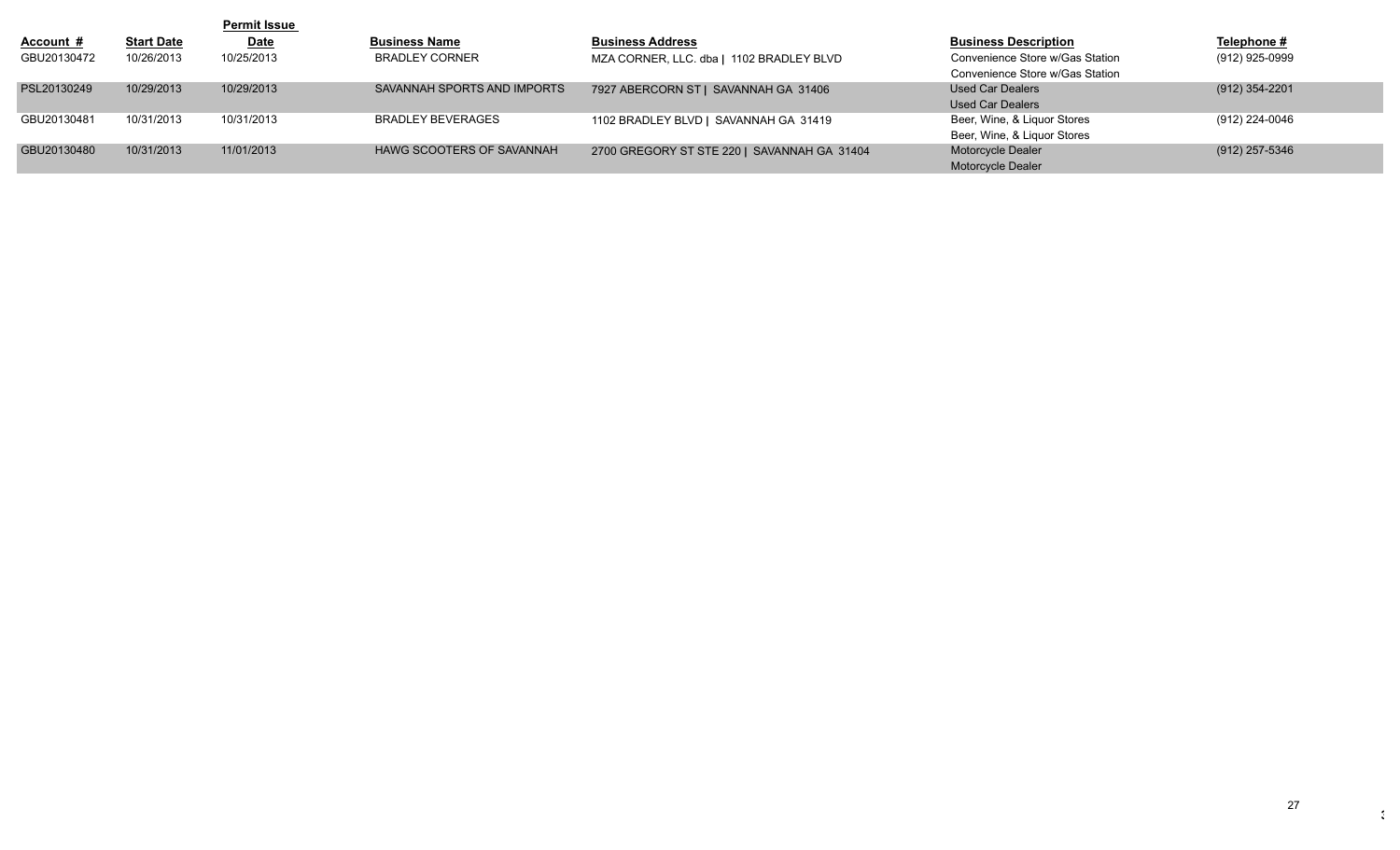

# **NEW BUSINESS LISTING** As Of 12/31/2013

|                            |                   | <b>Permit Issue</b> |                               |                                                                             |                                                                                                                               |                  |
|----------------------------|-------------------|---------------------|-------------------------------|-----------------------------------------------------------------------------|-------------------------------------------------------------------------------------------------------------------------------|------------------|
| Account #<br>November 2013 | <b>Start Date</b> | <b>Date</b>         | <b>Business Name</b>          | <b>Business Address</b>                                                     | <b>Business Description</b>                                                                                                   | Telephone #      |
| PSL20130232                | 11/01/2013        | 10/02/2013          | HORIZON BEHAVIORAL HEALTH, PC | 836 E 65TH ST STE 10   SAVANNAH GA 31405                                    | Offices of Physicians, Mental Health Specia<br>Offices of Physicians, Mental Health Specia                                    | (912) 463-4027   |
| GBU20130473                | 11/01/2013        | 10/29/2013          | <b>ITS KUNG FU, LLC</b>       | 7804 ABERCORN ST unit 5527   SAVANNAH GA 31406                              | All Other Miscellaneous Store Retailers<br>All Other Miscellaneous Store Retailers                                            | (404) 247-8496   |
| GBU20130474                | 11/01/2013        | 10/30/2013          | SPINNAKER RESORTS             | RESORT SALES BY SPINNAKER, INC. dba   7804 ABERCORN                         | Hotels (except Casino Hotels) and Motels<br>Hotels (except Casino Hotels) and Motels                                          | (843) 785-8105   |
| PSL20130250                | 11/01/2013        | 10/31/2013          | THREE OAKS REALTY COMPANY LLC | 509 BARNARD ST   SAVANNAH GA 31401                                          | Offices of Real Estate Agents and Brokers<br>Offices of Real Estate Agents and Brokers                                        | (912) 777-4560   |
| GBU20130483                | 11/01/2013        | 11/01/2013          |                               | GOULD CUSTOM FIREARM FINISHING 39 DUNNOMAN DR   SAVANNAH GA 31419           | Metal Coating, Engraving (ex Jewelry & Silv<br>Metal Coating, Engraving (ex Jewelry & Silv                                    | (912) 695-0098   |
| FSE20130110                | 11/04/2013        | 11/04/2013          | SAIGON FLAVORS RESTAURANT     | 14045 ABERCORN ST STE 2526   SAVANNAH GA 31419                              | <b>Limited-Service Restaurants</b><br><b>Limited-Service Restaurants</b>                                                      | (912) 352-4182   |
| CAF20130029                | 11/04/2013        | 11/15/2013          |                               | CARING HANDS AND HEARTS PRIVATE MONICA L. PATTERSON CODY   1301 RICHARDS ST | Home Health Care Services<br>Home Health Care Services                                                                        | (912) 631-7859   |
| GBU20130503                | 11/04/2013        | 11/22/2013          | <b>BILO #5763</b>             | 2142 E VICTORY DR   SAVANNAH GA 31404                                       | <b>Grocery Stores</b><br><b>Grocery Stores</b>                                                                                | (912) 232-5763   |
| GBU20130484                | 11/05/2013        |                     | VISION PROPERTIES SAVANNAH    | 1106 E DUFFY ST   SAVANNAH GA 31401                                         | <b>Custom Computer Programming Services</b><br><b>Custom Computer Programming Services</b>                                    | (912) 220-3217   |
| GBU20130485                | 11/05/2013        | 11/06/2013          |                               | HOME DIAGNOSTIC SOLUTIONS OF S/ dba HDS SAVANNAH, HDS   1828 ELGIN ST       | <b>Building Inspection Services</b><br><b>Building Inspection Services</b>                                                    | (404) 668-0407   |
| PSL20130254                | 11/06/2013        | 11/07/2013          | <b>EURO FINISH LLC</b>        | 57 ROOKERY WAY   HILTON HEAD SC 29926                                       | <b>Masonry Contractors</b><br><b>Masonry Contractors</b><br><b>Masonry Contractors</b>                                        | (843) 816-4425   |
| FSE20130111                | 11/07/2013        | 11/07/2013          | THE FOUNDERY COFFEE PUB       | THE FOUNDERY, INC. dba   1313 HABERSHAM ST                                  | Snack and Non-Alcoholic Beverage Bars<br>Snack and Non-Alcoholic Beverage Bars                                                | (850) 251-0174   |
| GBU20130489                | 11/08/2013        | 11/08/2013          | SAVANNAH'S ORIGINAL 7-11 #5   | DG FOOD MART, LLC. dba   2606 ABERCORN ST                                   | Convenience Store w/Gas Station<br>Convenience Store w/Gas Station                                                            | (912) 604-7824   |
| GBU20130495                | 11/08/2013        | 11/18/2013          | <b>SRV LLC</b>                | dba GO CALENDARS   7804 ABERCORN ST BOX 5567                                | All Other Miscellaneous Store Retailers<br>All Other Miscellaneous Store Retailers<br>All Other Miscellaneous Store Retailers | $(512)$ 369-6103 |
| GBU20130505                | 11/09/2013        | 11/22/2013          | JOURNEYS KIDZ #7096           | GENESCO, INC.   7804 ABERCORN ST unit 85                                    | Shoe Stores<br>Shoe Stores                                                                                                    | (615) 367-8313   |
| PSL20130260                | 11/11/2013        | 11/20/2013          | HUSH HAIR AND NAIL BOUTIQUE   | BRING OUT MY BEAUTY, LLC.   7370 HODGSON MEMORIAL                           | <b>Beauty Salons</b><br><b>Beauty Salons</b>                                                                                  | $(912)$ 657-3536 |
| GBU20130491                | 11/12/2013        | 11/12/2013          | THOMPSON'S CLEANING SERVICE   | 1521 HERON ST   SAVANNAH GA 31415                                           | Janitorial Services<br><b>Janitorial Services</b><br><b>Janitorial Services</b>                                               | (912) 398-8948   |
| PSL20130256                | 11/12/2013        | 11/12/2013          | PENA CUTS & STYLES. INC       | 11709 LARGO DR   SAVANNAH GA 31419                                          | <b>Beauty Salons</b><br><b>Beauty Salons</b>                                                                                  | (912) 691-0100   |
| TRA20130043                | 11/12/2013        | 11/19/2013          | <b>INDIGO TOWING INC</b>      | 289 TELFAIR RD STE I   SAVANNAH GA 31415                                    | Motor Vehicle Towing<br>Motor Vehicle Towing                                                                                  | (912) 385-0955   |
| GBU20130487                | 11/13/2013        | 11/07/2013          | SUPERIOR CLEANING SERVICES    | 1508 NE 36TH ST   SAVANNAH GA 31404                                         | <b>Janitorial Services</b><br><b>Janitorial Services</b>                                                                      | (912) 844-3593   |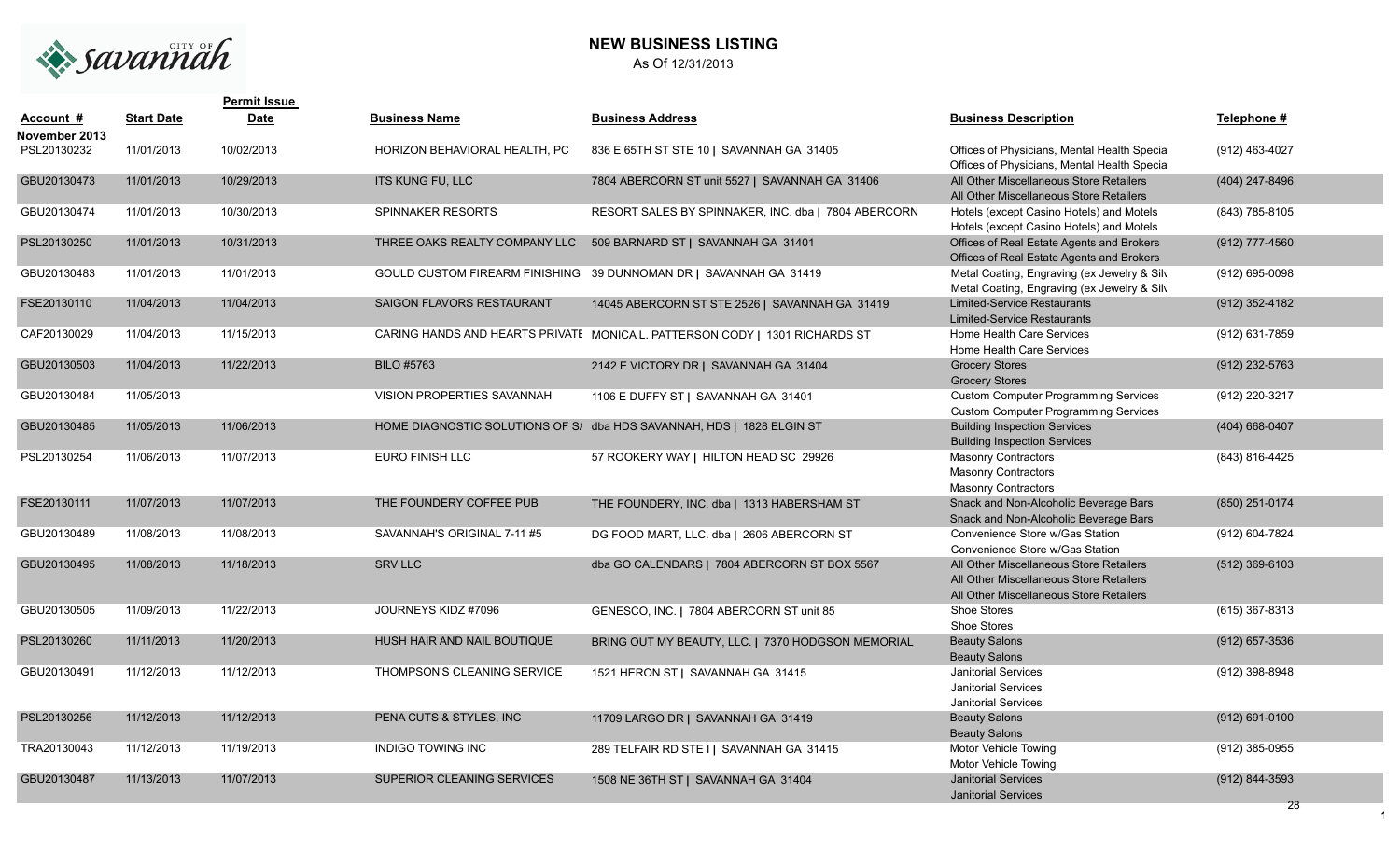|             |                   | <b>Permit Issue</b> |                                |                                                                                    |                                                                                            |                  |
|-------------|-------------------|---------------------|--------------------------------|------------------------------------------------------------------------------------|--------------------------------------------------------------------------------------------|------------------|
| Account #   | <b>Start Date</b> | <b>Date</b>         | <b>Business Name</b>           | <b>Business Address</b>                                                            | <b>Business Description</b>                                                                | Telephone #      |
| PSL20130258 | 11/13/2013        | 11/15/2013          | TUB SAVERS AND REMODELING      | 1236 A 11TH AVE   PHOENIX CITY AL 36867                                            | <b>Residential Remodelers</b><br><b>Residential Remodelers</b>                             | (706) 405-6621   |
| GBU20130494 | 11/15/2013        | 11/13/2013          | PERSONALIZED PET COLLARS       | RANDALL ASHCRAFT   7804 ABERCORN ST                                                | All Other Miscellaneous Store Retailers<br>All Other Miscellaneous Store Retailers         | (626) 991-0836   |
| PED20130201 | 11/15/2013        | 11/15/2013          | <b>LANE SHORKEY</b>            | 823 E 41ST   SAVANNAH GA 31401                                                     | <b>Temporary Festival Peddler</b><br><b>Temporary Festival Peddler</b>                     | 415-3784 ext 474 |
| PED20130202 | 11/15/2013        | 11/15/2013          | <b>DAVID G RUSSELL</b>         | 802 MOUNT ZION RD   CAMDEN SC 29020                                                | <b>Temporary Festival Peddler</b><br><b>Temporary Festival Peddler</b>                     | (803) 446-7896   |
| PED20130203 | 11/15/2013        | 11/15/2013          | ROBERT JONES PHOTOGRAPHY       | 269 MORSE ELM LOOP   WALESKA GA 30183                                              | Temporary Festival Peddler<br><b>Temporary Festival Peddler</b>                            | (678) 662-9415   |
| GBU20130496 | 11/15/2013        | 11/20/2013          |                                | 1501 OTT STREET BOARDING HOUSE SAVANNAH'S HOUSE OF GRACE, INC.   1501 OTT ST       | Rooming & Boarding Houses<br>Rooming & Boarding Houses                                     | (912) 844-5995   |
| GBU20130498 | 11/15/2013        | 11/20/2013          |                                | 913 E. WALDBURG STREET BOARDINC SAVANNAH'S HOUSE OF GRACE, INC.   915 E WALDBURG S | Rooming & Boarding Houses<br>Rooming & Boarding Houses                                     | (912) 844-5995   |
| GBU20130497 | 11/15/2013        | 11/20/2013          |                                | 915 E. WALDBURG STREET BOARDING 915 Waldburg ST E   Savannah GA 31401              | Rooming & Boarding Houses<br>Rooming & Boarding Houses                                     | (912) 844-5995   |
| GBU20130500 | 11/15/2013        | 11/20/2013          | <b>TOTI TOYS</b>               | 14045 ABERCORN ST   SAVANNAH GA 31419                                              | Gift Novelty & Souvenir Stores<br>Gift Novelty & Souvenir Stores                           | (912) 323-3439   |
| TAL20130083 | 11/16/2013        | 11/13/2013          | INN AT ELLIS SQUARE A DAYS HOT | 201 W BAY ST   SAVANNAH GA 31401                                                   |                                                                                            |                  |
| PSL20130259 | 11/18/2013        | 11/18/2013          | REARDON BOCK ARCHITECTS PC     | 210 W PARK AVE   SAVANNAH GA 31401                                                 | <b>Architectural Services</b><br><b>Architectural Services</b>                             | (912) 236-5046   |
| GBU20130499 | 11/20/2013        | 11/20/2013          | <b>DESIGNER IMAGE</b>          | WILLIAM MARTIN   3137 BULL ST                                                      | <b>Family Clothing Stores</b><br><b>Family Clothing Stores</b>                             | $(912)$ 233-4646 |
| GBU20130501 | 11/20/2013        | 11/20/2013          | CELLULAR SOLUTIONS             | CELLULAR ETC, LLC   14045 ABERCORN ST unit K-203                                   | Wireless Telecom Carriers (exc Satellite)<br>Wireless Telecom Carriers (exc Satellite)     | (912) 539-0675   |
| FSE20130109 | 11/21/2013        | 10/31/2013          | SOHO SOUTH CAFE                | 12 W LIBERTY ST   SAVANNAH GA 31401                                                | <b>Full Service Restaurants</b><br><b>Full Service Restaurants</b>                         | $(912)$ 334-5200 |
| PSL20130263 | 11/21/2013        | 11/22/2013          | WALBRIDGE ALDINGER COMPANY     | 777 WOODWARD AVE STE 300   DETROIT MA                                              | Industrial Building Construction<br>Industrial Building Construction                       | $(313)$ 963-8000 |
| PSL20130266 | 11/21/2013        | 11/25/2013          | <b>GRAUSE CONSTRUCTION</b>     | PAUL A. GRAUSE   120 COUNTRY WALK CIR                                              | Poured Concrete Foundation & Structure Co<br>Poured Concrete Foundation & Structure Co     | (912) 313-2919   |
| PSL20130264 | 11/22/2013        | 11/22/2013          | HJB CONSTRUCTION               | 125 WAPPOO CREEK DR STE G   CHARLESTON SC 29412                                    | Commercial and Industrial Building Constru<br>Commercial and Industrial Building Constru   | (843) 853-6801   |
| PSL20130265 | 11/22/2013        | 11/22/2013          | <b>SNIPS N CLIPS SALON</b>     | 9 ECHOLS AVE   SAVANNAH GA 31406                                                   | <b>Beauty Salons</b><br><b>Beauty Salons</b><br><b>Beauty Salons</b>                       | (912) 354-2917   |
| PSL20130277 | 11/23/2013        | 12/17/2013          | SOUTHERN URGENT CARE LLC       | 10 WHITAKER SPUR STE A-D   SAVANNAH GA 31401                                       | Offices of Physicians (Except Mental Health<br>Offices of Physicians (Except Mental Health | (912) 401-0682   |
| AMU20130002 | 11/26/2013        | 11/26/2013          | CARPENPATEL LLC                | dba SAFARI PLAYHOUSE & MINI GOLF   14045 ABERCORN S                                | <b>Amusement Arcades</b><br><b>Amusement Arcades</b><br><b>Amusement Arcades</b>           | (912) 920-2922   |
| PSL20130268 | 11/26/2013        | 11/26/2013          | AK&M PAVING SERVICE            | 2333 CAMELIA CT   SAVANNAH GA 31404                                                | Poured Concrete Foundation & Structure Co<br>Poured Concrete Foundation & Structure Co     | (843) 575-5028   |
| GBU20130514 | 11/26/2013        | 11/27/2013          | <b>IMAGE IS EVERYTHING</b>     | DXM MARKETING GROUP LLC dba   223 MARTIN LUTHER KI                                 | <b>Quick Printing</b><br><b>Quick Printing</b>                                             | (904) 332-6490   |
| GBU20130515 | 11/26/2013        | 11/26/2013          | PRINCESS #2                    | 201 E MONTGOMERY CROSS RD unit B   SAVANNAH GA 314                                 | Cosmetics, Beauty Supplies, and Perfume \<br>Cosmetics, Beauty Supplies, and Perfume !     | (912) 323-7798   |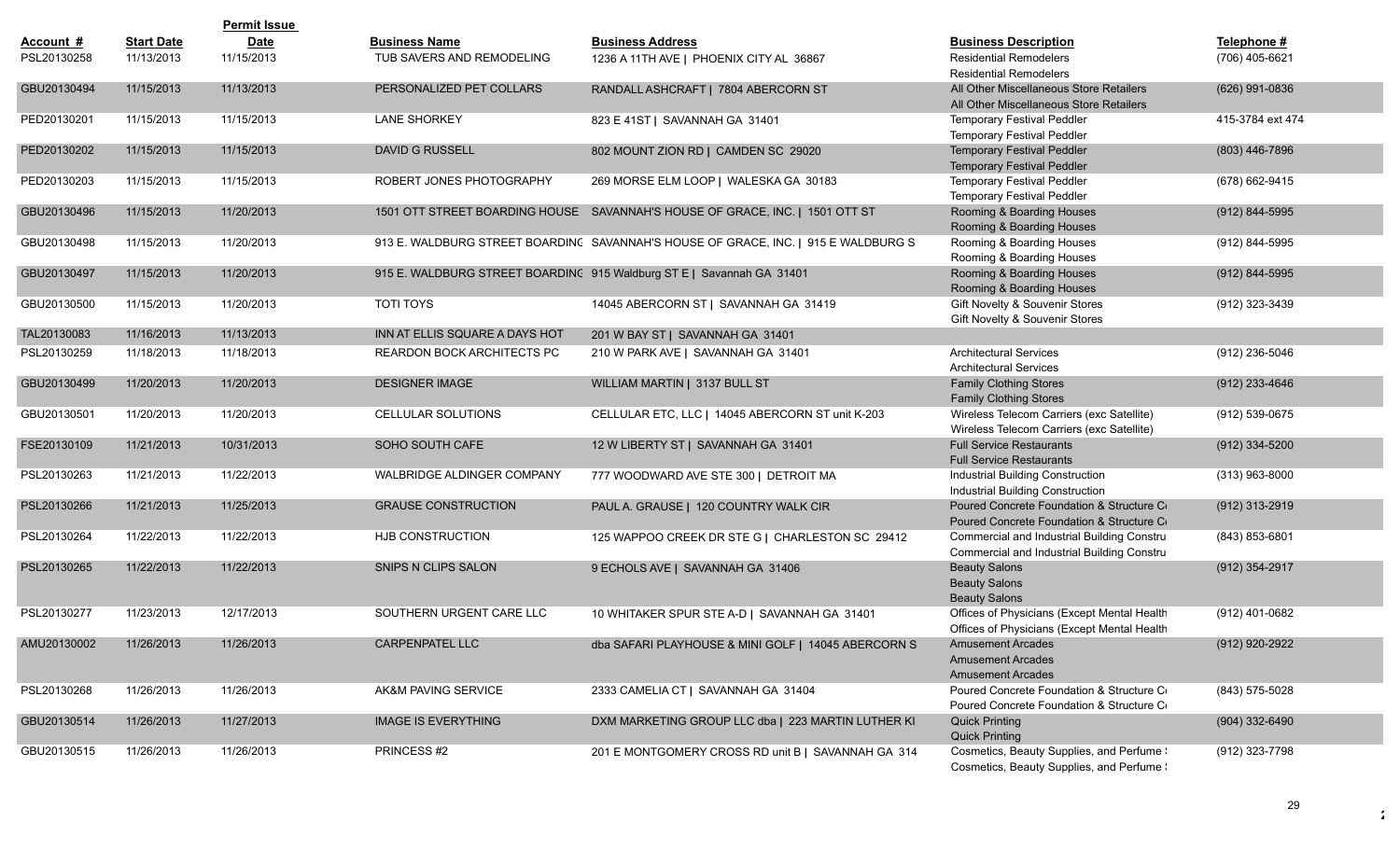|                  |                   | <b>Permit Issue</b> |                                  |                                             |                                      |                |
|------------------|-------------------|---------------------|----------------------------------|---------------------------------------------|--------------------------------------|----------------|
| <u>Account #</u> | <b>Start Date</b> | <u>Date</u>         | <b>Business Name</b>             | <b>Business Address</b>                     | <b>Business Description</b>          | Telephone #    |
| PSL20130279      | 11/26/2013        | 12/23/2013          | <b>BGPS HOLDING COMPANY, LLC</b> | dba BGPS MANAGEMENT   645 INDIAN ST STE 111 | <b>Marketing Consulting Services</b> | (912) 233-6665 |
|                  |                   |                     |                                  |                                             | <b>Marketing Consulting Services</b> |                |
|                  |                   |                     |                                  |                                             | <b>Marketing Consulting Services</b> |                |
| GBU20130513      | 11/29/2013        | 11/25/2013          | ANTHROPOLOGIE, INC.              | 38 MONTGOMERY ST   SAVANNAH GA 31401        | <b>Family Clothing Stores</b>        | (215) 454-5500 |
|                  |                   |                     |                                  |                                             | <b>Family Clothing Stores</b>        |                |